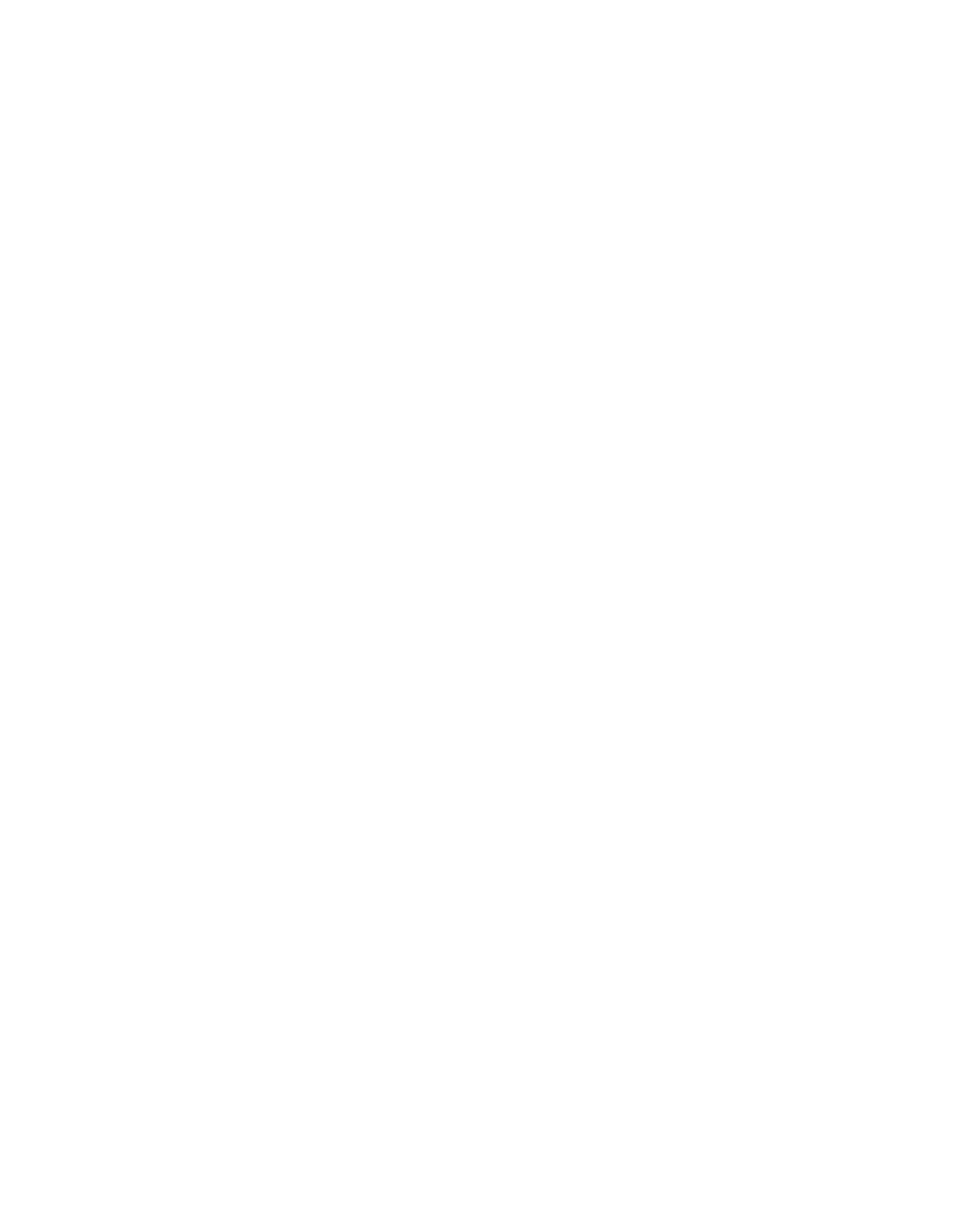# **Revision Control**

| <b>REVISION NUMBER</b>  | <b>ISSUE DATE</b> | <b>DATE INSERTED</b> | <b>INITIALS</b> |
|-------------------------|-------------------|----------------------|-----------------|
| $\mathbf 1$             | 12/21/2012        |                      |                 |
| $\overline{2}$          | 12/15/2013        |                      |                 |
| 3                       | 6/22/2016         |                      |                 |
| $\overline{\mathbf{4}}$ | 08/26/2019        |                      |                 |
|                         |                   |                      |                 |
|                         |                   |                      |                 |
|                         |                   |                      |                 |
|                         |                   |                      |                 |
|                         |                   |                      |                 |
|                         |                   |                      |                 |
|                         |                   |                      |                 |
|                         |                   |                      |                 |
|                         |                   |                      |                 |
|                         |                   |                      |                 |
|                         |                   |                      |                 |
|                         |                   |                      |                 |
|                         |                   |                      |                 |
|                         |                   |                      |                 |
|                         |                   |                      |                 |
|                         |                   |                      |                 |
|                         |                   |                      |                 |
|                         |                   |                      |                 |
|                         |                   |                      |                 |
|                         |                   |                      |                 |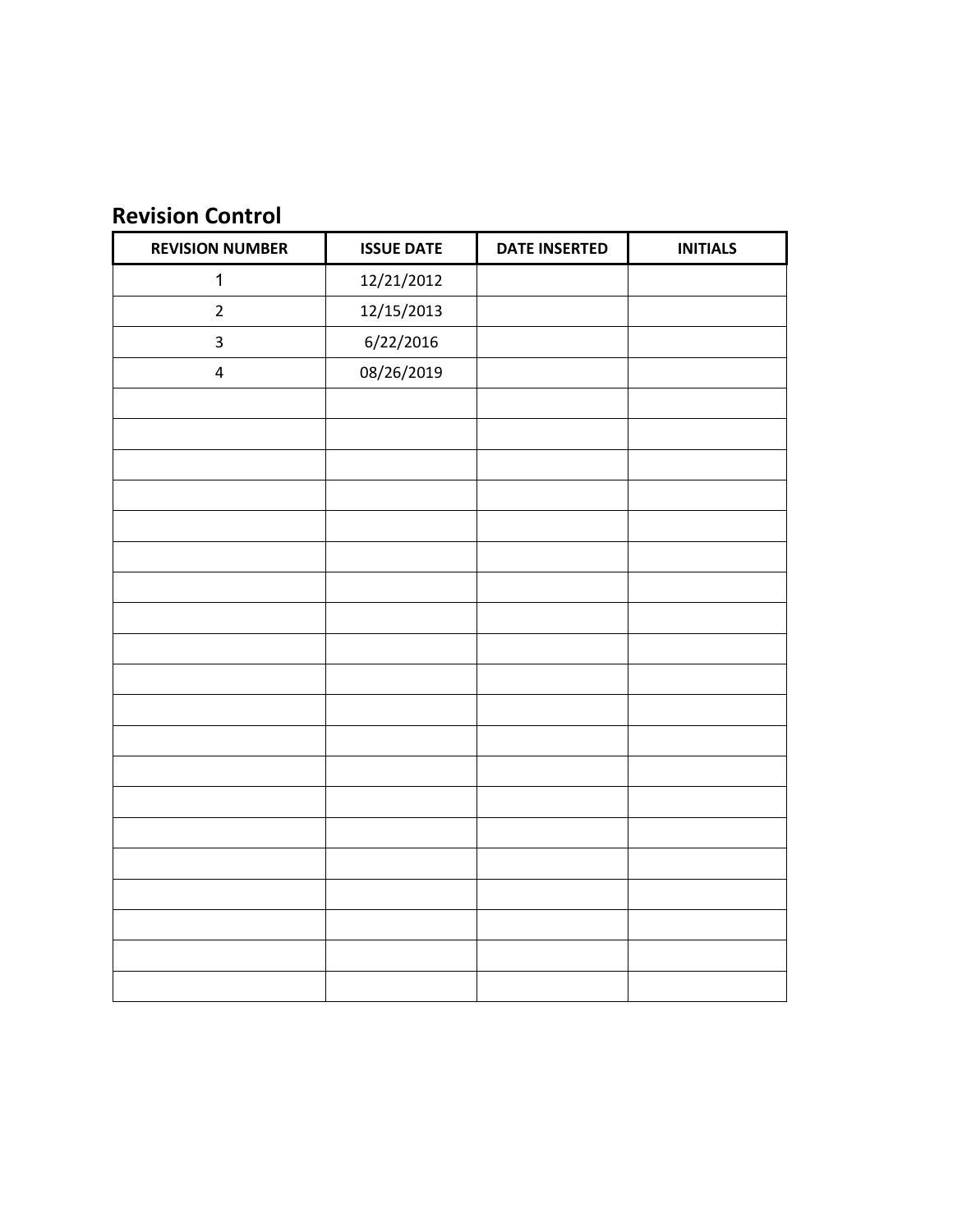# **Table of Contents**

# Contents

| $1 -$ |        | $\label{eq:1} \mbox{Introduction} \,\, \ldots \,\, \ldots \,\, \ldots \,\, \ldots \,\, \ldots \,\, \ldots \,\, \ldots \,\, \ldots \,\, \ldots \,\, \ldots \,\, \ldots \,\, \ldots \,\, \ldots \,\, \ldots \,\, \ldots \,\, \ldots \,\, \ldots \,\, \ldots \,\, \ldots \,\, \ldots \,\, \ldots \,\, \ldots \,\, \ldots \,\, \ldots \,\, \ldots \,\, \ldots \,\, \ldots \,\, \ldots \,\, \ldots \,\, \ldots \,\, \ldots \,\, \ldots \,\, \ldots \,\, \ldots \,\,$ |  |  |
|-------|--------|-----------------------------------------------------------------------------------------------------------------------------------------------------------------------------------------------------------------------------------------------------------------------------------------------------------------------------------------------------------------------------------------------------------------------------------------------------------------|--|--|
| 1.1   |        |                                                                                                                                                                                                                                                                                                                                                                                                                                                                 |  |  |
| 1.2   |        |                                                                                                                                                                                                                                                                                                                                                                                                                                                                 |  |  |
|       | 1.2.1  |                                                                                                                                                                                                                                                                                                                                                                                                                                                                 |  |  |
|       | 1.2.2  |                                                                                                                                                                                                                                                                                                                                                                                                                                                                 |  |  |
| 1.3   |        |                                                                                                                                                                                                                                                                                                                                                                                                                                                                 |  |  |
| 2 -   |        |                                                                                                                                                                                                                                                                                                                                                                                                                                                                 |  |  |
| 2.1   |        |                                                                                                                                                                                                                                                                                                                                                                                                                                                                 |  |  |
|       | 2.1.1  |                                                                                                                                                                                                                                                                                                                                                                                                                                                                 |  |  |
| 2.2   |        |                                                                                                                                                                                                                                                                                                                                                                                                                                                                 |  |  |
| 2.3   |        |                                                                                                                                                                                                                                                                                                                                                                                                                                                                 |  |  |
| 2.4   |        |                                                                                                                                                                                                                                                                                                                                                                                                                                                                 |  |  |
|       | 2.4.1  |                                                                                                                                                                                                                                                                                                                                                                                                                                                                 |  |  |
|       | 2.4.2  |                                                                                                                                                                                                                                                                                                                                                                                                                                                                 |  |  |
|       | 2.4.3  |                                                                                                                                                                                                                                                                                                                                                                                                                                                                 |  |  |
|       | 2.4.4  |                                                                                                                                                                                                                                                                                                                                                                                                                                                                 |  |  |
|       | 2.4.5  |                                                                                                                                                                                                                                                                                                                                                                                                                                                                 |  |  |
|       | 2.4.6  |                                                                                                                                                                                                                                                                                                                                                                                                                                                                 |  |  |
|       | 2.4.7  |                                                                                                                                                                                                                                                                                                                                                                                                                                                                 |  |  |
|       | 2.4.8  |                                                                                                                                                                                                                                                                                                                                                                                                                                                                 |  |  |
|       | 2.4.9  |                                                                                                                                                                                                                                                                                                                                                                                                                                                                 |  |  |
|       | 2.4.10 |                                                                                                                                                                                                                                                                                                                                                                                                                                                                 |  |  |
|       | 2.4.11 |                                                                                                                                                                                                                                                                                                                                                                                                                                                                 |  |  |
|       | 2.4.12 |                                                                                                                                                                                                                                                                                                                                                                                                                                                                 |  |  |
|       | 2.4.13 |                                                                                                                                                                                                                                                                                                                                                                                                                                                                 |  |  |
|       | 2.4.14 |                                                                                                                                                                                                                                                                                                                                                                                                                                                                 |  |  |
|       | 2.4.15 |                                                                                                                                                                                                                                                                                                                                                                                                                                                                 |  |  |
|       | 2.4.16 |                                                                                                                                                                                                                                                                                                                                                                                                                                                                 |  |  |
|       | 2.4.17 |                                                                                                                                                                                                                                                                                                                                                                                                                                                                 |  |  |
|       | 2.4.18 |                                                                                                                                                                                                                                                                                                                                                                                                                                                                 |  |  |
|       | 2.4.19 |                                                                                                                                                                                                                                                                                                                                                                                                                                                                 |  |  |
| 2.5   |        |                                                                                                                                                                                                                                                                                                                                                                                                                                                                 |  |  |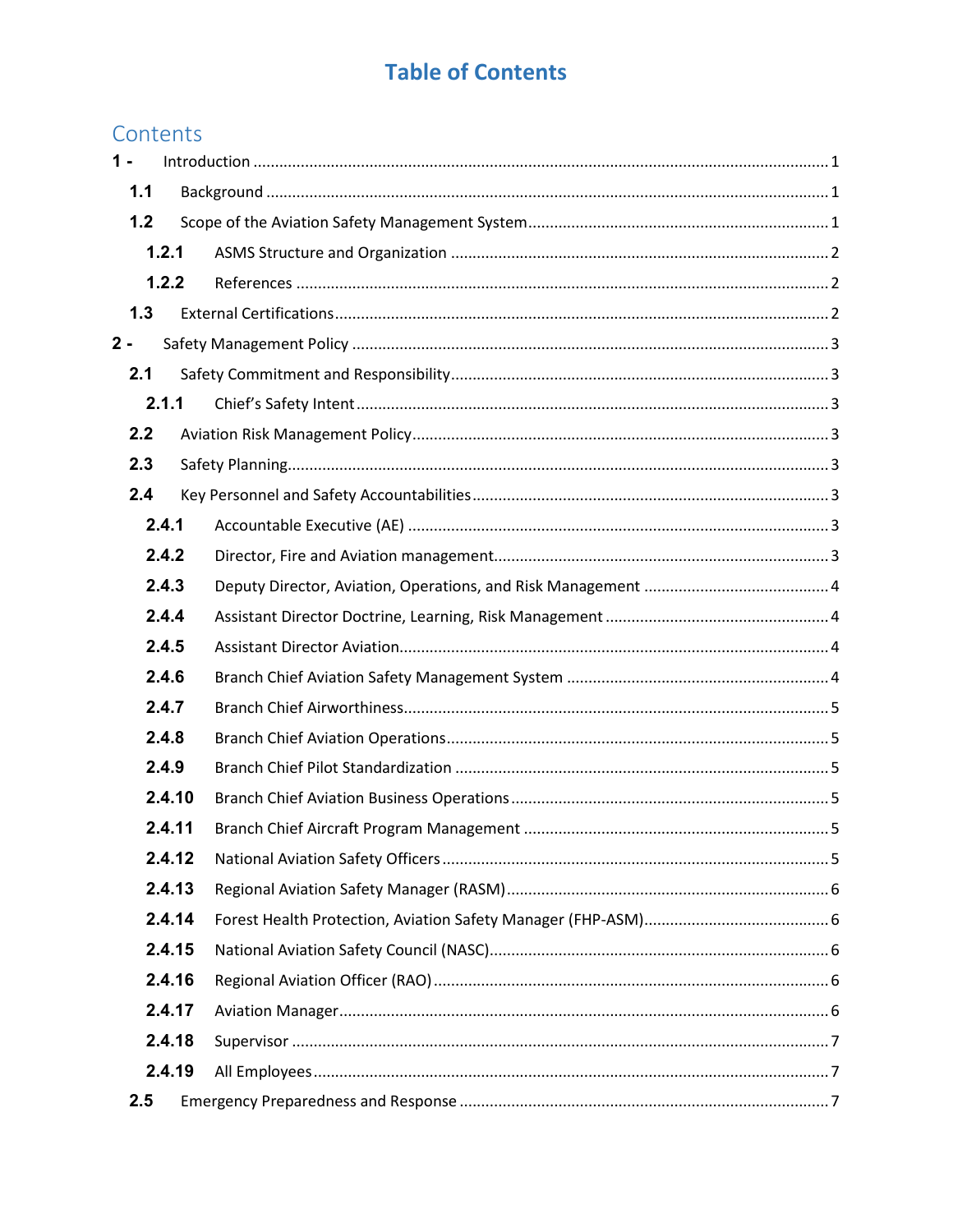# **Table of Contents**

|       | 2.6   |  |                                                                                |  |  |
|-------|-------|--|--------------------------------------------------------------------------------|--|--|
| $3 -$ |       |  |                                                                                |  |  |
|       | 3.1   |  |                                                                                |  |  |
|       | 3.1.1 |  |                                                                                |  |  |
|       | 3.2   |  |                                                                                |  |  |
|       | 3.3   |  |                                                                                |  |  |
|       | 3.3.1 |  |                                                                                |  |  |
|       | 3.3.2 |  |                                                                                |  |  |
|       | 3.4   |  |                                                                                |  |  |
|       | 3.5   |  |                                                                                |  |  |
|       | 3.5.1 |  |                                                                                |  |  |
|       | 3.5.2 |  |                                                                                |  |  |
|       | 3.5.3 |  |                                                                                |  |  |
|       | 3.5.4 |  |                                                                                |  |  |
|       | 3.5.5 |  |                                                                                |  |  |
|       | 3.5.6 |  |                                                                                |  |  |
|       | 3.5.7 |  |                                                                                |  |  |
|       | 3.5.8 |  |                                                                                |  |  |
|       | 3.5.9 |  |                                                                                |  |  |
| $4 -$ |       |  |                                                                                |  |  |
|       | 4.1   |  |                                                                                |  |  |
|       | 4.2   |  |                                                                                |  |  |
|       | 4.2.1 |  |                                                                                |  |  |
|       | 4.2.2 |  | Internal Evaluation Program: Inspectors, Standardization Officers, Auditors 22 |  |  |
|       | 4.2.3 |  |                                                                                |  |  |
|       | 4.2.4 |  |                                                                                |  |  |
|       | 4.2.5 |  |                                                                                |  |  |
|       | 4.3   |  |                                                                                |  |  |
|       | 4.3.1 |  |                                                                                |  |  |
|       |       |  |                                                                                |  |  |
|       |       |  |                                                                                |  |  |
|       | 4.4   |  |                                                                                |  |  |
|       | 4.4.1 |  |                                                                                |  |  |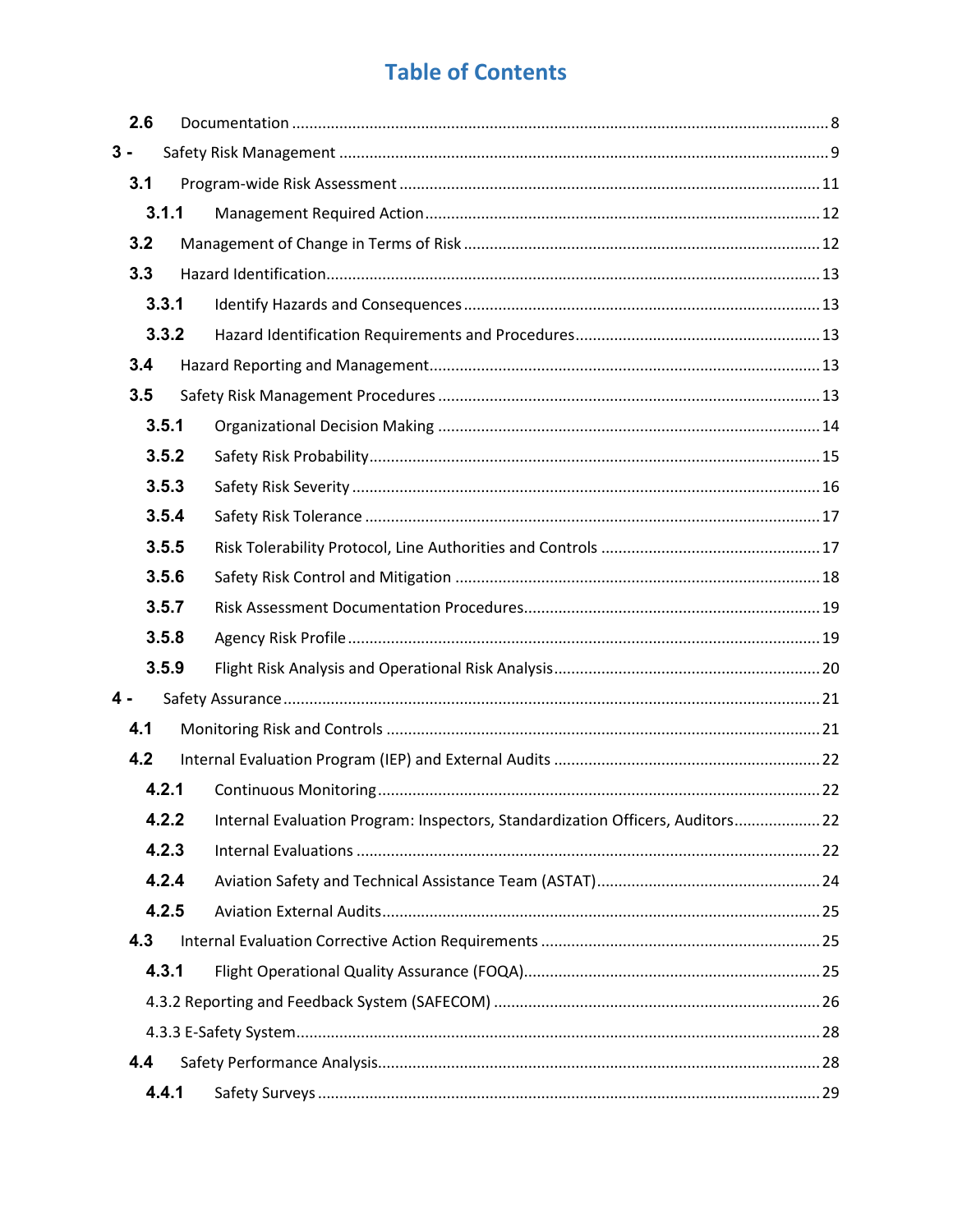# **Table of Contents**

| 4.4.2 |       |  |
|-------|-------|--|
| 4.5   |       |  |
| 4.6   |       |  |
| $5 -$ |       |  |
| 5.1   |       |  |
|       | 5.1.1 |  |
|       | 5.1.2 |  |
|       | 5.1.3 |  |
|       | 5.1.4 |  |
|       | 5.1.5 |  |
| 5.2   |       |  |
|       | 5.2.1 |  |
|       | 5.2.2 |  |
| 5.3   |       |  |
|       | 5.3.1 |  |
| $6 -$ |       |  |
| 6.1   |       |  |
| 6.2   |       |  |
| $7 -$ |       |  |
| 7.1   |       |  |
| 7.2   |       |  |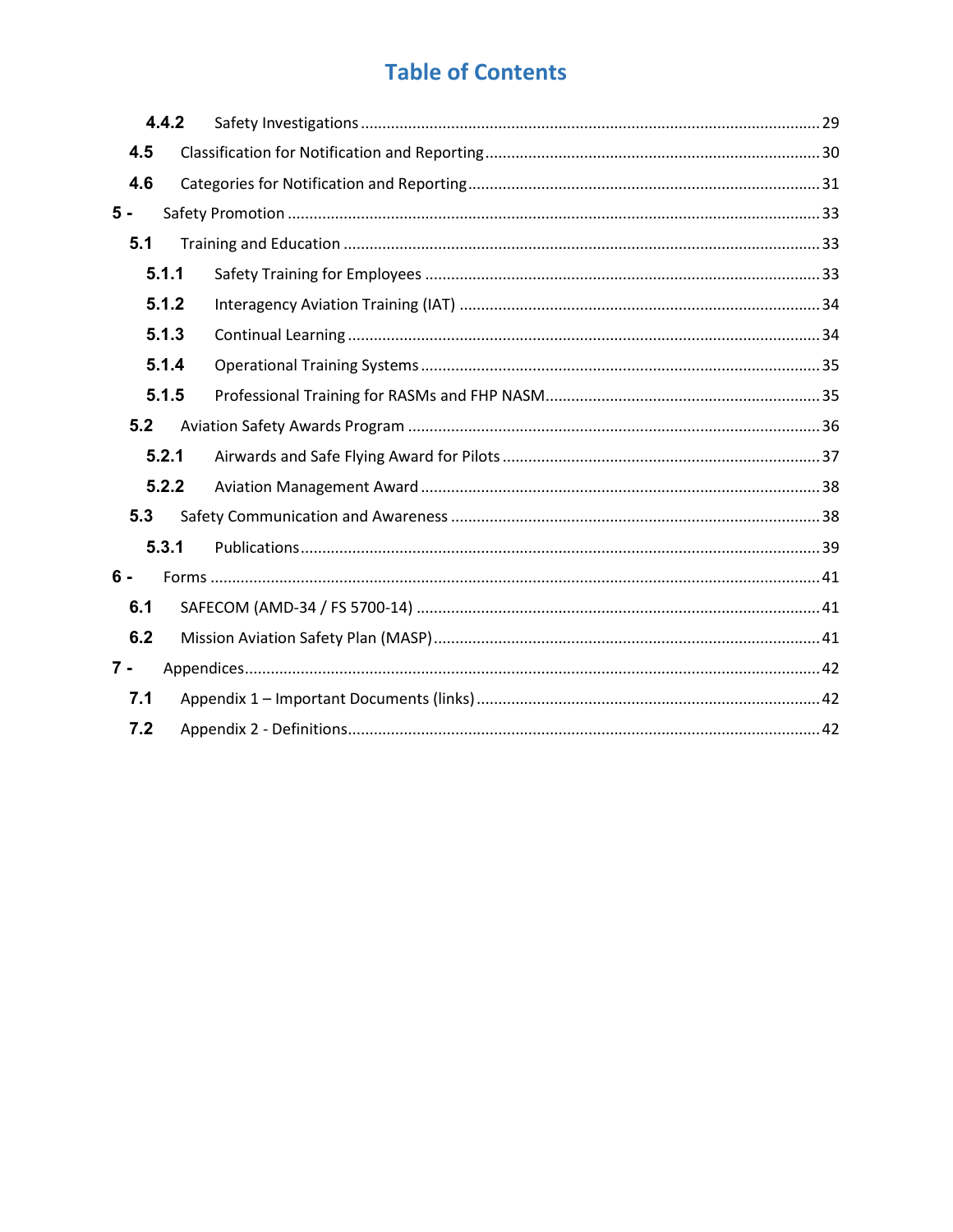# **1 - Introduction**

# <span id="page-6-1"></span><span id="page-6-0"></span>**1.1 Background**

An Aviation Safety Management System (ASMS) is a quality management approach to controlling risk. It provides the organizational framework to construct and support a sound safety culture that actively controls its risk exposure. With increased aviation activity and decreased resources, the ASMS pushes the limits of current safety strategies and practices by developing and implementing a structured management system to control risk and meet legal responsibilities in aviation operations.

The goal is to develop a safety culture that achieves and maintains a zero-accident rate. A highly successful safety culture understands that every person in the organization accepts that safety is a conscious and ongoing mindset as opposed to simply a box to be checked. As Safety is a sometimes considered a dynamic non-event, the capability to continuously seek out and eliminate latent defects within our system and culture must be maintained. By being proactive, we eliminate potential causal factors that could lead to future accidents.

# <span id="page-6-2"></span>**1.2 Scope of the Aviation Safety Management System**

The purpose of this guide is to assist in fulfilling the requirements of FSM 5700 with respect to the implementation of Aviation Safety Management Systems (ASMS). This guide provides best practices in the application of ASMS for the Forest Service and its service providers.

The ASMS shall comprehensively examine the functions of the Forest Service and the operational environment to identify hazards and analyze associated risks. The specific functional components include:

- *(a)* Safety management
- *(b)* Organization and personnel
- *(c)* Training and proficiency
- *(d)* Flight operations
- *(e)* Aircraft equipment requirements
- *(f)* Aircraft maintenance
- *(g)* Operational policies and procedures
- *(h)* Emergency accident/incident response
- *(i)* Environmental management
- *(j)* Occupational health and safety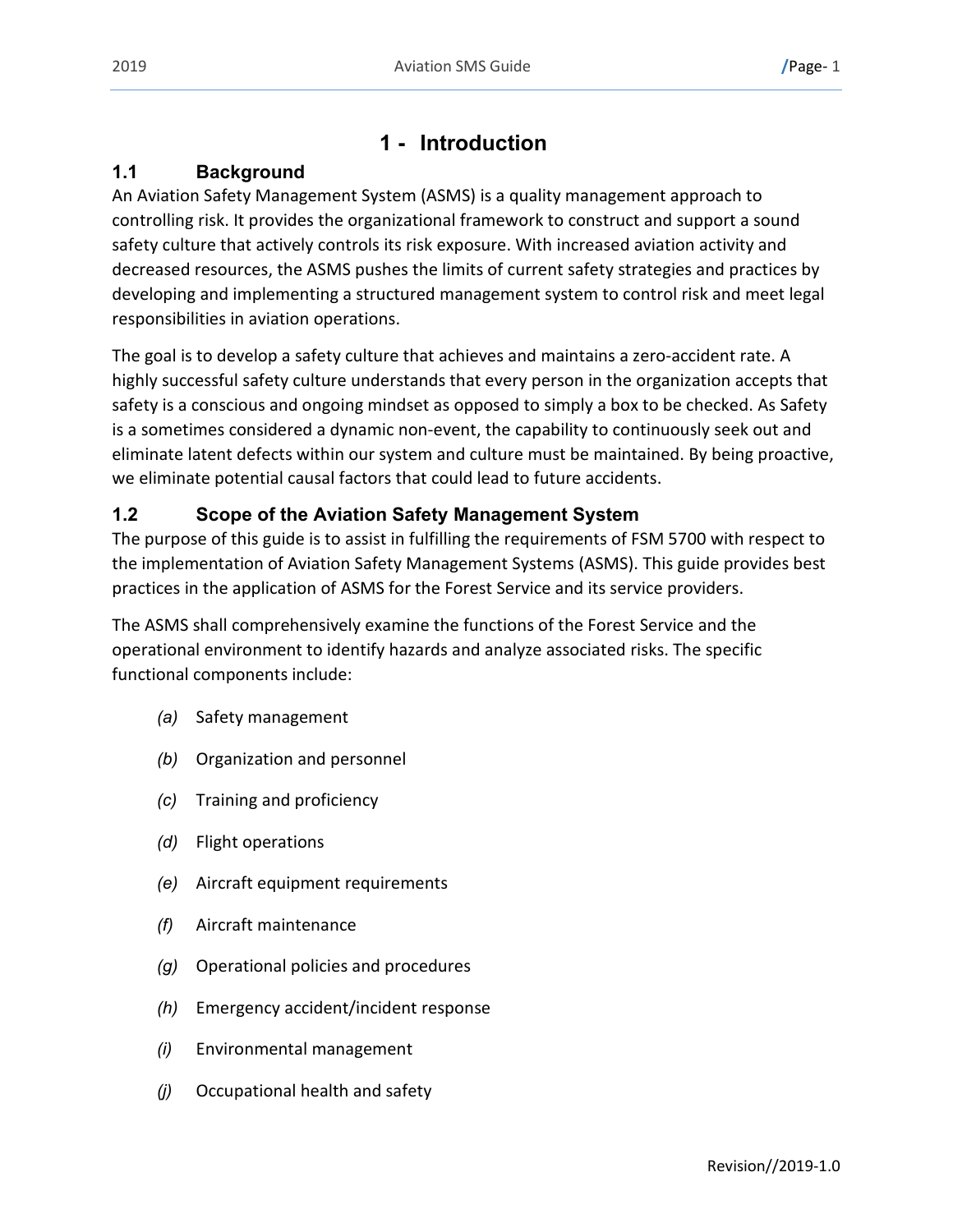- *(k)* Security
- *(l)* Production vs Protection

This document provides guidance for ASMS development applicable to all Forest Service aviation operations. Statements containing the words must, shall, and will are directive in nature, with corresponding policy found in the FSM 5700. This Guide contains best practices for Safety Management Systems in the aviation program, thus the terms "may" and "should" indicate a best practice or industry standard that allows some discretion in execution.

## <span id="page-7-0"></span>**1.2.1 ASMS Structure and Organization**

There are four components comprising the Agency's ASMS; each component is an essential piece of a comprehensive safety management system.

- Safety Policy
- Safety Risk Management
- Safety Assurance
- Safety Promotion

#### <span id="page-7-1"></span>**1.2.2 References**

This Guide is in accordance with the following documents, as revised:

- FSM 5700 Aviation Management Manual
- FSH 5709.16 Aviation Management Handbook
- FAA Advisory Circular 120 92b (or current version)
- International Civil Aviation Organization (ICAO) System Management Manual Document 9859
- FSM 6700 Safety and Health Program

## <span id="page-7-2"></span>**1.3 External Certifications**

The Forest Service is working to achieve International Standard for Business Aviation Organization (IS-BAO) certification for the ASMS.

The International Business Aviation Council (IBAC) introduced the IS-BAO program in 2002 to foster standardized, safe, and highly professional aircraft operations. IS-BAO is a code of best practices. Agencies implementing IS-BAO may obtain a Certificate of Registration from IBAC, demonstrating compliance to a recognized international standard. Certificates of Registration are issued by IBAC to agencies that demonstrate compliance through successful completion of a third-party industry audit by an IBAC Accredited Auditor. In 2019, the agency re-certified its GSA "Gold Standard" status; a critical step in the registration process.

The WO Branch Chief of Aviation Safety Management System is responsible for submitting applications and maintaining the Interagency Committee for Aviation Policy (ICAP) gold standard for US Forest Service Aviation Safety program.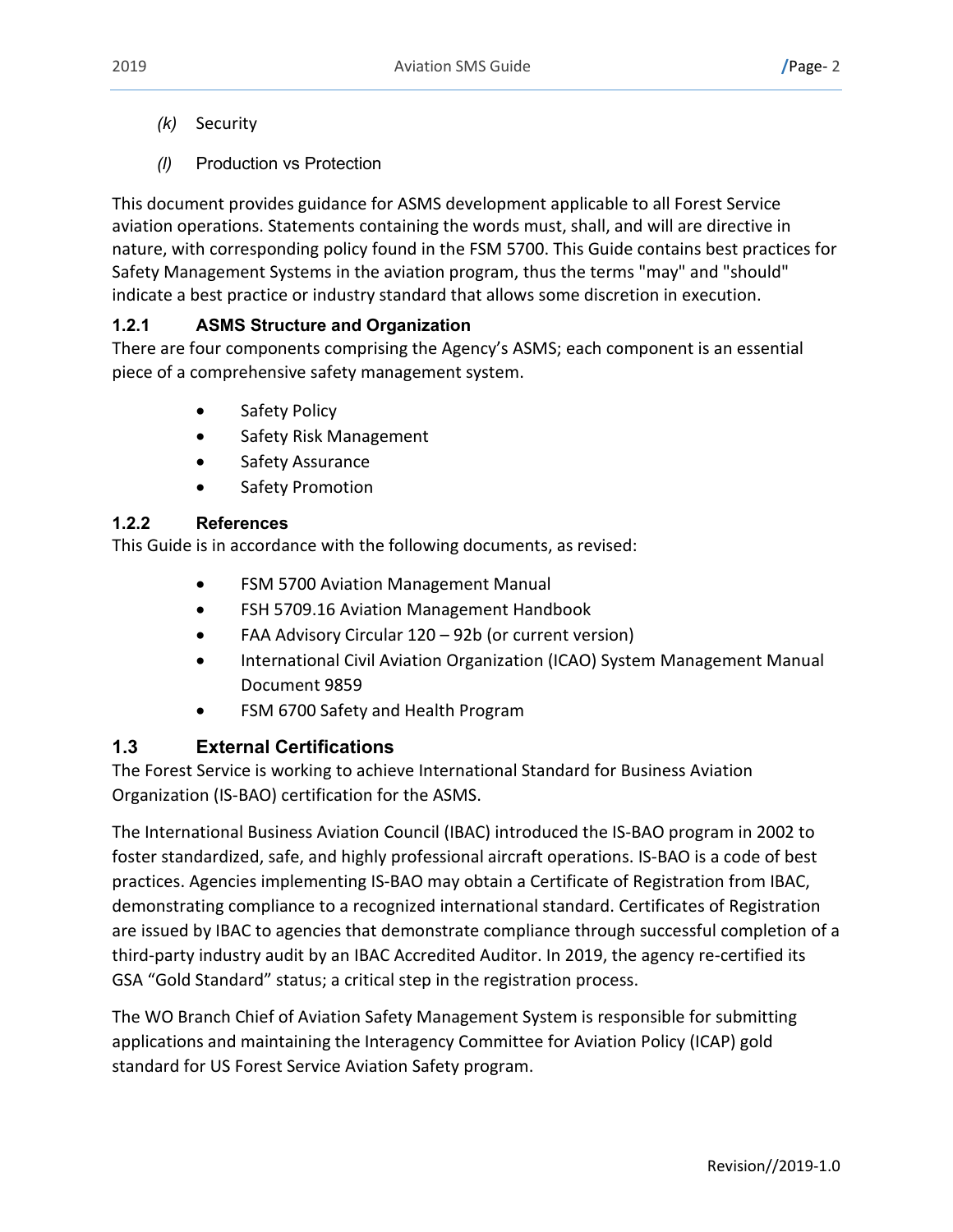# **2 - Safety Management Policy**

# <span id="page-8-1"></span><span id="page-8-0"></span>**2.1 Safety Commitment and Responsibility**

The Forest Service is committed to developing, implementing and continuously improving the aviation operation. Our number one job is to protect our most valuable resource—our employees. Unless we do that, we cannot be a world-class leader in natural resource management. Every line officer, manager, supervisor, and employee has the responsibility to manage risk exposure. That means identifying and mitigating hazards, refusing to accept unnecessary risk, and making risk-related decisions at the appropriate level.

# <span id="page-8-2"></span>**2.1.1 Chief's Safety Intent**

The Chief provides employees with an annual leader's intent through various means. In addition, specific intent for aviation safety is relayed through the aviation accountable executives SMS Statement, which is available on the USFS Aviation Website.

# <span id="page-8-3"></span>**2.2 Aviation Risk Management Policy**

Management has defined policy and doctrine in FSM 5700 that conveys aviation safety expectations and objectives to employees. Aviation safety policy in FSM 5700 addresses roles, responsibilities, and authorities regarding aviation safety at each organizational level. While all members of the organization must know their responsibilities and be both empowered and involved with respect to safety, the ultimate accountability for the safety of the system cannot be delegated down from top management. Executive management involvement is a key requirement in SMS policy documentation. For more information on SMS: [https://www.faa.gov/about/initiatives/sms/reference\\_library/policy\\_and\\_requirements/](https://www.faa.gov/about/initiatives/sms/reference_library/policy_and_requirements/)

# <span id="page-8-4"></span>**2.3 Safety Planning**

This Guide is supplemented by the National Aviation Safety and Management Plan to meet the safety objectives described in the agency safety policy. The information provided here is intended to comprehensively define the ASMS, but requires periodic review to ensure continuous improvement is sustained. As such, this Guide shall be reviewed biennially at a minimum by the BC-ASMS in conjunction with the National Aviation Safety Council. The NASC has responsibility to ensure the review and approval process is completed.

# <span id="page-8-5"></span>**2.4 Key Personnel and Safety Accountabilities**

# <span id="page-8-6"></span>**2.4.1 Accountable Executive (AE)**

The Accountable Executive is the Deputy Chief, State and Private Forestry. The AE has the overall responsibility for safety performance and shall designate resources essential to effectively implement and maintain the ASMS.

# <span id="page-8-7"></span>**2.4.2 Director, Fire and Aviation management**

Responsible for agency aviation safety and accountable for the oversight of the Safety Management System. This includes setting goals and objectives, and providing the necessary resources essential to the implementation, maintenance and effective functioning of the ASMS.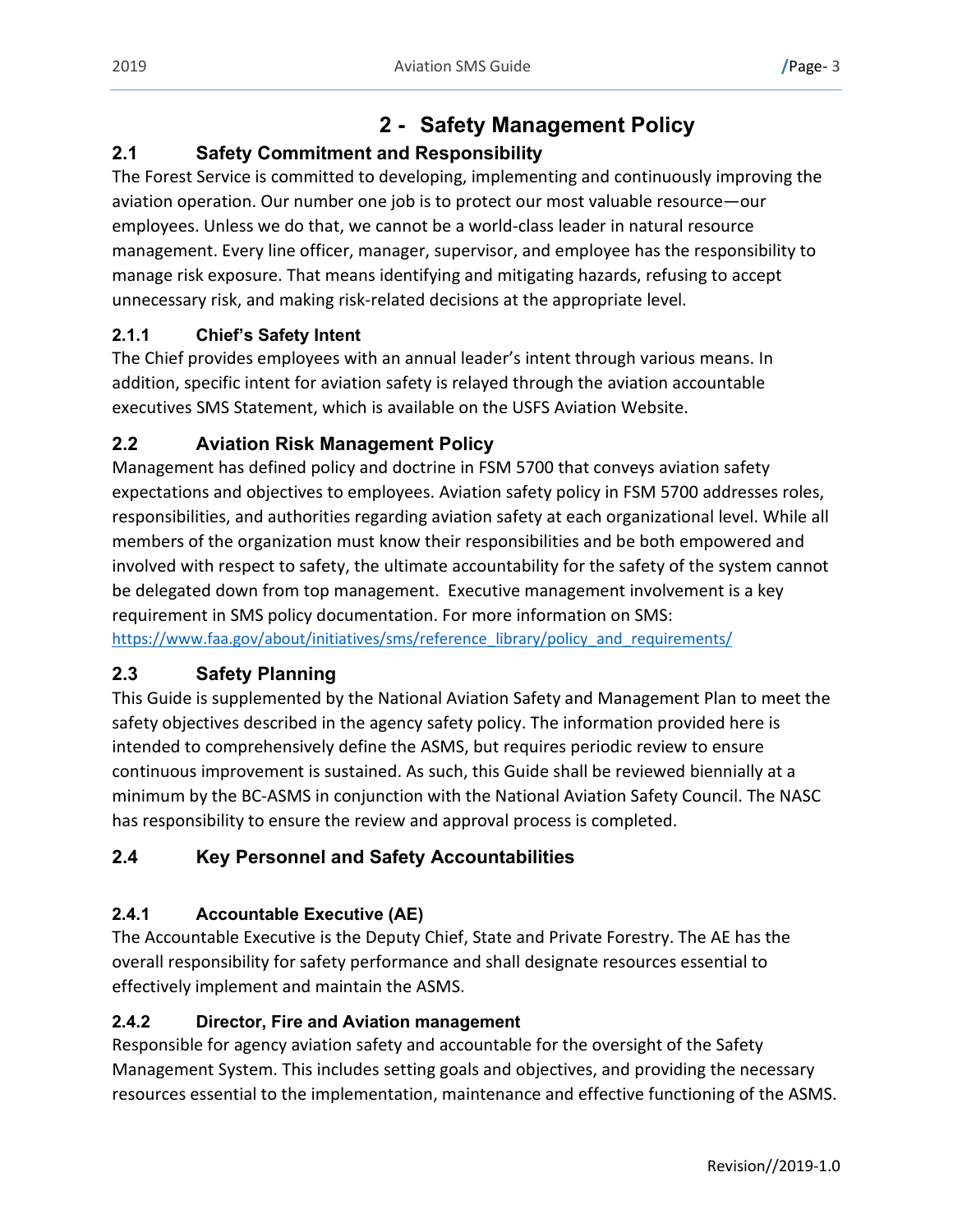In addition to the responsibilities in FSM 5704, the Director may be delegated oversite of AE accountabilities. This includes support for, and execution of, the processes and procedures defined in this guide. The Director ensures that the ASMS program is capable of:

- *(a)* Ensuring that processes needed for the ASMS are established, implemented and maintained
- *(b)* Reporting the performance of the ASMS to the organization
- *(c)* Ensuring the promotion of safety awareness and safety requirements throughout the agency

## <span id="page-9-0"></span>**2.4.3 Deputy Director, Aviation, Operations, and Risk Management**

Responsible to the Director, Fire and Aviation Management. In addition to the responsibilities in FSM 5704, the Director may be delegated oversite of AE accountabilities.

#### <span id="page-9-1"></span>**2.4.4 Assistant Director Doctrine, Learning, Risk Management**

Responsibility for oversight of the fire and aviation program's safety performance and shall designate resources essential to effectively implement and maintain the Aviation ASMS, in addition to the responsibilities listed in FSM 5704. In addition, may be delegated direct management responsibilities as listed in 2.6.2.

#### <span id="page-9-2"></span>**2.4.5 Assistant Director Aviation**

Shall coordinate with the AD-RM and BC-ASMS to ensure that safety policy and procedures are adhered to with all aviation operations. Additional responsibilities are listed in FSM 5704.

## <span id="page-9-3"></span>**2.4.6 Branch Chief Aviation Safety Management System**

The Aviation Risk Management Specialist who works directly for the Assistant Director, Doctrine, Communications and Risk Management. Monitors all aspects of the safety system described in this guide and acts with the authority of the Director, FAM in all matters regarding aviation safety, and can designate any delegated resources to accomplish USFS stated safety goals and objectives. In addition to the responsibilities listed FSM 5704, safety specific responsibilities of the BC-ASMS are:

- *(a)* Maintain safety documentation; specifically, this guide will be maintained as a controlled document and the requirements listed in section 2.9
- *(b)* Develop safety goals and objectives for the accountable executive's consideration
- *(c)* Develop emergency response planning tools
- *(d)* Monitor ASMS performance and create performance reports for other managers and the accountable executive, as directed
- *(e)* Facilitate hazard identification and risk management
- *(f)* Determine the need for and coordinate development of required safety training materials prescribed by national, state, and local laws and regulations or industry best practices
- *(g)* Receive, evaluate, and process all employee hazard reports in accordance with this manual's requirements and recommend action to mitigate risk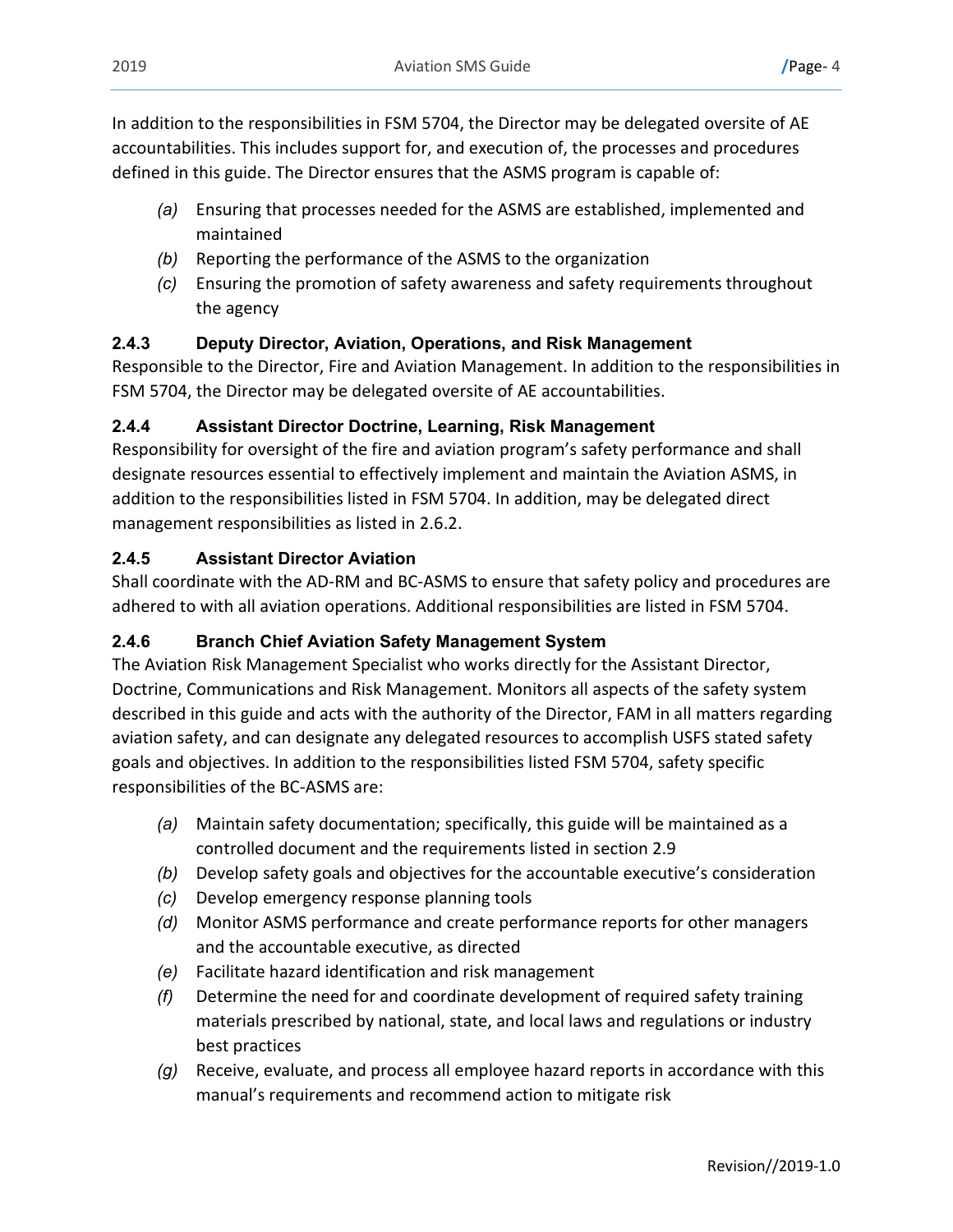- *(h)* Coordinate all national aviation safety program activities and act as focal point for ASMS between the Forest Service, its contract service providers, as well as applicable governmental agencies
- *(i)* Monitor safety concerns in the aviation industry and their perceived impact on USFS operations
- *(j)* Act as FOQA program manager
- *(k)* Maintain a National Aviation Safety Center for accomplishment of the ASMS program requirements, library, and virtual electronic resources
- *(l)* Maintain the Safety chapters of the National Aviation Safety and Management Plan for updates at least every two years
- *(m)* Coordinate aviation mishap investigations and inquiries; manages National Aviation Safety Officers and Air Safety Investigators (ASI). Designates Qualitied Technical Investigators (QTI) as appropriate

## <span id="page-10-0"></span>**2.4.7 Branch Chief Airworthiness**

Responsible to the Assistant Director, Aviation, for the management and oversite of airworthiness standards for all WCF, contract, leased, and cooperator aircraft. Additional responsibilities are listed in FSM 5704.

## <span id="page-10-1"></span>**2.4.8 Branch Chief Aviation Operations**

Acts with the authority of the Assistant Director, Aviation in all matters regarding Forest Service aviation operations, to include but not limited to operations planning, operational safety, contract compliance audits and reviews, program audits and reviews and operational support to aviation safety. Additional responsibilities are listed in FSM 5704.

## <span id="page-10-2"></span>**2.4.9 Branch Chief Pilot Standardization**

Responsible to the Assistant Director, Aviation, for the management of pilot standardization for all agency and contract pilots. Additional responsibilities are listed in FSM 5704.

# <span id="page-10-3"></span>**2.4.10 Branch Chief Aviation Business Operations**

Responsible to the Assistant Director, Aviation, for the management and supervision of aviation business operations. Additional responsibilities are listed in FSM 5704.

# <span id="page-10-4"></span>**2.4.11 Branch Chief Aircraft Program Management**

Responsible to the Assistant Director, Aviation, for the management and oversite of WCF large airtanker aircraft. Additional responsibilities are listed in FSM 5704.

# <span id="page-10-5"></span>**2.4.12 National Aviation Safety Officers**

Responsible to the Branch Chief Aviation Safety Management System (BC-ASMS). Delegated tasks from the BC-ASMS to accomplish stated SMS goals and objectives. Designated as Air Safety Investigators by position and assigned to lead and carry out agency investigative processes for aircraft mishaps.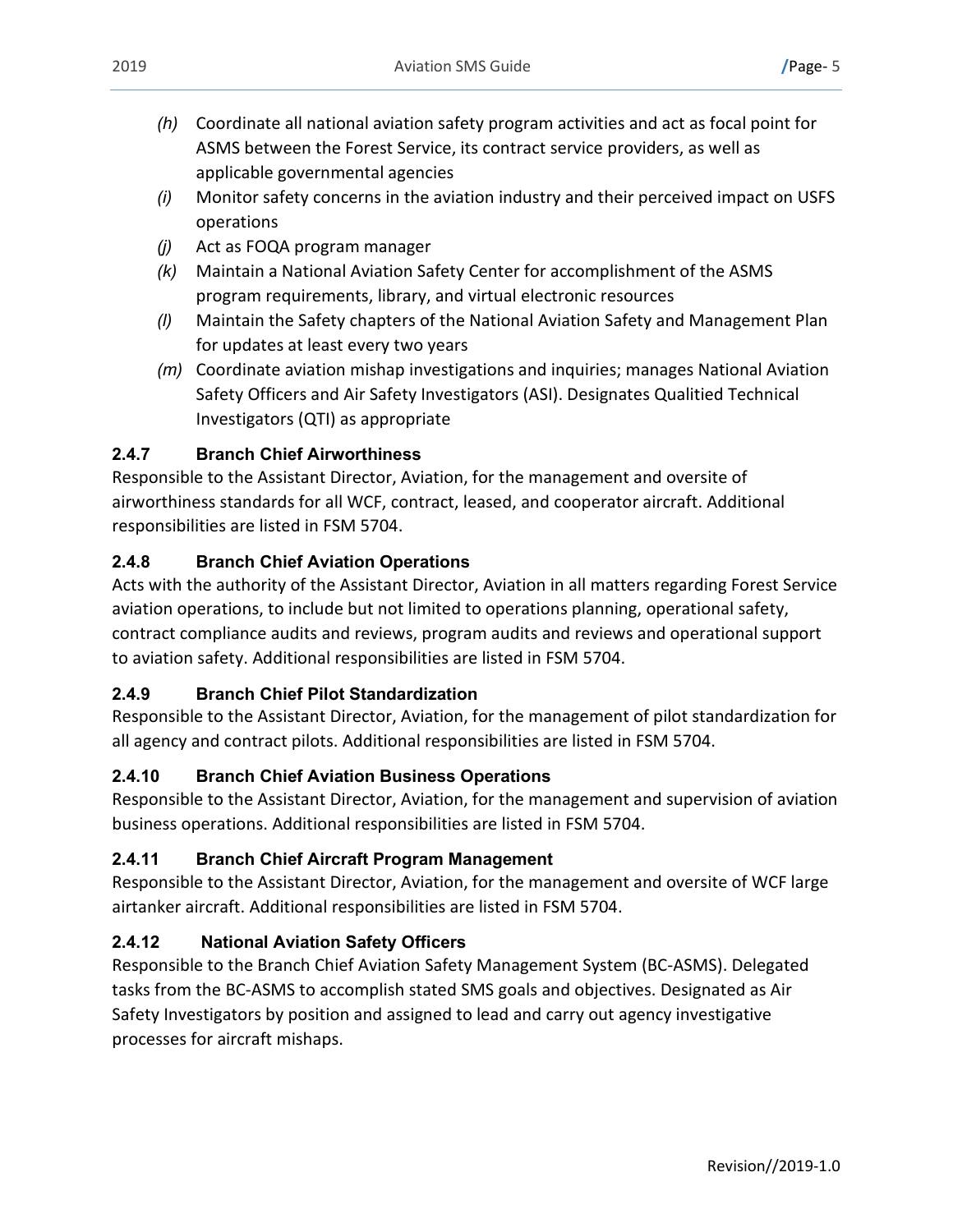## <span id="page-11-0"></span>**2.4.13 Regional Aviation Safety Manager (RASM)**

In addition to the responsibilities listed FSM 5704, Regional Aviation Safety Managers foster a safety culture through the development of flexible, reporting, learning, and just cultures that result in the establishment and maintenance of a high reliability organization. The RASM position is on the forefront of establishing and implementing ASMS. Regions will ensure that qualified RASMs remain a key position and the recruiting and hiring of such individuals remains a high priority. In accordance with industry best practices, the RASM shall not report to the RAO, ensuring safety duties and responsibilities are separate from the influence of operational duties and decisions.

## <span id="page-11-1"></span>**2.4.14 Forest Health Protection, Aviation Safety Manager (FHP-ASM)**

Under the Director of Forest Health Protection, State and Private Forestry, Washington Office, the Forest Health Protection Aviation Safety Manager (FHP ASM) is responsible for coordinating safety matters for Agency personnel and cooperators conducting FHP aviation activities such as aerial reconnaissance, aerial application, and remote sensing. In addition to the responsibilities listed FSM 5704, the FHP ASM is responsible for fostering and promoting a positive safety culture through incorporating the elements of ASMS into all FHP aviation operations, including coordination with the Regional Aviation Safety Manager (RASM) on aviation safety and accident prevention matters, ensuring compliance with aviation safety policies and procedures, participating in quality assurance oversight, promoting ASMS through training and awareness, and application of operational risk management processes.

# <span id="page-11-2"></span>**2.4.15 National Aviation Safety Council (NASC)**

The National Aviation Safety Council (NASC) is a critical part of the agency ASMS and is utilized as a resource to provide expertise, guidance and leadership in the facilitation of the aviation safety risk management process. The NASC is a chartered group, tasked with monitoring activities to ensure control of safety risks and consequences of hazards pertaining to FS aviation operations. The charter is located at:

[http://fsweb.wo.fs.fed.us/fire/fam/aviation/charters/rasm\\_dm\\_charter.pdf](http://fsweb.wo.fs.fed.us/fire/fam/aviation/charters/rasm_dm_charter.pdf)

## <span id="page-11-3"></span>**2.4.16 Regional Aviation Officer (RAO)**

In addition to the responsibilities listed FSM 5704, Regional Aviation Officers are responsible for fostering and promoting a positive safety culture through incorporation of ASMS elements into Regional aviation operations. This includes but is not limited to coordination with the Regional Aviation Safety Manager (RASM) and FHP NASM on aviation safety and accident prevention matters, ensuring compliance with aviation safety policies and procedures, participating in quality assurance oversight, promoting ASMS through training and awareness, and application of operational risk management processes.

## <span id="page-11-4"></span>**2.4.17 Aviation Manager**

Aviation Managers at all levels are required to:

- *(a)* Monitor conditions to ensure safe operation of agency aircraft
- *(b)* Actively support the ASMS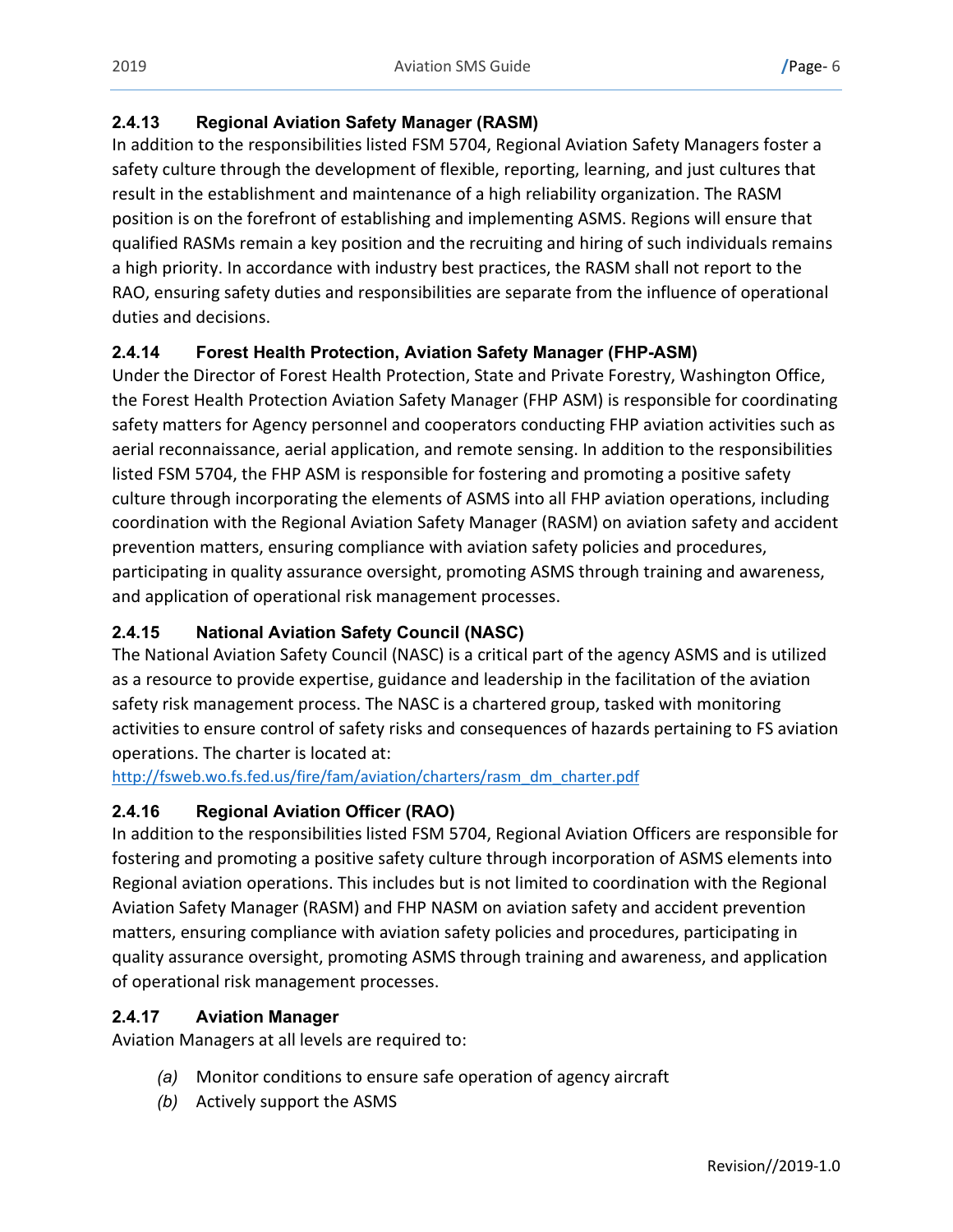- *(c)* Ensure assigned employees are trained and actively participating in the ASMS
- *(d)* Actively identify and assess risk exposure and safety performance at the appropriate level.

## <span id="page-12-0"></span>**2.4.18 Supervisor**

Supervisor's safety responsibilities include:

- *(a)* The supervision of employees, and the provision of resources for those employees to safely carry out their assigned duties.
- *(b)* Integrating ASMS activities into their assigned duties and responsibilities.

## <span id="page-12-1"></span>**2.4.19 All Employees**

All Forest Service employees shall be responsible for aviation safety and shall take timely action to promote safety. The following best practices are expected:

- *(a)* Every employee shall strive for the highest level of safety, while identifying hazards, assessing risks and mitigating risks to the lowest acceptable level.
- *(b)* Every employee shall initiate appropriate action when an unsafe act or condition is observed. Any employee may stop an unsafe operation or may refuse to participate in an aviation operation when conditions indicate that further activity would jeopardize safety.
- *(c)* Every employee shall report to a supervisor, local aviation officer, or line officer any aviation operation that the employee believes is being conducted in a hazardous manner.
- *(d)* Every employee shall utilize the SAFECOM system to report any condition, observance, act, maintenance problem, or circumstance that has the potential to cause an aviation or aviation-related mishap. It should also be used for reporting positive safety actions and mishap prevention measures.
- *(e)* Aviation personnel must be qualified for the positions and functions they are assigned to perform and conduct their duties in accordance with all agency policies, procedures, and government regulations.

# <span id="page-12-2"></span>**2.5 Emergency Preparedness and Response**

Forest Service local units shall establish procedures in an Emergency Response Plan to:

- *(a)* Coordinate and plan the response to aviation accidents and incidents; and
- *(b)* Execute periodic exercises of mishap response plans.

Emergency response information may be detailed separately in the Interagency Aviation Mishap Response Guide, or other documents which contains all of the elements necessary for effective aircraft mishap, search and rescue response. The guide shall be updated annually at a minimum.

Emergency response preparedness includes continual updating of information, training for employees, and simulation exercises (emergency response drills).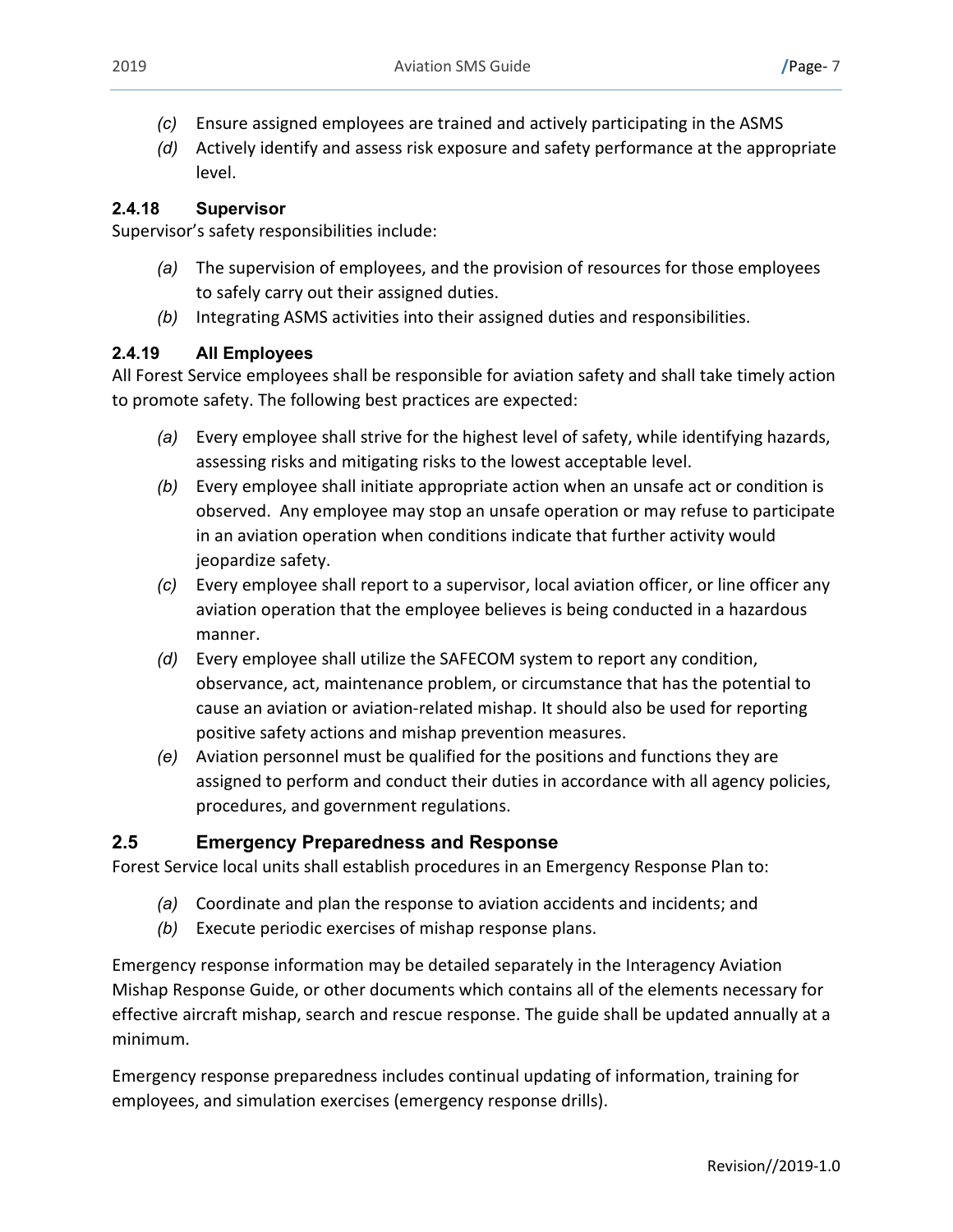#### <span id="page-13-0"></span>**2.6 Documentation**

The agency maintains ASMS information, in paper or electronic form, contained in various documents that includes but is not limited to:

- *(a)* Safety Management System Guide
- *(b)* Safety goals and objectives (Aviation plans)
- *(c)* Reported hazards (Aviation Risk Management Workbook, MASP, JHA, SAFECOM)
- *(d)* Agency risk exposure (Aviation Risk Management Workbook)
- *(e)* Internal and external QA audit performance (program reviews, compliance inspections, annual reports)
- *(f)* Corrective actions pertinent to risk assessments, audits and Accident Review Boards (action plans)
- *(g)* Change management actions (Aviation planning documents at all levels)
- *(h)* Holistic ASMS performance (Program reviews, annual report, external audits)
- *(i)* Safety committee meeting activities (agendas, minutes, resulting actions, etc.)
- *(j)* SAFECOMs (See section 4.3.2)

All documentation and/or records, either in paper or electronic form, shall be legible, dated (with dates of revisions), readily identifiable, maintained in an orderly manner, and retained for a specified period as determined by the agency. The current versions of relevant documents will be made available at all locations where operations essential to the effective functioning of the ASMS are performed and obsolete documents and/or records will be promptly removed from all points of use or otherwise assured against unintended use.

All records must be managed in accordance with FSM 6200 Chapter 30, and pertains to all Forest Service records, regardless of medium, that are created, collected, processed, used, stored, and/or destroyed by the Agency or designated agents. Each Forest Service unit and staff is required to meet the requirements of this policy.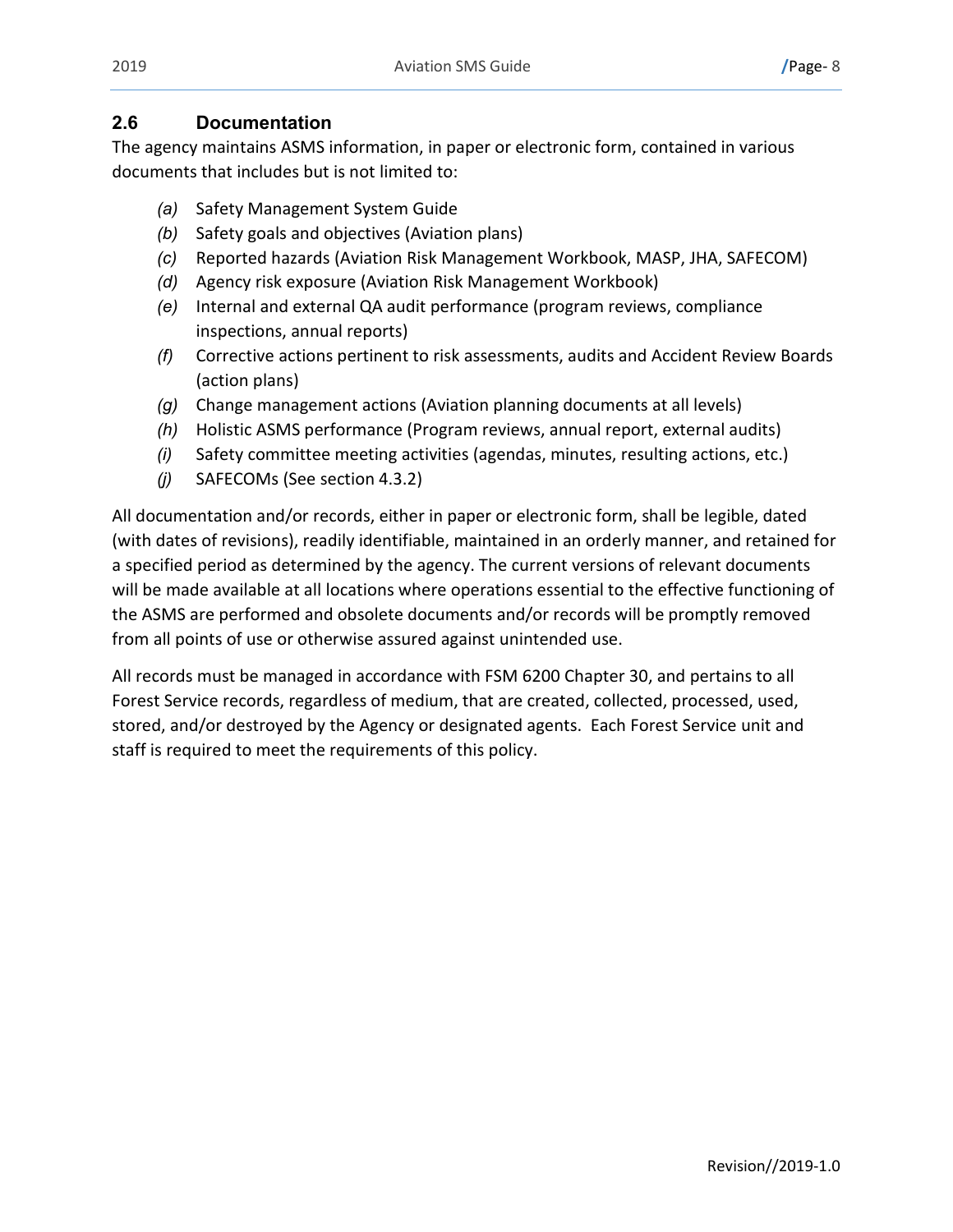# **3 - Safety Risk Management**

<span id="page-14-0"></span>Risk is an expression of the impact of an undesired event in terms of severity and likelihood. Throughout the risk management process, hazards are identified, risks are analyzed, assessed, and prioritized, and results are documented to assist in decision-making. The continuous loop process provides for validation of decisions and evaluation for desired results and/or the need for further action. The goal for risk management is not to eliminate all risk, but to manage those risks that cannot be eliminated so the mission can be accomplished with minimum negative impact. Risk management is a robust component of the Agency's ASMS and shall occur throughout Agency aviation operations. The agencies 5 step process aligns with current policy guidance (Incident Response Pocket Guide (IRPG), Interagency Helicopter Operations Guide (IHOG), etc.) and is taught via instructional material found in Interagency Aviation Training (IAT) courses including A-205 and A-311.

- 1. Identify Hazards
- 2. Assess Hazards
- 3. Make Risk Decisions
- 4. Implement Controls
- 5. Supervise



In addition, the FAA AC120-92b (or most current version) involves a seven-step process for the complete cycle of risk management; more information on this industry best practice is located at: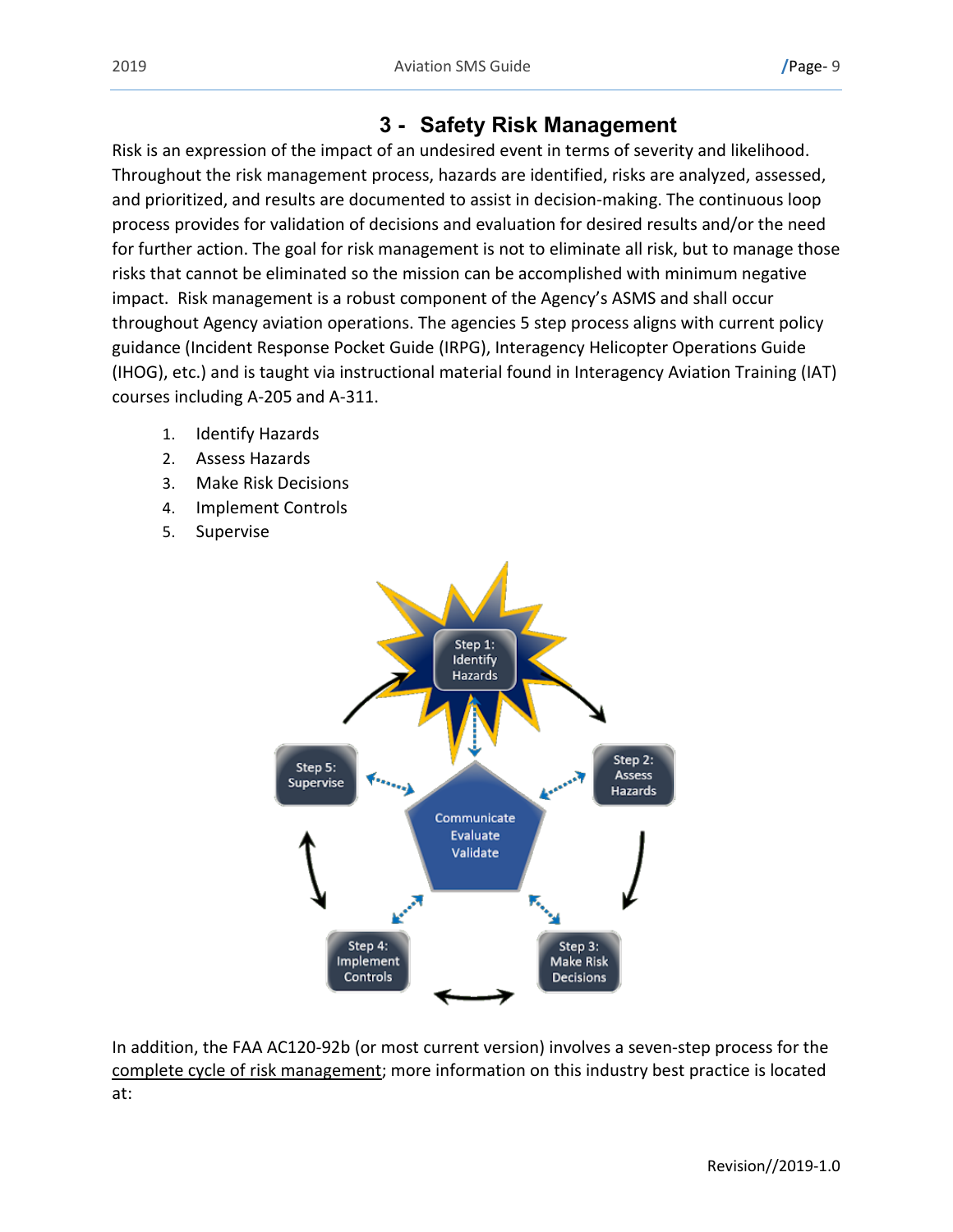#### [https://www.faa.gov/documentLibrary/media/Advisory\\_Circular/AC\\_120-92B.pdf](https://www.faa.gov/documentLibrary/media/Advisory_Circular/AC_120-92B.pdf)

Using various techniques described in this section, the agency has defined acceptable and unacceptable levels of safety risk. Descriptions have been established for likelihood and severity levels (described in Section 3.5.6) to include authority for safety risk acceptance decisions. These risk decisions may apply in the short-term while safety risk controls/mitigation plans are developed and executed. Operational Risk Management (ORM) is a process designed to detect, assess and control risk while at the same time enhance mission performance.

The process for completing operational risk management can be found in the *Incident Response Pocket Guide* (IRPG), the *Interagency Standards for Fire and Fire Aviation Operations* (Red Book), or the *Interagency Helicopter Operations Guide* (IHOG).

Risk management (RM) can be divided into three levels.

- 1. **Time Critical.** This method of risk management is a rapid planning process requiring mental or verbal review of a situation using an Operational Risk Management (ORM) process without necessarily recording the information. Many of the skills used in this context are applicable when deliberate risk management has occurred and crews must manage risk in a dynamic situation. Note that "Time Critical" does not mean "hasty" or "uninformed."
- 2. **Deliberate.** This RM method is used with adequate planning time and may involve more than one system at its source. It involves a systems identification, hazard identification, risk assessment/analysis, consideration of control options and risk decision making, implementation of controls, and supervision. This will involve documentation of the process and actions. Examples of the tools in use for deliberate RM are mission aviation safety plans (MASP) and job hazard analysis (JHA).
- 3. **Strategic/Programmatic.** Strategic Risk Management is conducted at the highest levels of the organization, and requires more sophisticated techniques and professional reviews. A system or task description should completely explain the interactions among the software, hardware, environment, and live ware that make up the system with sufficient detail to identify hazards and perform risk analysis. An example of the strategic risk assessment process is a Safety Impact Analysis.

Strategic risk assessments should be used in instances where an entire program-wide assessment is deemed necessary; new technology or a change **in** process is being proposed; or when risks appear consistently high in a specific functional area. Consideration for immediate and future risks resulting from proposed changes made without utilizing a process should be evaluated. The strategic process produces a permanent record of findings and decisions used for long term planning, organizational decision-making and as authoritative training resources.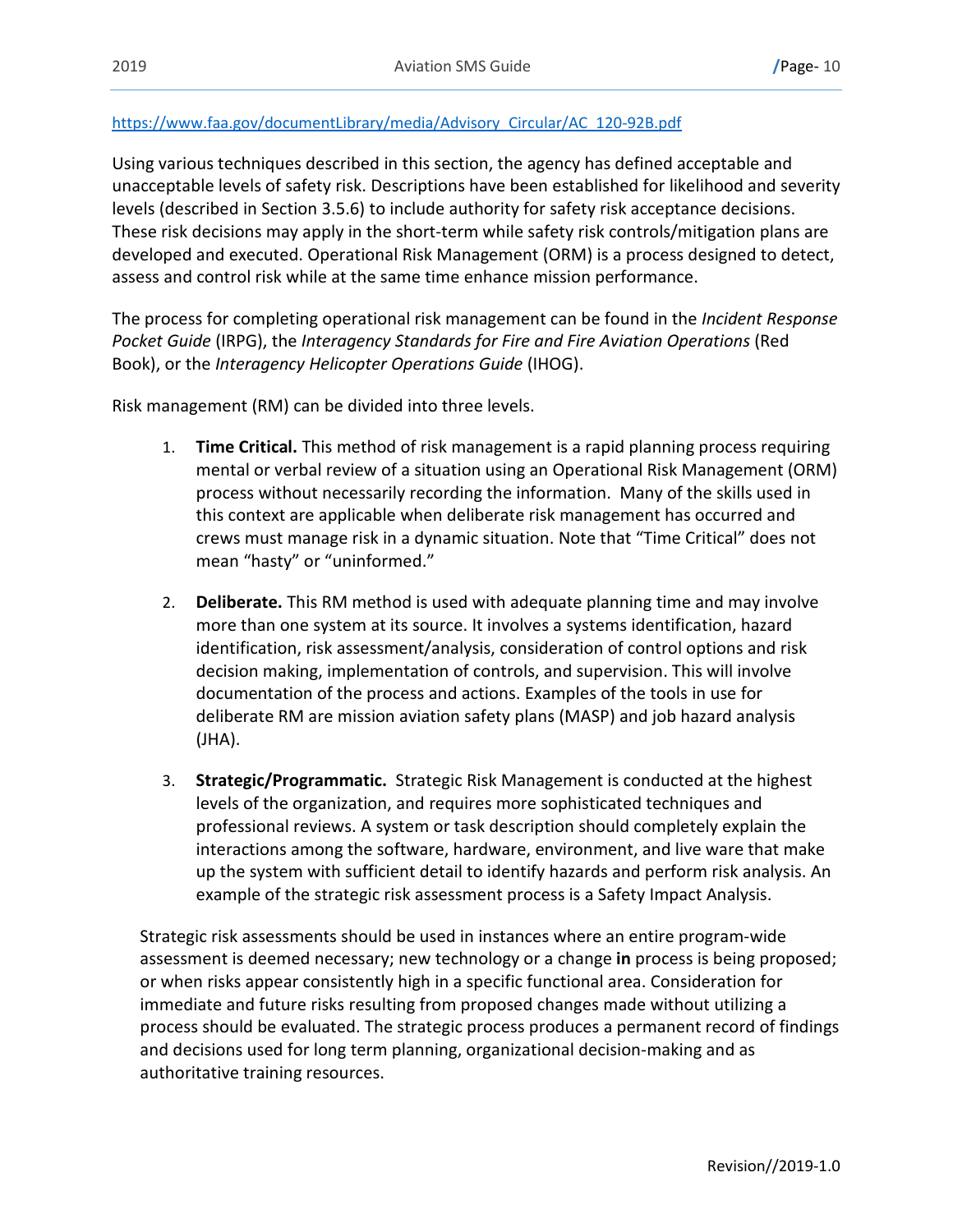⇒ **Note:** The Strategic Risk Management process shall not preclude employees or contractors from taking interim immediate action to eliminate or mitigate existing safety risk when and where it is recognized that urgent action is required.

#### <span id="page-16-0"></span>**3.1 Program-wide Risk Assessment**

Safety risk management examines system design and function as a strategic process. That means looking at what we do and how we do it. A program-wide risk assessment shall be proactively carried out to facilitate the anticipated changes in programs. Program-wide risk assessment will consider the following, at a minimum:

- Any interactions with other systems in the air transportation system (e.g. airports, airspace, UAS)
- The functions described in section 1.2 of this manual
- Employee tasks required to accomplish the functions in section 1.2 of this manual
- Required human factors considerations of the system (e.g. cognitive, ergonomic, environmental, occupational health and safety) for operations and maintenance
- Hardware components of the system
- Software components of the system
- Related procedures that define guidance for the operation and use of the system
- Training requirements (existing and potential)
- Ambient environment and cost/benefit analysis of mitigations
- Operational environment and assessment of quality of the program
- Maintenance environment
- Contracted and purchased products and services
- The interactions between items or issues defined in the list above
- Any assumptions made about the systems, system interactions, and existing safety risk controls/mitigation.
- Staffing (management structure and fulfillment of positions)
- Equipment/technology changes to mission sets
- Fiscal changes to support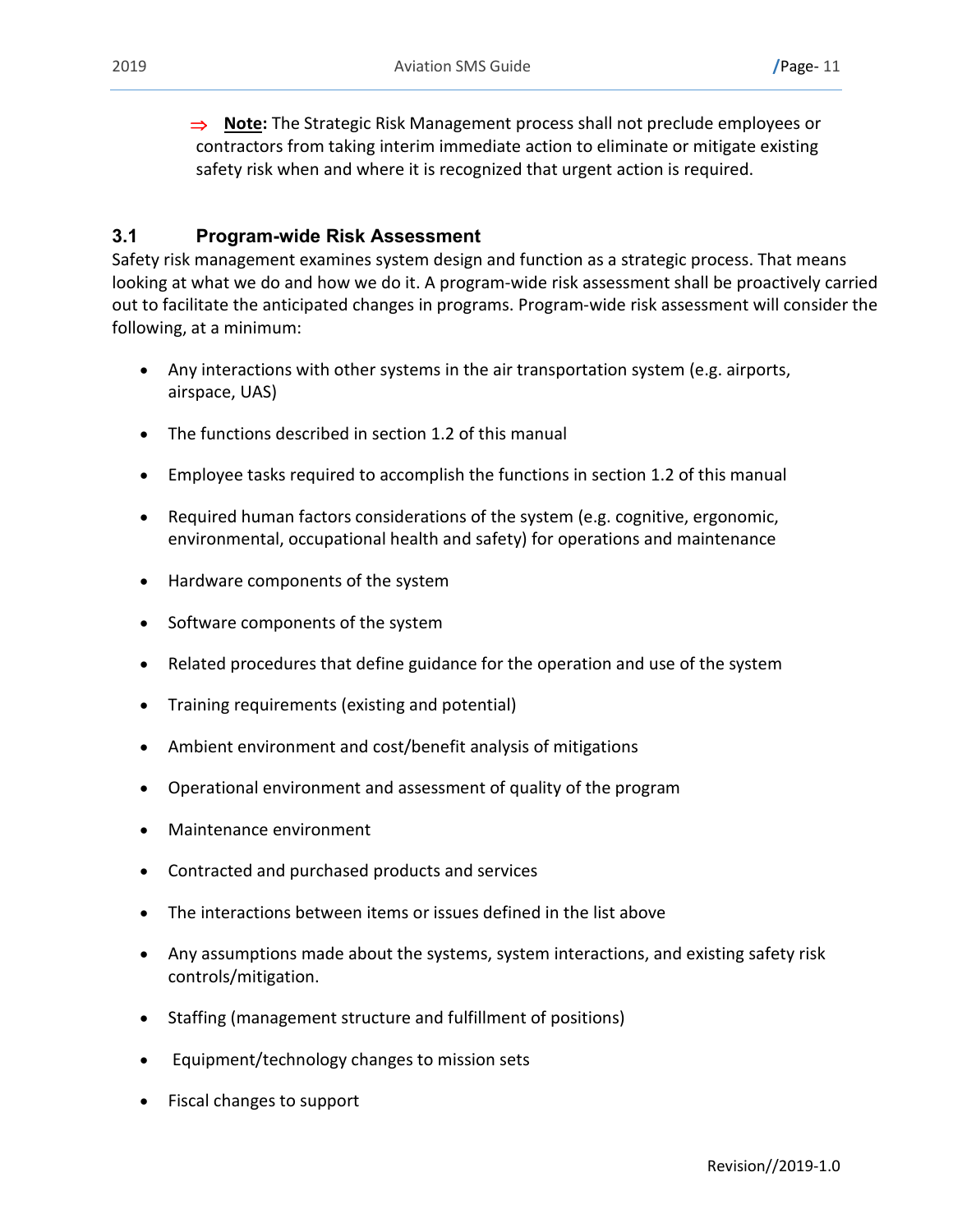In addition to the list above, consideration should also be given to risks associated with when systems or their components are altered without examining the effects today and in the future.

#### <span id="page-17-0"></span>**3.1.1 Management Required Action**

An action plan is required as the implementation tool for strategic and deliberate program risk assessments. The BC-ASMS is assigned the overall responsibility of the completion of the management action plan. Each responsible manager is required to continually evaluate the systems and processes under their purview to measure performance, identify hazards, and assess related risk. Examining the probable threats and areas of common errors in these systems and processes will provide increased clarity into the hazards affecting aviation operations.

Risk management processes may need to be altered to meet constraints imposed by time, equipment, and/ or operational needs. The process by which risk is managed is cyclic and works in a continuous loop of events that continue throughout the mission and should be applied throughout the entire operation from planning through execution to the evaluation phase.

## <span id="page-17-1"></span>**3.2 Management of Change in Terms of Risk**

The WO function of Doctrine, Communications and Risk Management will identify and determine acceptable safety risk for changes within the organization which may affect established processes and services by new system design, changes to existing system designs, new operations/procedures, or modified operations/procedures.

The following items shall not be implemented until the associated risks of each is determined to be acceptable using the risk assessment procedures contained in this manual and the Change Management and Implementation Guide:

- New system designs
- Changes to existing system designs
- New operations/procedures
- Modified operations/procedures

The Change Management and Implementation Guide 2011 can be found at:

[http://www.fs.fed.us/fire/aviation/av\\_library/Change%20Management%20and%20Implementation%20](http://www.fs.fed.us/fire/aviation/av_library/Change%20Management%20and%20Implementation%20Guide%202011%20Final_w_Cover_toc.pdf) [Guide%202011%20Final\\_w\\_Cover\\_toc.pdf](http://www.fs.fed.us/fire/aviation/av_library/Change%20Management%20and%20Implementation%20Guide%202011%20Final_w_Cover_toc.pdf)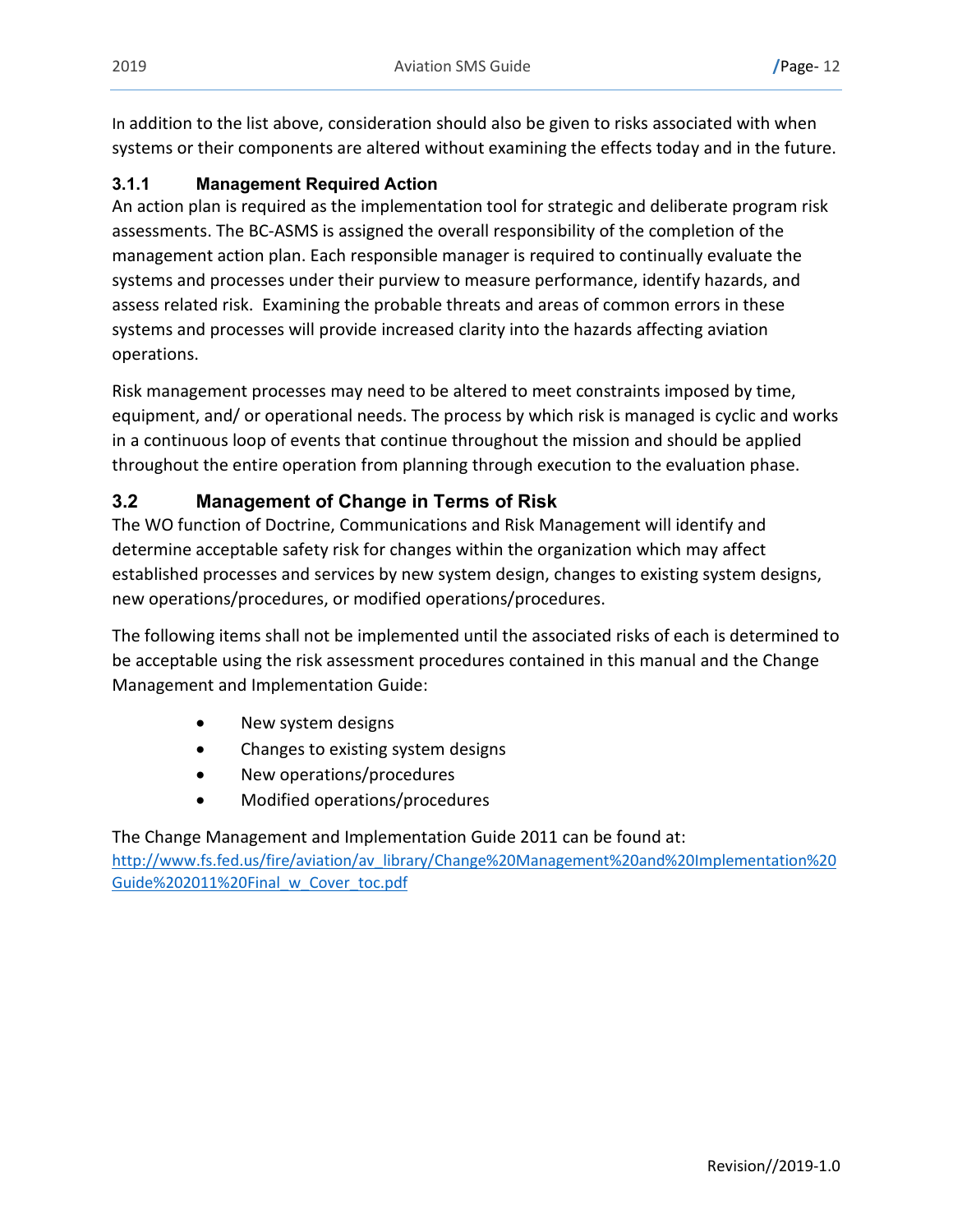## <span id="page-18-0"></span>**3.3 Hazard Identification**

#### <span id="page-18-1"></span>**3.3.1 Identify Hazards and Consequences**

Potential hazards may be identified from a number of internal and external sources. Hazard scenarios may address the who, what, where, when, why, and how regarding the hazard that is causing concern, as well as its potential consequences. This provides an intermediate product that expresses the condition and the consequences that will be used during risk analysis.

Hazards shall be identified for the entire scope of the system that is being evaluated, as defined in the system description, and documented using the hazard reporting form. Once a hazard has been identified and documented, the information shall be tracked and managed as described in the following procedures:

#### <span id="page-18-2"></span>**3.3.2 Hazard Identification Requirements and Procedures**

To formalize the hazard identification process, the following requirements are established:

- *(a)* System and process hazards as described in section 3.1 will be proactively identified and communicated through ASMS activities by all managers
- *(b)* All employees are responsible for continued vigilance to identify hazards they observe or experience via the performance of their duties
- *(c)* SAFECOM reports form (FS-5700-14) will be used to increase communication and awareness of potential hazards; (ref section 4.3.1)

## <span id="page-18-3"></span>**3.4 Hazard Reporting and Management**

For a hazard reporting program to be effective hazard reports must be processed efficiently and effectively:

- *(a)* Aviation managers at all levels are responsible for analyzing and trending hazard information
- *(b)* Applicable subject matter experts will be involved in analyzing identified hazards;
- *(c)* BC-ASMS shall synthesize hazards reported to elevate potential serious aviation hazards as appropriate both internal and externally
- *(d)* The BC-ASMS in conjunction with the NASC may authorize special studies and risk assessments of hazards as needed to increase awareness and develop risk mitigations for various hazardous activities
- *(e)* RASMs will track hazard reports, assign appropriate risk prioritization, and provide dissemination to the field users
- *(f)* Personnel responsible for the reporting system will ensure the program is not used for punitive action and will safeguard information from unauthorized release

## <span id="page-18-4"></span>**3.5 Safety Risk Management Procedures**

Safety risk management is the core component of the safety management system. Mitigation of the safety risks is intended to reduce the consequences of hazards to a level as low as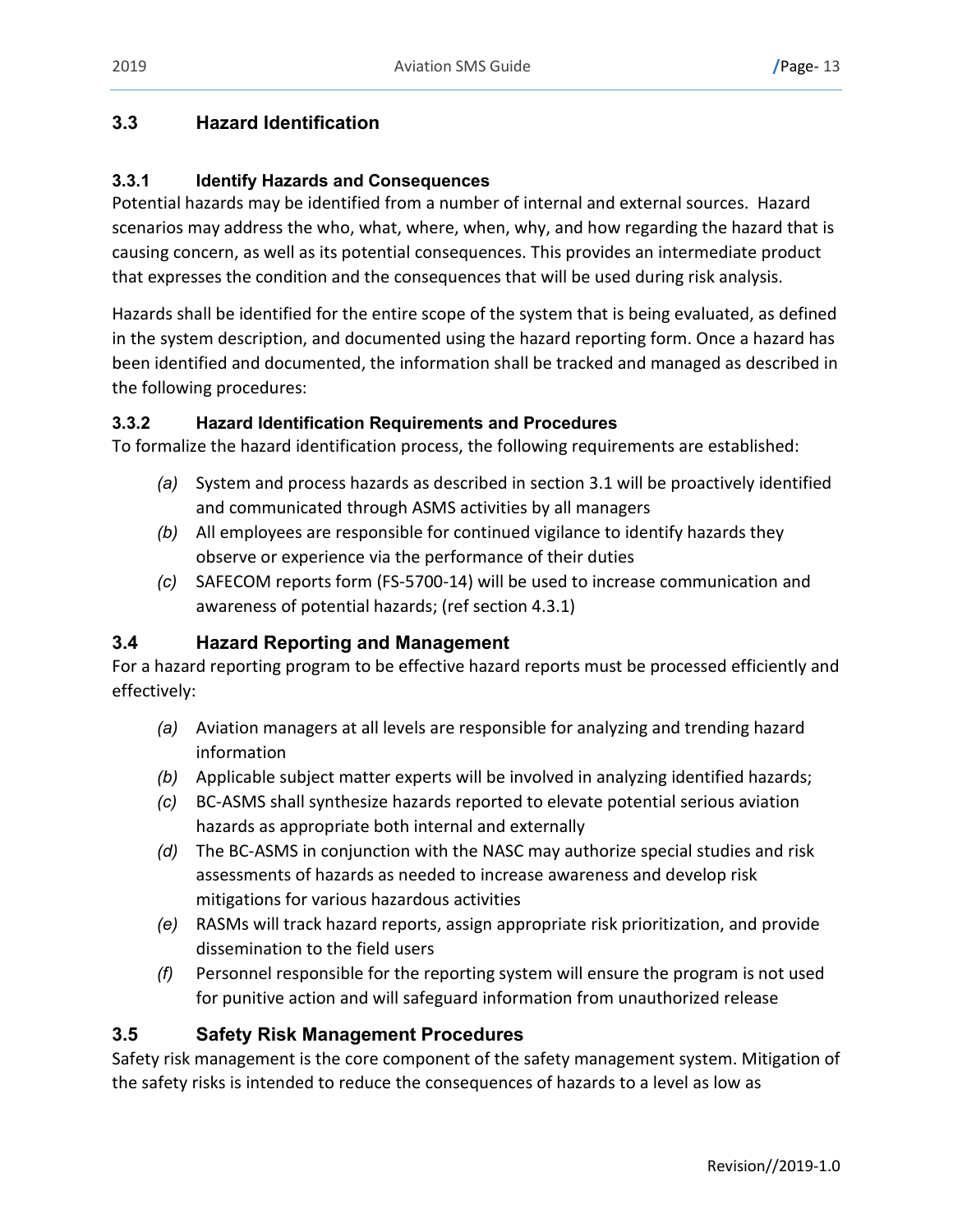reasonably practicable (ALARP). The significant concepts regarding safety risk management discussed throughout this section can be summarized as follows:

- *(a)* There is no such thing as absolute safety in aviation it is not possible to eliminate all safety risks
- *(b)* Safety risks must be managed to a level "as low as reasonably practicable" (ALARP)
- *(c)* Safety risk mitigation must be balanced against:
	- 1. Time
	- 2. Cost
	- 3. Effectiveness
	- 4. Feasibility

A key part of the safety risk management process is the involvement of employees who will be affected by a decision; their expertise is often critical to decision making. The benefits to using this decision process include:

- Avoiding costly losses in the decision making process
- Ensuring that all aspects of the risk problem are identified and considered when making decisions
- Ensuring legitimate interests are considered
- Providing the decision makers with tools to make good decisions
- Making decisions easier to explain
- Providing a standardized set of terminology used to describe risk issues contributing to better communication about risk issues
- Providing significant savings in time and money

# <span id="page-19-0"></span>**3.5.1 Organizational Decision Making**

Employees must assure operations are conducted within the limits of the agency's level of acceptable risk. Exercising judgment on how to eliminate or reduce hazards to lessen the overall risk is inherent in the risk assessment process. These basic decision-making principles must be applied before any anticipated job, tasks, or mission is performed:

> 1. **Accept no unnecessary risk.** Unnecessary risk contributes no benefits to the safe accomplishment of a task or mission. The most logical choices for accomplishing a mission are those that meet all the mission requirements while exposing personnel and resources to the lowest possible risk.

> 2. **Make risk decisions at the appropriate level.** Making risk decisions at the appropriate level establishes clear accountability. Those accountable for the success or failure of a mission must be included in the risk decision process. Supervisors at all levels must ensure subordinates know how much risk they can accept and when they must elevate the decision to a higher level.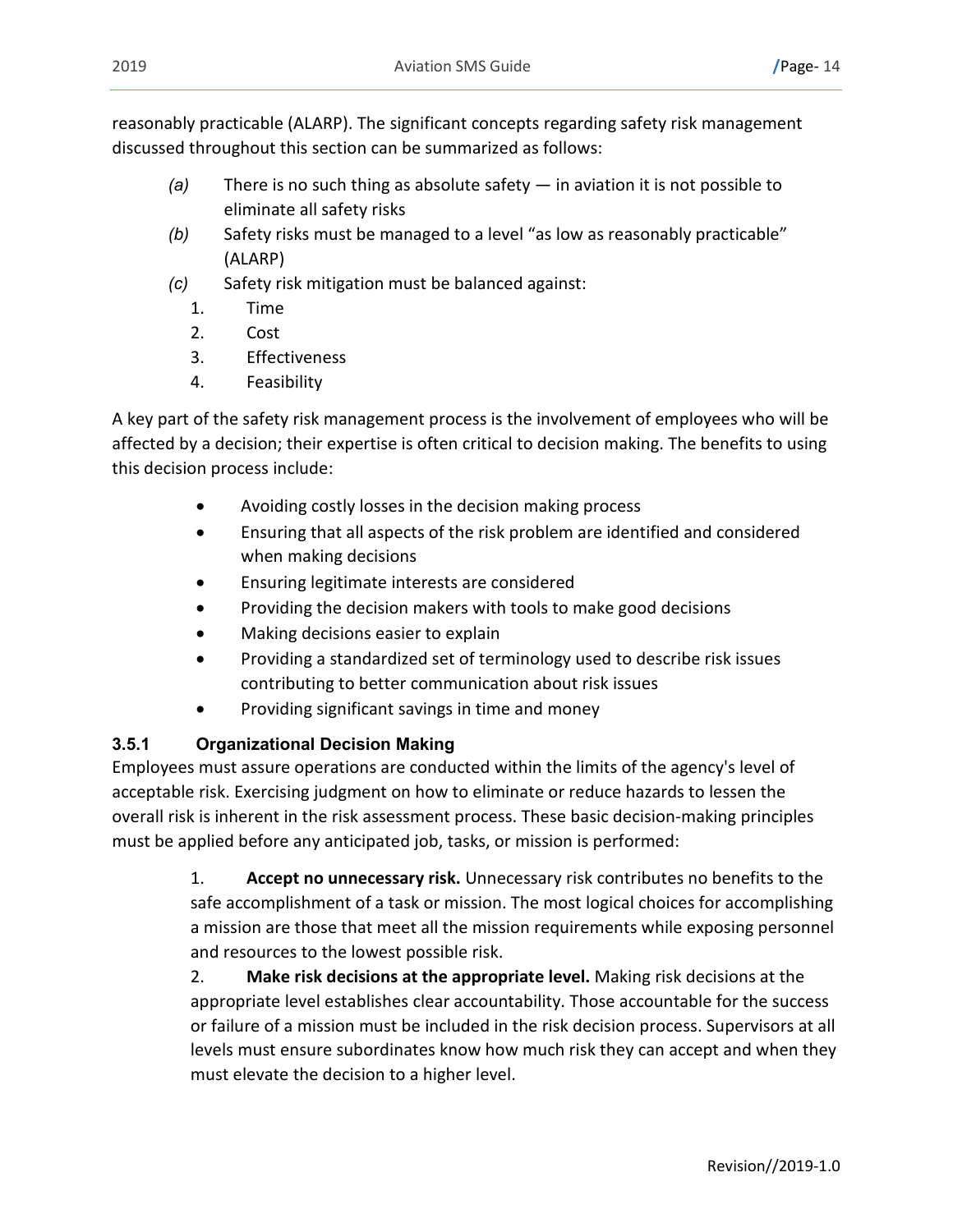3. **Recognize when benefit outweighs risk.** Weighing risks against opportunities and benefits helps to maximize unit capability. Even high-risk endeavors may be undertaken when there is clear understanding of the benefit to the agency. Recognize and act upon extreme risk situations with a NO – GO decision.

4. **Integrate risk management at all planning levels.** Risk management should be used from the initial stages of project/mission planning through the implementation stage.

|               |            | <b>Severity</b> |                  |               |
|---------------|------------|-----------------|------------------|---------------|
| Likelihood    | Negligible | Marginal<br>Ш   | Critical<br>н    | Catastrophic  |
| Frequent<br>A |            |                 |                  |               |
| Probable<br>в |            |                 |                  | <b>HIGH 4</b> |
| Occasional    |            |                 | <b>Serious 3</b> |               |
| Remote        |            | <b>Medium 2</b> |                  |               |
| Improbable    | Low 1      |                 |                  |               |

# **Risk Assessment Matrix –Risk Assessment Matrix**

#### <span id="page-20-0"></span>**3.5.2 Safety Risk Probability**

Safety risk probability is defined as the likelihood that an unsafe event or condition might occur during operations. This probability of occurrence is based on analysis considering the following:

- *(a)* Is there a history of similar occurrences to the one under consideration, or is this an isolated occurrence? Occurrences across aviation will be considered, as applicable.
- *(b)* What other equipment or components of the same type might have similar defects?
- *(c)* How many personnel are following, or are subject to, the procedures in question?
- *(d)* What percentage of the time is the suspect equipment or the questionable procedure in use?

The following shall be used to standardize the assignment of probability: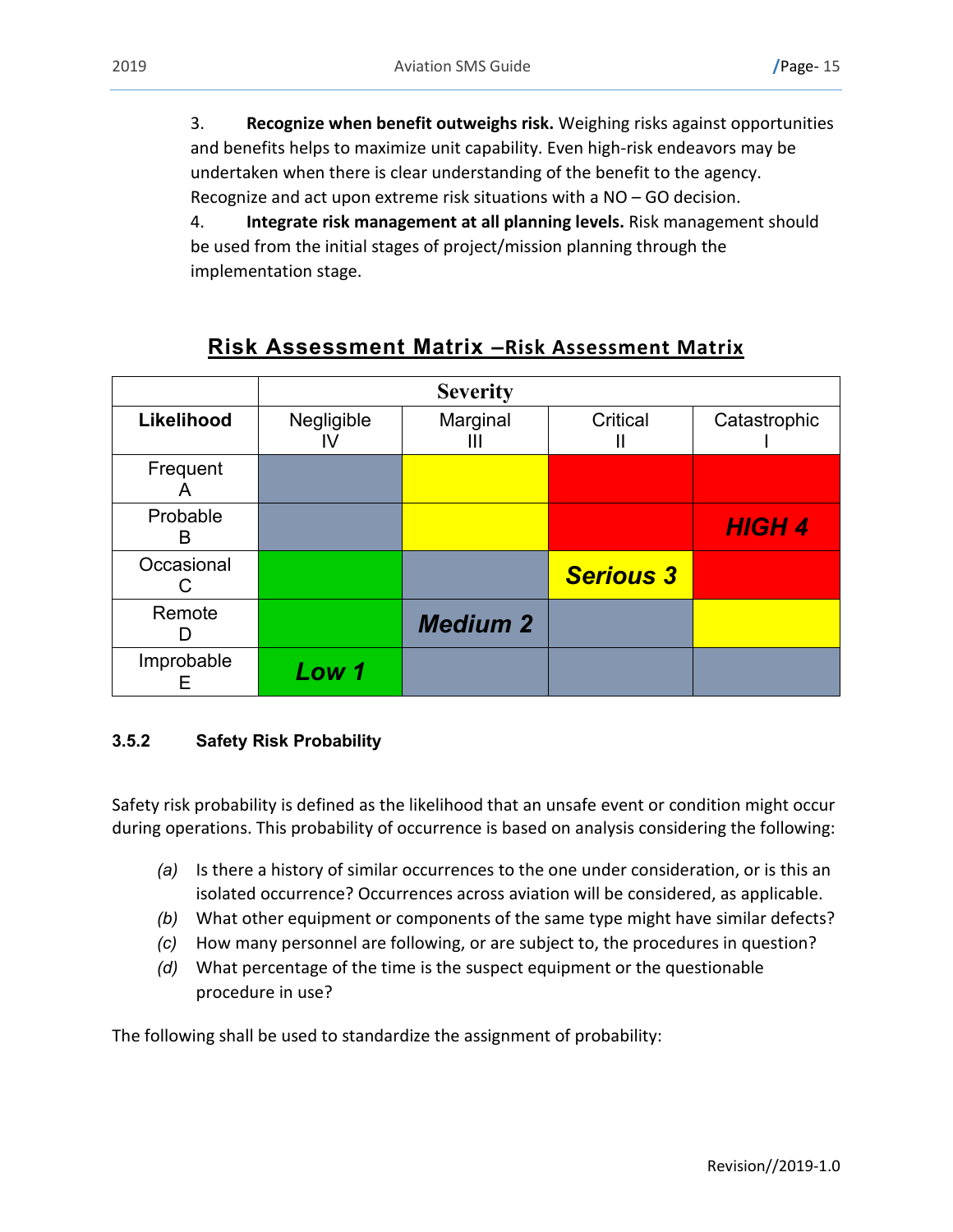# **Likelihood Scale Definitions**

| <b>Frequent</b>                                         | Likely to occur or continuously experienced.                                |
|---------------------------------------------------------|-----------------------------------------------------------------------------|
| Probable<br>Will occur several times, will occur often. |                                                                             |
| <b>Occasional</b>                                       | Likely to occur sometime or several times.                                  |
| Remote                                                  | Unlikely to occur, but can reasonably be expected to occur.                 |
| Improbable                                              | So unlikely, it can be assumed it is possible, but probably will not occur. |

#### <span id="page-21-0"></span>**3.5.3 Safety Risk Severity**

Safety risk severity is defined as the possible consequences of an unsafe event or condition, taking as reference the worst foreseeable situation. The assessment of the severity of the consequences can be determined by asking:

- *(a)* How many fatalities or injuries may occur (employees, passengers, and the general public)?
- *(b)* What is the extent of property or financial damage (direct property loss to the operator, damage to aviation infrastructure, third-party collateral damage)?
- *(c)* What is the environmental impact (spillage of fuel or other hazardous product, and physical disruption of the natural habitat)?
- *(d)* What are the political implications and/or media interest?

Based on these considerations, use the following risk severity table:

#### **Severity Scale Definitions**

| Catastrophic      | Results in fatalities and/or loss of the system             |  |  |
|-------------------|-------------------------------------------------------------|--|--|
| <b>Critical</b>   | Severe injury and/or major system damage                    |  |  |
| <b>Marginal</b>   | Minor injury and/or minor system damage                     |  |  |
| <b>Negligible</b> | Less than minor injury and/or less than minor system damage |  |  |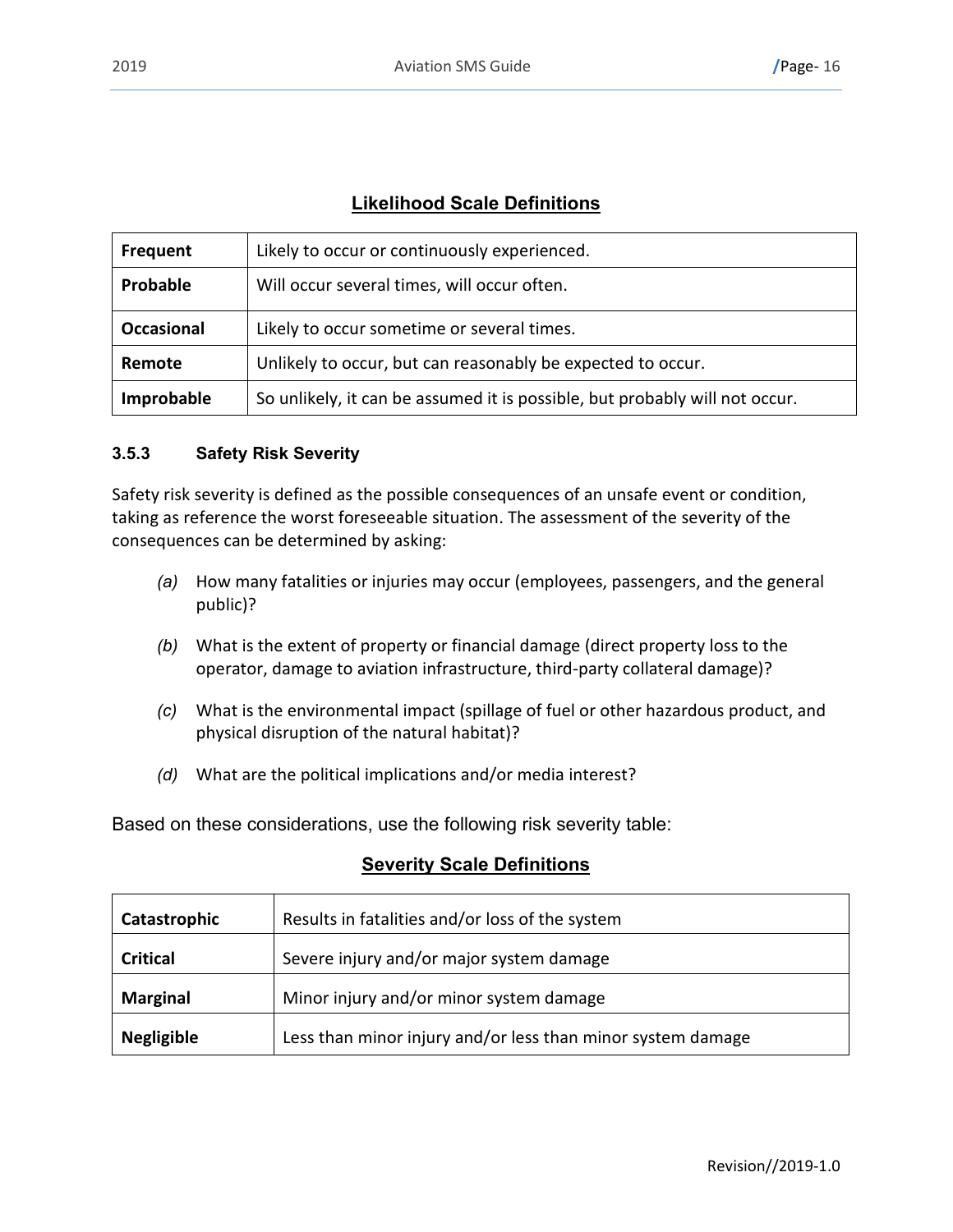#### <span id="page-22-0"></span>**3.5.4 Safety Risk Tolerance**

Once the level of risk has been determined, in terms of probability and severity, the next step in the process of bringing the safety risks under organizational control is the assessment of the tolerability of the consequences. This is known as assessing safety risk tolerability.

Obtain an overall assessment of the safety risk by combining the safety risk probability and safety risk severity tables into a safety risk assessment matrix.

Descriptions of the Risk Levels are depicted below.

## **Risk Level**

| <b>Risk Level</b>   | <b>Description</b>                                                                                                                                                                                                                                                                                                                                                                                                                                                                                 |  |  |
|---------------------|----------------------------------------------------------------------------------------------------------------------------------------------------------------------------------------------------------------------------------------------------------------------------------------------------------------------------------------------------------------------------------------------------------------------------------------------------------------------------------------------------|--|--|
| <b>High</b><br>4    | The combination of severity and likelihood indicate the hazard has a greater<br>than 50% chance of exceeding control measures and the result will be critical<br>or worse. Benefit to risk must be carefully weighed and planners ensure that:<br>1) emergency response resources are positioned for immediate use, 2)<br>approval is made by the highest official in the local organization, and 3)<br>crewmembers are well rested, briefed and aware of the known threats and<br>their controls. |  |  |
| <b>Serious</b><br>3 | Risk is high enough that there is uncertainty as to whether the mission can be<br>accomplished without an accident and/or loss of life or serious injury.<br>Hazards may or may not be able to be mitigated.                                                                                                                                                                                                                                                                                       |  |  |
| <b>Medium</b><br>2  | Degree of risk is such that the mission can almost certainly be accomplished<br>safely. Hazards exist, but can be mitigated.                                                                                                                                                                                                                                                                                                                                                                       |  |  |
| Low<br>1            | The risk involves little or no impact on mission accomplishment. Hazards are<br>those normally associated with flight (possibility of bird strike, mechanical,<br>malfunction, etc.).                                                                                                                                                                                                                                                                                                              |  |  |

## <span id="page-22-1"></span>**3.5.5 Risk Tolerability Protocol, Line Authorities and Controls**

For each level of risk, Low, Medium, Serious, High there is a generally accepted protocol for management to accept responsibility and be accountable for resulting risks. The following protocols are recommended, but may be adjusted accordingly for application at any level, during the risk management planning process. If the process shows an unacceptable level of risk, then mitigation to an acceptable level is required or the decision must be made at the appropriate level. The table below provides examples of how to appropriately assess levels for risk decisions. These risk decisions are documented through a Risk Tolerability Decision Matrix.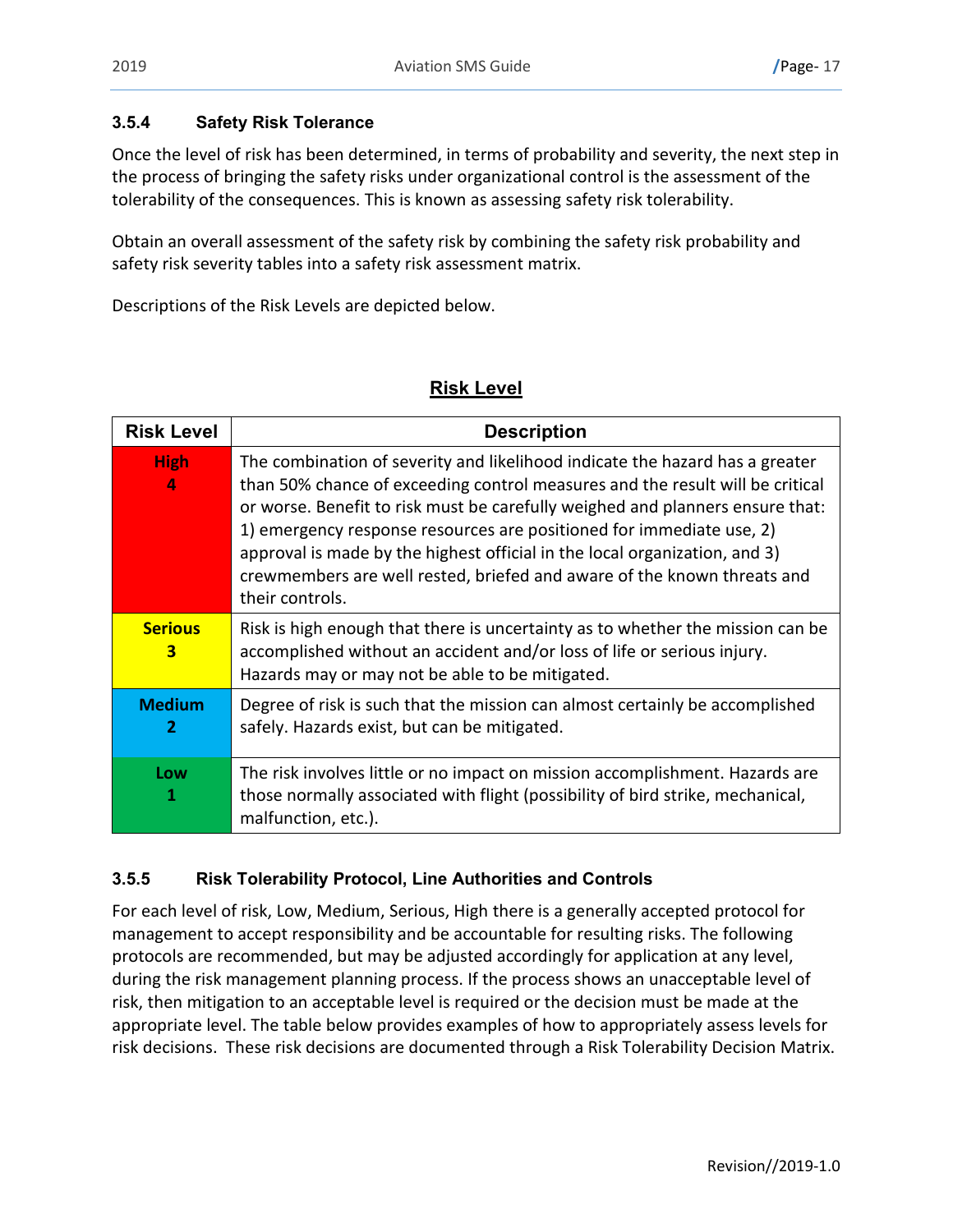#### **Risk Tolerability Decision Matrix Example**

#### **Recommended Management Level for Risk Decisions**

The following are *recommended* management levels in which to elevate risk decisions. These are suggested decision levels but can be delegated at the discretion of the accountable officer.

| <b>Risk Level</b> | <b>Fire</b>                                                      | <b>Non-Fire</b>      |  |
|-------------------|------------------------------------------------------------------|----------------------|--|
| <b>High</b>       | <b>Incident Commander or</b><br><b>Operations Sections Chief</b> | Line Officer/Manager |  |
| <b>Serious</b>    | <b>Incident Commander or</b><br><b>Operations Sections Chief</b> | Line Officer/Manager |  |
| <b>Medium</b>     | <b>Air Operations Branch Director</b>                            | Line Officer/Manager |  |
| Low               | <b>Base Manager</b>                                              | Line Officer/Manager |  |

#### <span id="page-23-0"></span>**3.5.6 Safety Risk Control and Mitigation**

While the risks inherent throughout aviation operations will be continually assessed, experts within the agency can implement one or more risk control measures designed to reduce or eliminate the assessed risk. There are three generic strategies for safety risk control/mitigation:

- (a) **Elimination**. The operation or activity is cancelled because safety risks exceed the benefits of continuing the operation or activity. An example of an elimination strategy: Operation into a helispot surrounded by complex geography is cancelled.
- (b) **Mitigation**. The frequency of the operation or activity is reduced, or action is taken to reduce the magnitude of the consequences of the accepted risks. An example of a mitigation strategy: helicopter operation into a helispot surrounded by mountainous terrain is limited to daytime, visual conditions.
- (c) **Residual risk exposure**. Action is taken to isolate the effects of the consequences of the hazard or build in redundancy to protect against them via mitigation. The remaining risk is evaluated and determined to be acceptable or requiring additional mitigation.

Residual risk shall be evaluated after creation of safety risk controls/mitigations with the continued goal of reducing overall risk to as low as reasonably practical.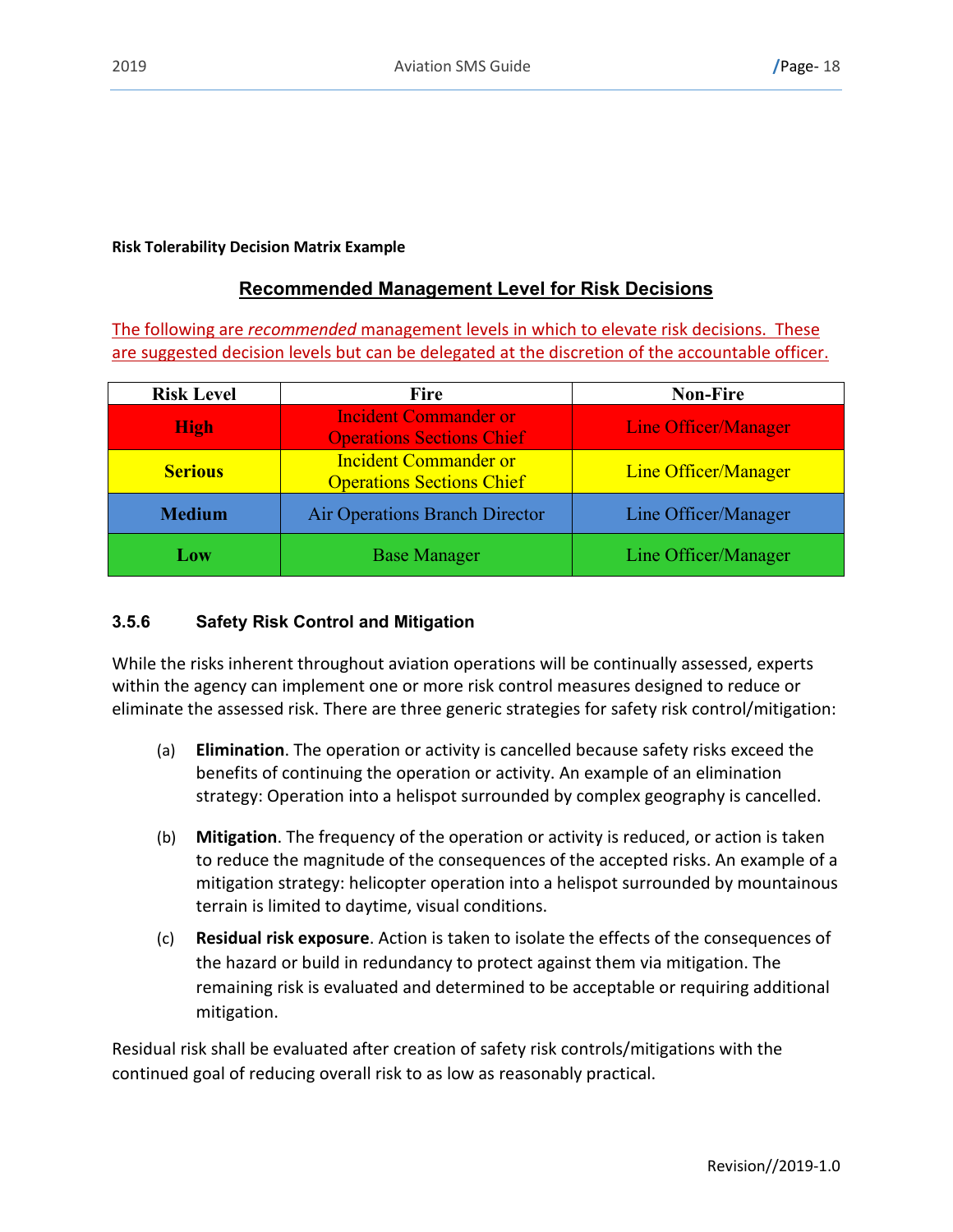#### <span id="page-24-0"></span>**3.5.7 Risk Assessment Documentation Procedures**

To formalize risk management documentation, the following requirements are established for aviation operations:

- (a) Risk assessment documentation will be managed in accordance with agency/unit Aviation Safety and Management Plans
- (b) Controls shall be monitored using the risk assessment worksheet and action plan as documentation
- (c) Programmatic Risk Assessments shall be maintained indefinitely in the National Aviation Safety Center library and as needed at the Region level

#### <span id="page-24-1"></span>**3.5.8 Agency Risk Profile**

The objective of the agency risk profile is to identify prominent risks and to evaluate the controls employed. The agency risk profile is determined by reviewing the Aviation Risk Management Workbook and Strategic/Programmatic Risk Assessments. The following requirements are established to formalize risk profile development and documentation:

- *(a)* The risk profile will be used to document and track prominent risk exposure. This documentation may be found in paper copy (Risk Assessment Workbooks) or on the Aviation Safety Center website: http://www.fs.fed.us/fire/av\_safety/index.html
- *(b)* Risk systems tracked include (but are not limited to) Aircraft, Flight Operations, Airworthiness, Facilities, Human Factors, Personnel and others when deemed appropriate by the BC-ASMS
- *(c)* Additional local hazards and mitigations will be identified and documented using the Aviation Risk Assessment Workbook
- *(d)* A separate QA process will assure risk management of the specific mitigations and action plans that are tracked
- *(e)* The profile will be reviewed annually and updated as needed to include feedback from completed quality assurance efforts
- *(f)* The BC-ASMS is responsible for maintaining the agency Risk Profile; Historical profiles will be maintained in the National Aviation Safety Center safety library
- *(g)* All programs that utilize aircraft in support of their mission are required to conduct program risk assessments that contribute to the development of the agency risk profile (Fire, Law Enforcement, Research, Forest Health, etc)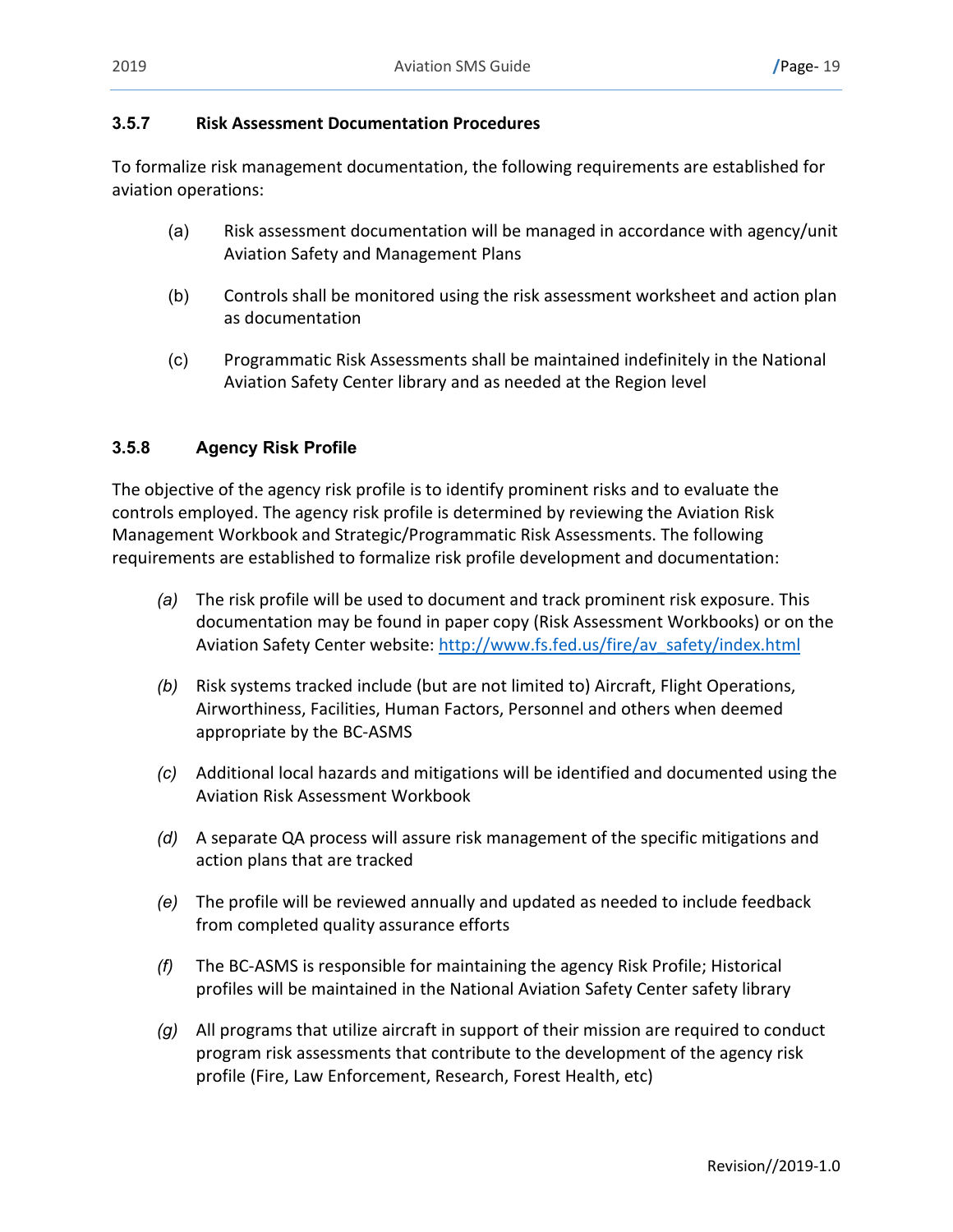## <span id="page-25-0"></span>**3.5.9 Flight Risk Analysis and Operational Risk Analysis**

Every flight has hazards and some level of risk associated with it. It is critical that management and pilots are able to differentiate, in advance, between a low risk flight and a high-risk flight using a risk assessment tool that allows pilots, managers and dispatchers to see the risk profile of a flight in its planning stages. A Flight Risk Assessment Tool (FRAT) enables proactive hazard identification, is easy to use, and can visually depict risk. It is an invaluable tool in helping flight crews make better go/no-go decisions and should be a part of every flight.

When the risk for a flight exceeds the defined acceptable level, the flight will be further evaluated and risk decisions made by appropriate leadership. A defined acceptable level of risk is a risk exposure that is deemed acceptable to an organization or accountable manager.

Time-critical operational risk management will be used for decision making, to assess and track prominent risk exposure as specifically pertaining to individual flights.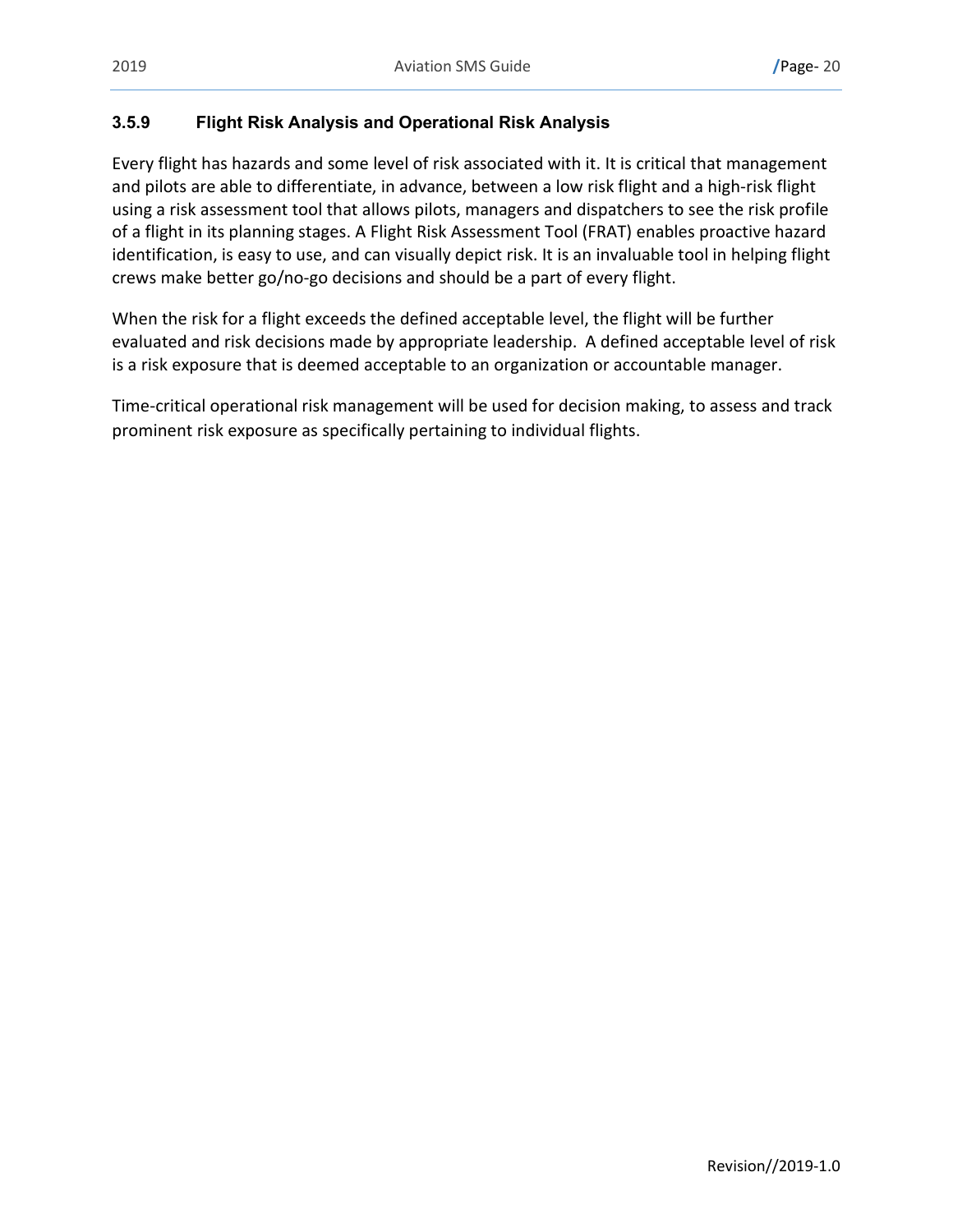# **4 - Safety Assurance**

<span id="page-26-0"></span>Safety management requires feedback on safety performance to perpetuate the safety management cycle. Through monitoring and feedback, ASMS performance can be evaluated and any necessary changes to the system effected. In addition, safety assurance provides employees an indication of the level of safety performance affected by the safety management system. The agency's Management Review and Quality Assurance Guide (MRQA) provides more guidance.

The safety assurance objectives for the agency are designed using the following principles and include procedures for monitoring the performance of critical aspects of the organization. Safety assurance components are comprised of these elements:

- Monitoring of risk and effected controls
- Internal evaluation and external audits
- Corrective action requirements
- Safety performance analysis
- Management reviews

# <span id="page-26-1"></span>**4.1 Monitoring Risk and Controls**

"Can do" remains an organizational strength; but when "can do" becomes "make do," Forest Service employees must not be asked to take unacceptable risks. We intend to adopt *QUALITY* as a primary cultural value, thereby improving decision-making, and inserting more effective oversight with controls that maintain high standards in the program. In essence, Quality Assurance is determining gaps based on non-compliance with regulatory or organizational requirements. In comparison, Safety Assurance is looking at weakness in the organizational system which raises the exposure to risk.

Like the quality assurance process, the safety assurance process includes requirements for analysis, documentation, auditing and management review to ensure that performance criteria are met. Safety assurance specifically monitors the effectiveness of safety risk mitigations.

There are three primary strategies we use to maintain a healthy safety culture for Aviation Management.

- Safety Assurance (SA) policy and doctrinal principles
- Quality Assurance (QA) as found in the National Aviation Safety Management Plan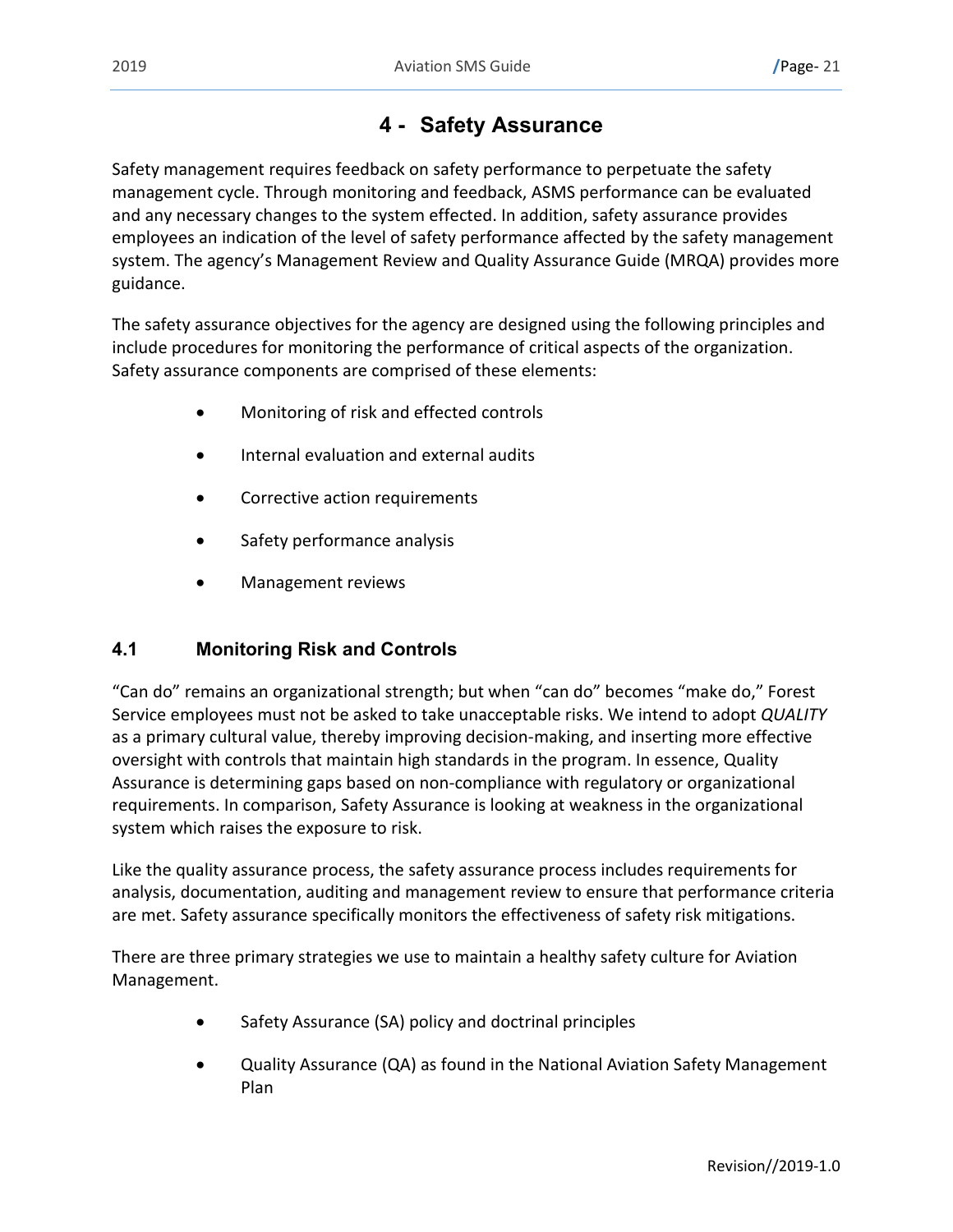• A training curriculum (talk-the-talk) backed by constant and consistent behaviors (walk-the-walk) that demonstrate management commitment

While top-level leadership and vision is crucial for a good SA program to work, middle management and field level involvement and commitment to the principles of ASMS/QA are also required. Field employees are the primary force for continuously improving the system, refining and revising work processes, and coordinating through all of the organization's systems to maintain and improve the quality of aviation program.

# <span id="page-27-0"></span>**4.2 Internal Evaluation Program (IEP) and External Audits**

#### <span id="page-27-1"></span>**4.2.1 Continuous Monitoring**

The agency monitors organizational performance utilizing a proactive internal evaluation program designed with the following objectives:

- Assess conformity with internal and interagency requirements
- Measure the effectiveness of safety risk controls
- Monitor products and services received from vendors and contractors
- Assess agency system and process performance
- Identify hazards and deficiencies

## <span id="page-27-2"></span>**4.2.2 Internal Evaluation Program: Inspectors, Standardization Officers, Auditors**

Aviation Safety has responsibility for Safety Assurance. Agency (IEP) personnel include members of the NASC, Inspector Pilots, Aviation Safety Inspectors, Airworthiness and Avionics. All inspectors should have training and/or experience in recognized quality management auditing, systems analysis, and risk assessment, as well as technical inspection principles and techniques.

Experience, training, and personality are critical qualities in an auditor role. Inspector training is accomplished in a formal course setting, on the job training, with another experienced inspector, or using appropriate distance learning resources (websites, books, etc).

## <span id="page-27-3"></span>**4.2.3 Internal Evaluations**

The internal evaluation program (IEP) is a continuous evaluation process that examines the effectiveness of processes, programs, and procedures integral to each functional area of the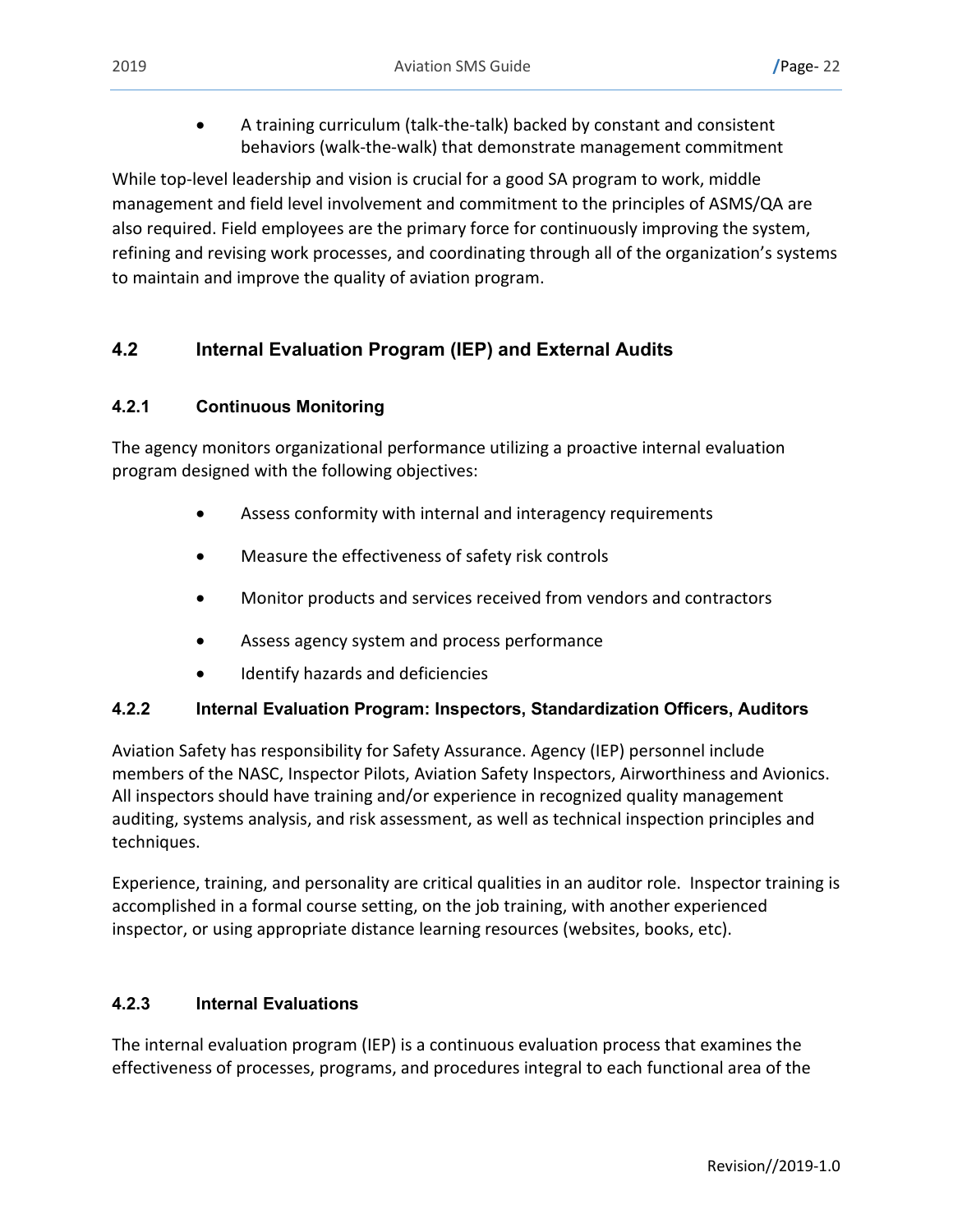aviation program. Checklists will be used as a guide for these evaluation processes to examine the critical functions of aviation programs.

1. *Aviation Management Reviews* 

National – Conduct Aviation Management Reviews (AMR) in accordance with FSM 5719, and/or included as a part of the fire management review (FSM 5193). In addition, in each Deputy Chief's Review, activity review, or other reviews involving aviation, provide special emphasis to the use of Forest Service owned or other Government aircraft used for administration purposes (FSM 1410).

Region/Area/Station/Forest – Conduct aviation program activities reviews in accordance with regional/local aviation management plans.

2. *Site Visits*

Conduct site visits normally as functional assistance trips (FSM 5719).

National – Conduct and monitor at least one site visit every three years in each Region, according to the criteria for an activity review in FSM 1416 and FSM 5700.

Region/Area/Station/Forest – Conducted at the discretion of Aviation managers and at any organizational level in accordance with local aviation plans, and FSM 5700. For example, Aviation Safety Assistance Team (ASAT), aviation base operational reviews, and cooperator aviation program reviews address this purpose.

3. *Aviation Program Evaluation*

Program evaluation should be conducted as part of to the planning process for aviation operations and periodically reviewed to address changes in process or policy. Program reviews meet the requirement for ASMS Safety Assurance.

If serious violations of Federal Aviation Regulations (FARs) are uncovered during these internal evaluations, then the Director, FAM will determine if notification to FAA officials for self-disclosure is required.

Formalized internal evaluation procedures and responsibilities are established by policy in FSM 5719, and pursuant to specific agency-wide policies established for management reviews in FSM 1410.

Any discovered findings, or discrepancies that affect aviation safety shall be thoroughly documented by the inspection team. All corrective actions should be included in the finding documentation.

Copies of standard evaluation checklists are maintained by the BC-ASMS in the National Aviation Safety Center safety library.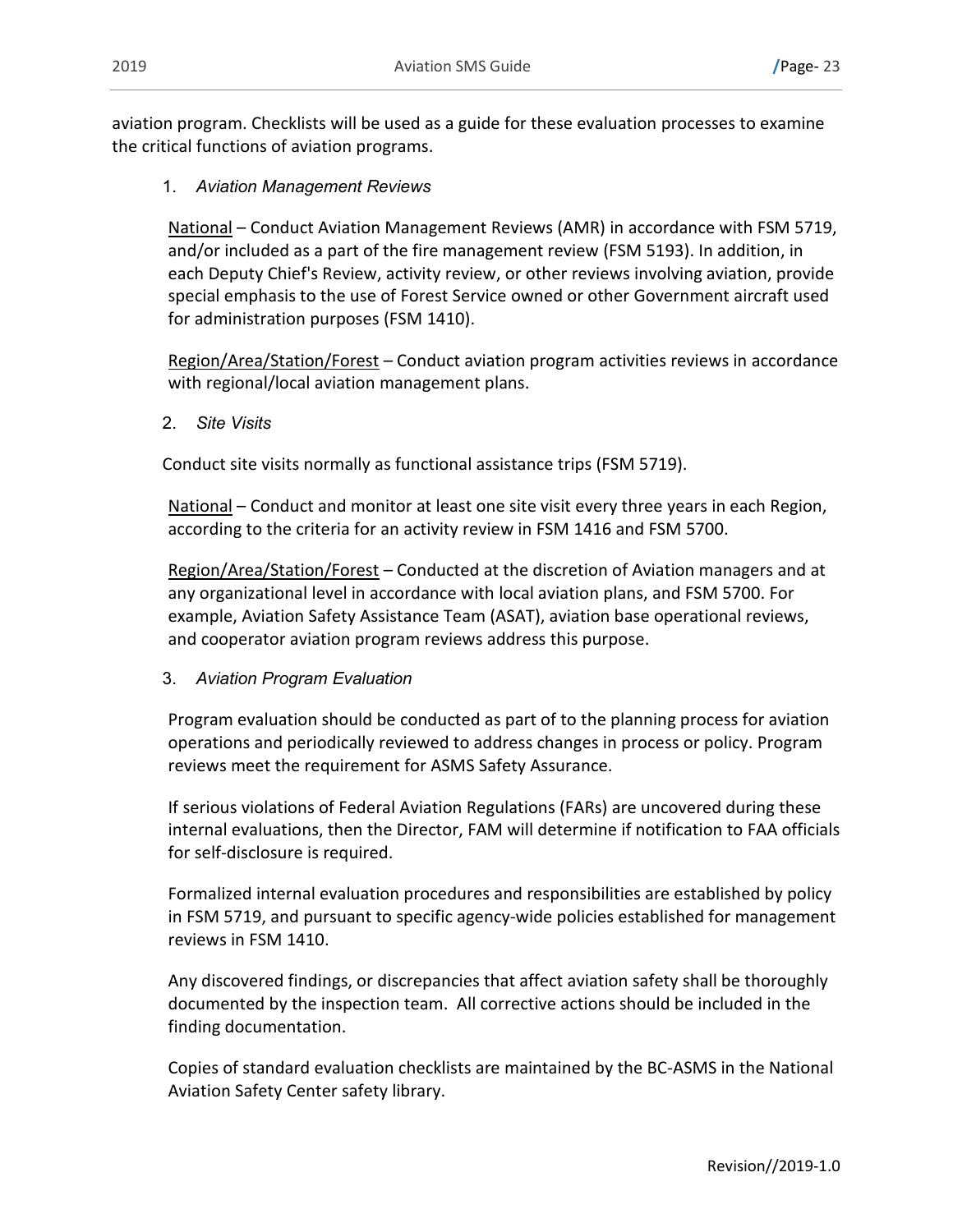## <span id="page-29-0"></span>**4.2.4 Aviation Safety and Technical Assistance Team (ASTAT)**

The Forest Service provides representation on ASTAT to support aviation resources and personnel operating in the field during periods of increased aviation operations. The team's purposes are to provide safety assurance through communication from the field to Fire and Aviation leadership and to assist and review aviation operations during ongoing wildland fires. An ASTAT should be requested through the agency chain of command and operates under a delegation from the appropriate state/regional aviation safety manager or multi-agency coordinating group. Team composition should be interagency whenever possible. Formal written reports are not mandatory, but may be provided to the appropriate safety manager if requested. Requested reports should include the following information:

- Purpose and Objectives
- Listing and Method of Personnel Contacted
- Findings, Commendations, and Recommendations
- Follow up Actions

An ASTAT should consist of:

- Aviation Safety Manager
- Operations Specialist (helicopter and/or fixed-wing)
- Aviation Dispatcher (optional)
- Pilot Inspector (optional)
- Maintenance Inspector (optional)
- Avionics Inspector (optional)

When an ASTAT has been established and given an assignment, the following protocols should be used:

- 1. Prior to visiting any fixed-wing and/or helibase, the team must make positive contact with the receiving Forest, District Office, Supervisor, Line Manager, or Incident Commander to establish communication and schedule an in-briefing.
- 2. When traveling throughout the area visiting incidents, it is the team's responsibility to report activities, relate issues, provide feedback, and generally coordinate with the individual the ASTAT has been directed to report to.
- 3. Before leaving an Incident, Forest, or District, the team must provide an out briefing to the Air Ops and Air Support, Operations, and the local Line Manager as appropriate.
- 4. If requested by the Region, the ASTAT team lead will submit a formal written report or After Action/Lessons Learned to the Aviation Staff at the regional level concerning activities conducted by the ASTAT team.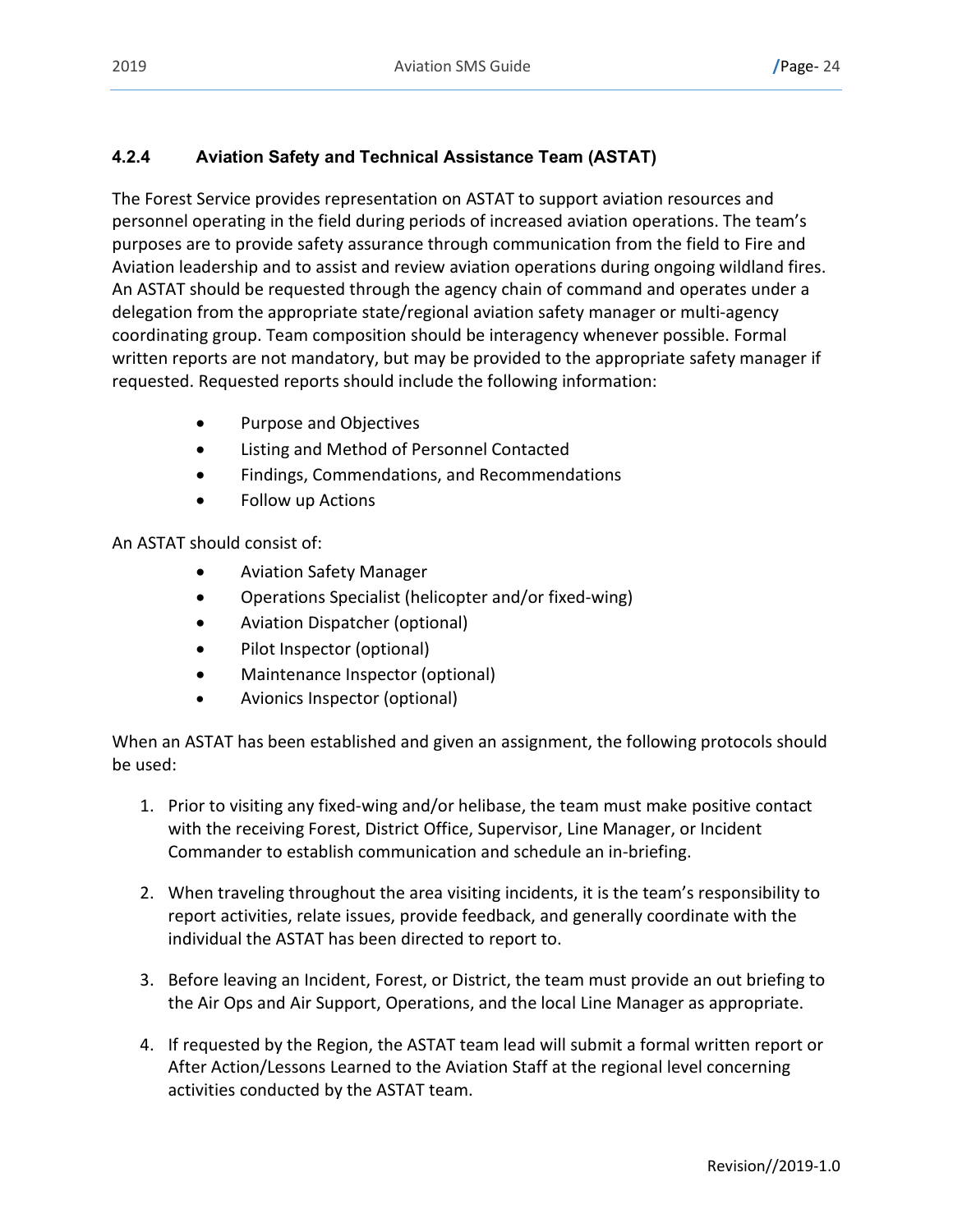## <span id="page-30-0"></span>**4.2.5 Aviation External Audits**

Coordination for external aviation audits shall be requested through the BC-ASMS. Aviation external audits will be conducted periodically for a variety of reasons. External auditors offer a perspective that is unique and apart from that of Forest Service internal evaluations. Every finding resulting from these external audits will follow the procedures listed for internal evaluation findings and corrective action in their entirety. These results will be combined with internal evaluation results in establishing trends and evaluating the organization.

## <span id="page-30-1"></span>**4.3 Internal Evaluation Corrective Action Requirements**

When an internal evaluation is completed, each finding (discrepancy) must be analyzed and a corrective action plan developed. The finding may require validation, especially if the auditor has some doubt concerning the relevant standard as it applies to the evaluation checklist question. It is entirely appropriate to perform a risk assessment for significant findings and determine if significant risk is present as a result of the discovered deficiency.

A corrective action plan for each finding shall be developed and will include the responsible party, with an assigned due date to complete the action. The responsible party for the functional area associated with a particular finding should also be responsible for correcting that finding.

To formalize IEP corrective action procedures and documentation, the following requirements are established:

- *(a)* A corrective action assignment will result from every IEP finding. Employees perceived to have the best opportunity to develop and implement a corrective action that will remedy the deficiency will be assigned
- *(b)* BC-ASMS is responsible for the review of corrective actions that affect safety assurance
- *(c)* The action plan can be closed after determining the corrective action is complete; a safety assurance check will be performed between 90 and 120 days after an action plan is closed to verify effectiveness of the implemented corrective action. This assurance check is normally assigned to a RASM for completion.

## <span id="page-30-2"></span>**4.3.1 Flight Operational Quality Assurance (FOQA)**

Flight Operational Quality Assurance (FOQA) is defined as a program to improve flight safety by providing more information about, and greater insight into, the total flight operations environment through selective automated recording and analysis of data generated during flight operations. Analysis of FOQA data can reveal situations that require improved operating, training, and maintenance procedures, practices, equipment, and infrastructure.

The USFS FOQA program will not be used in legal enforcement actions against an operator or its employees. All data will be de-identified and under the proprietary guardianship of the Branch Chief for the Aviation Safety Management System (BC-ASMS).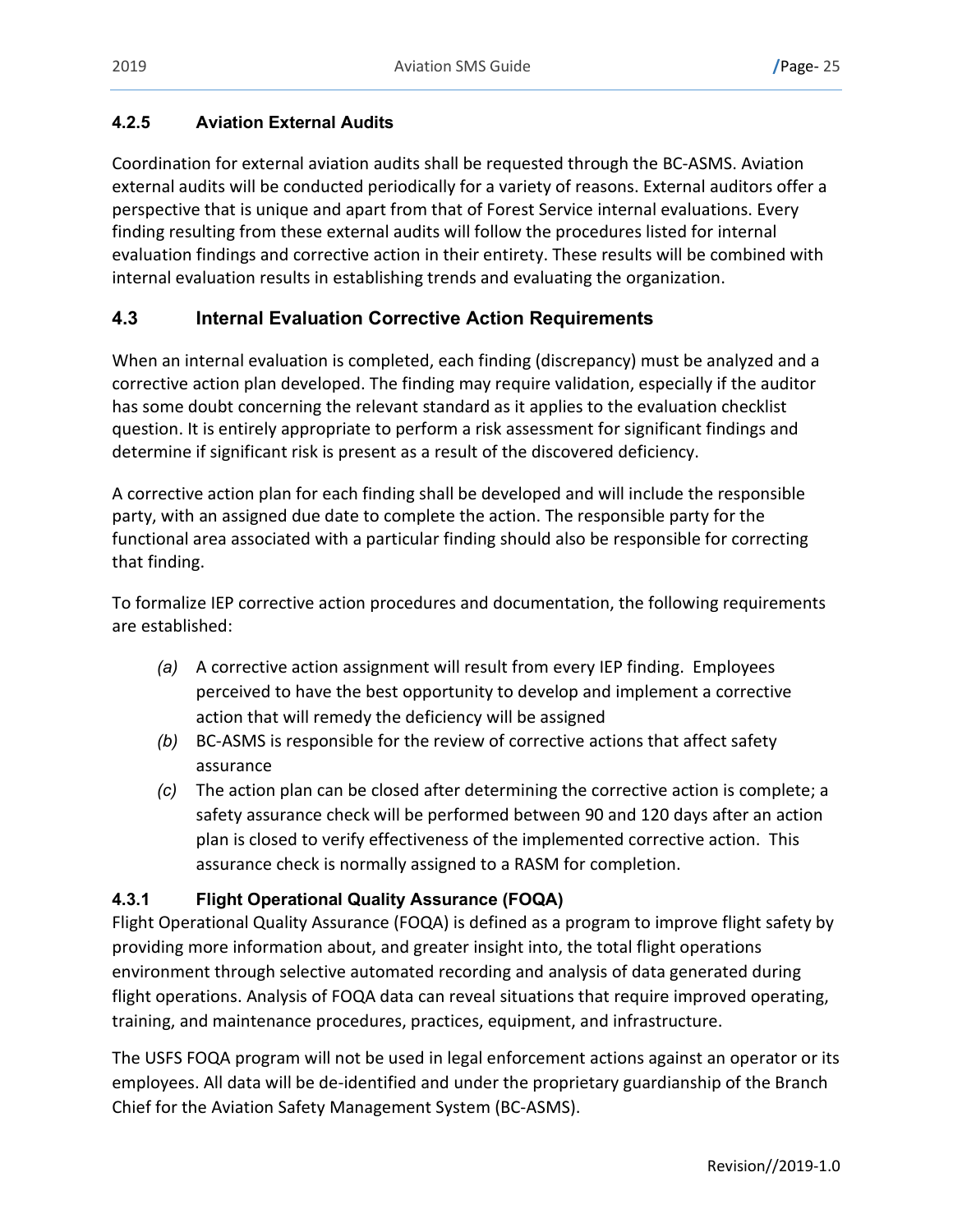The core objective and intent of the USFS FOQA program is to facilitate the free flow of safety information. The FOQA program will:

1. Collect operational flight data

2. Develop methods to analyze the collected flight data, such as triggered events and routine operational measurements

3. Establish procedures for comparing the collected data with established procedures and standards and the use of analyzed data in formal awareness and feedback programs to enhance safety in the following areas:

- a. Flight procedures
- b. Flight training procedures and qualification standards
- c. Crew performance in all phases of flight
- d. Air traffic control procedures/Airspace coordination
- e. Aircraft maintenance and engineering programs

4. Perform trend analyses of FOQA data to identify potential problem areas, evaluate corrective actions, and measure performance through monitoring Safety Performance Indicators (SPI).

FAA Guidance on FOQA can be found at:

[https://www.faa.gov/regulations\\_policies/advisory\\_circulars/index.cfm/go/document.information/docu](https://www.faa.gov/regulations_policies/advisory_circulars/index.cfm/go/document.information/documentID/23227) [mentID/23227](https://www.faa.gov/regulations_policies/advisory_circulars/index.cfm/go/document.information/documentID/23227)

#### <span id="page-31-0"></span>**4.3.2 Reporting and Feedback System (SAFECOM)**

The Aviation Safety Communiqué (SAFECOM) database is a confidential safety reporting and feedback system for accident prevention through trend analysis for employees and aircraft vendors contracted to the USFS. Data obtained from the system is monitored to identify emerging hazards, share critical safety information through alerts and bulletins, access performance of risk controls in the operational systems and identify training needs. It is a tool used to encourage the reporting of any condition, observance, act, maintenance problem, or circumstance that has the potential to cause an aviation or aviation-related mishap. It should also be used for reporting positive safety actions and mishap prevention measures.

The SAFECOM system is **not** intended for initiating punitive actions. SAFECOM data will not be forwarded to the FAA for action. The goal of the SAFECOM system is to create a "Reporting Culture" encouraging open and honest reporting of our mistakes and failures, as well as our successes. We need to learn and share our experiences, both good and bad, to improve our effectiveness and execution. The SAFECOM system is available to all Agency personnel electronically through the Internet at https://www.safecom.gov. Discussions of SAFECOMs at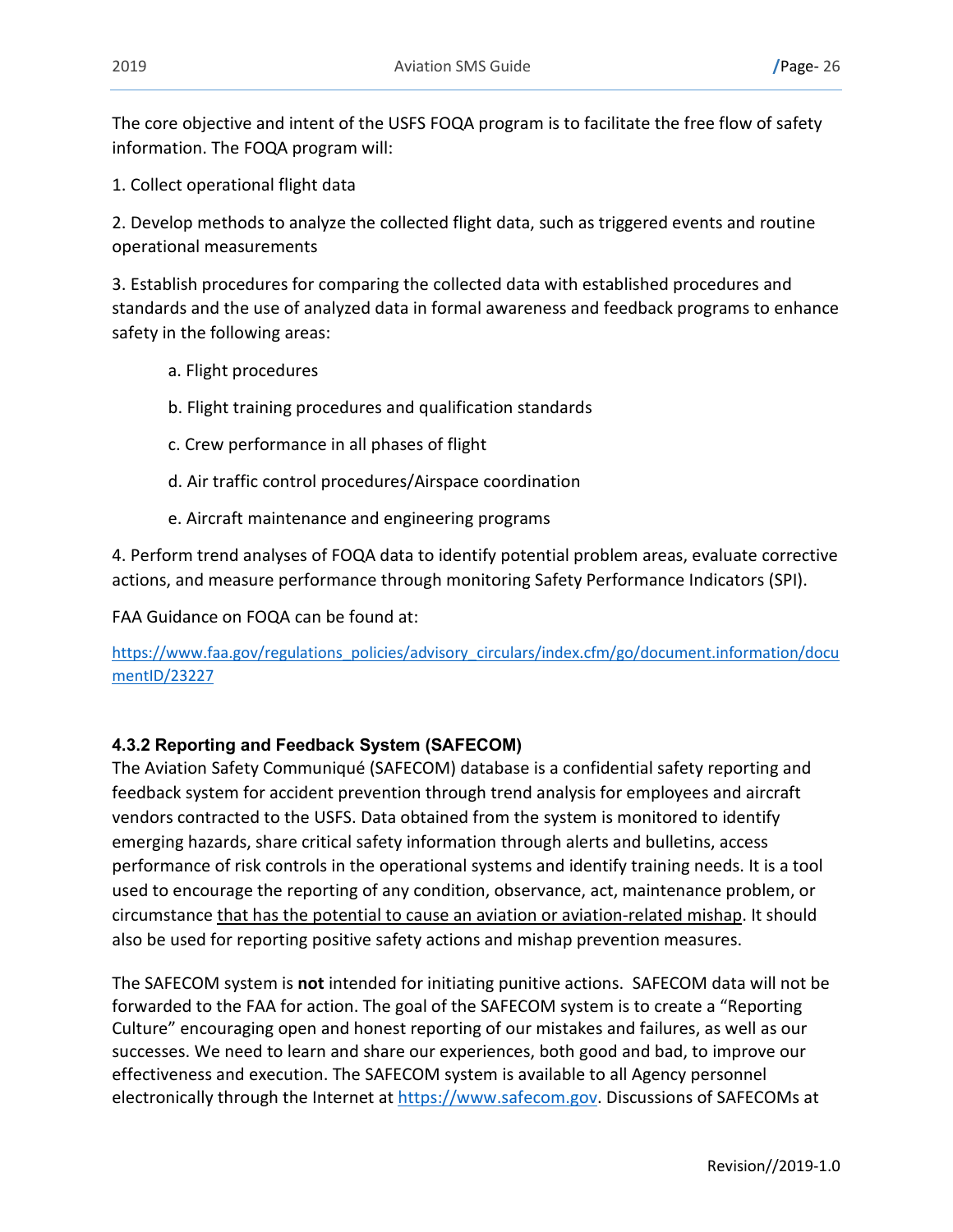local level meetings encourage program participation and active reporting. SAFECOMs should be utilized in tailgate safety sessions, after action reviews, and briefings only after they have been properly managed through the system. While it is imperative that problems and issues be addressed at the local level, it is beneficial to share problems and solutions systems-wide.

Submitting a SAFECOM is **not** a substitute for "on-the-spot" correction(s) to a safety concern. It is imperative that safety problems and issues be addressed with everyone involved at the local level and if necessary elevated to the regional/state level and then documented in a SAFECOM (Attachment Form FS-5700-14). It is a tool used in the documentation, tracking and follow-up corrective action(s) related to a safety issue.

While it is imperative that operation managers are notified of safety issues immediately, this notification should be in a manner that provides for privacy and confidentiality. Managers at all levels are responsible for protecting personal data and sanitizing SAFECOMs prior to general distribution and posting to the public.

The SAFECOM system contains Personal Identifiable Information (PII) which is subject to the Privacy Act of 1974, 5 U.S.C. § 552a that must be protected and safeguarded.

Incident Air Operations Units and Incident Communication Centers have no authority to receive SAFECOMs from the field or distribute this information. SAFECOMs are NOT suitable for general distribution until they have been managed by Regional and National Aviation Safety Managers. The SAFECOM system contains specific information concerning vendors, aircraft tail numbers, and pilot names that link them to specific acts. Therefore, only the public version of the SAFECOM may be distributed.

Misuse of SAFECOM information, even when unintentional, has occurred in the past. Misuse of the SAFECOM system jeopardizes the open and honest communication needed for the SAFECOM system to work effectively. The intent of this reporting system is for internal data gathering purposes only and must **not be utilized for punitive action**.

A SAFECOM **does not** replace the requirement for initiating a mishap report. Mishaps shall be reported immediately by the most expeditious means available in accordance with the local agency emergency response plan.

The SAFECOM system shall be promoted by all levels of management. SAFECOM system needs to be utilized appropriately in a non-punitive manner for the purposes of accident prevention. The Branch of Risk Management has responsibilities for monitoring the use and management of the system and ensuring accountability for system managers.

In order for SAFECOM's to be effective as an accident prevention tool, they should be reported as soon as possible to the agency with operational control of the aircraft at the time of the event. SAFECOMs can be submitted online at www.safecom.gov or via phone at 888-464-7427. Hard copies can be faxed to the Aviation Safety Center at 208-387-5735 or submitted through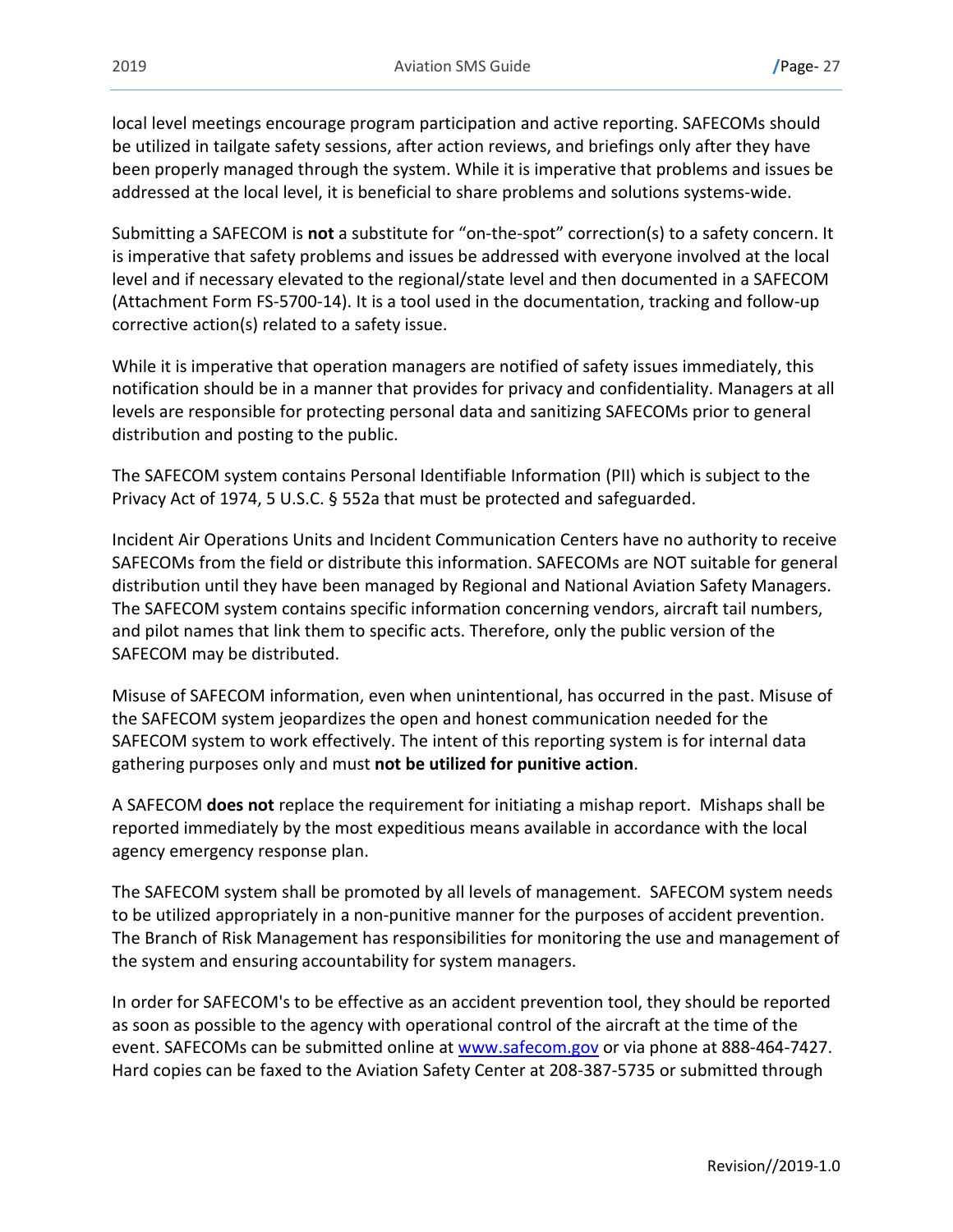the Unit/Forest Aviation Officer. SAFECOM system managers shall address SAFECOMs and make public within 7 days.

The following are examples of how SAFECOM information MUST NOT BE USED:

- 1. Claims
	- SAFECOM information is not intended to be used to support claims. All information gathered for this purpose must come from other sources.
- 2. Contracting
	- Managers must not address SAFECOMs in their daily diaries since the diaries are used by Contracting Officers. While safety events need to be documented in the daily diary, it is strictly prohibited to mention that a SAFECOM was filed or to attach a SAFECOM as a record.
	- Contractor performance evaluations. The Federal Acquisition Regulations (FARs) section 42.1503 addresses the government requirement for holding past performance information. The SAFECOM does not meet the requirements of the FARs as an acceptable past performance record. Therefore, SAFECOM records/data are not to be referenced when evaluating past performance for any contract solicitation.
- 3. Disciplinary Action
	- SAFECOM's are not to be used punitively in disciplinary actions against agency or contract employees or contractors. This includes Performance Evaluations, Pilot Evaluation Boards or Suspension/Revocation of a USFS Qualification Card.

## <span id="page-33-0"></span>**4.3.3 E-Safety System**

The (E-Safety System) is an enterprise application designed to combine Safety and Occupational Health (SOH) incident reporting and Worker's Compensation (WC) case management capabilities. The e-Safety system will fully integrate both SOH and WC program areas, allowing users to work within one system. Use of this system is mandatory. The e-Safety Intranet can be accessed at:

<http://fsweb.wo.fs.fed.us/hrm/workers-compensation/index.php#two>

## <span id="page-33-1"></span>**4.4 Safety Performance Analysis**

The National Aviation Safety Center Safety Library is the primary source of data for safety performance measurement and may be utilized by managers to evaluate risks and performance in their respective areas of responsibility.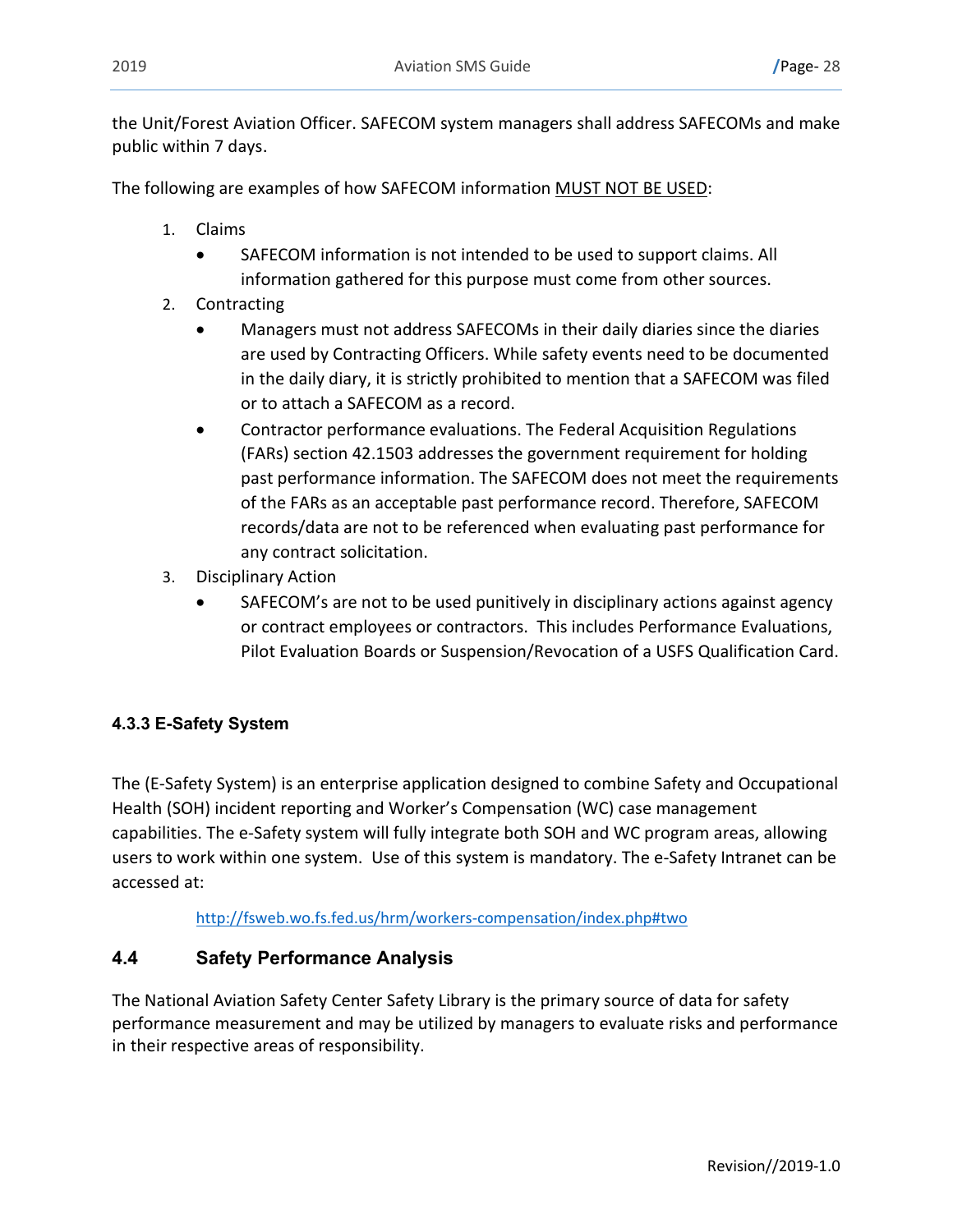The BC-ASMS analyzes data that has been acquired through the ASMS process to demonstrate the effectiveness of risk controls.

Additionally, using ASMS data, managers shall evaluate where improvements can be made to existing organization systems, processes, and procedures.

The following requirements are established to formalize safety performance analysis procedures and documentation:

- *(a)* Utilizing the National Aviation Safety Center safety data, the BC-ASMS shall make reports available to managers
- *(b)* SAFECOMs will be categorized and analyzed to facilitate trend identification
- *(c)* The fiscal year Aviation Safety Summary will be prepared annually by the NASC and published for agency-wide dissemination
- *(d)* SAFECOM summary reports should be prepared during the field/fire season and be disseminated via all practical means to maximize employee awareness

#### <span id="page-34-0"></span>**4.4.1 Safety Surveys**

As a component of the annual ASMS management review or strategic risk assessments, the agency may conduct a survey of personnel focused on aviation operations and safety culture. The survey responses shall be collected and analyzed by the NASC and the BC-ASMS for review by the Director, FAM.

#### <span id="page-34-1"></span>**4.4.2 Safety Investigations**

The sole objective of the internal investigation of a mishap involving agency and/or contract personnel, facilities, and equipment is the prevention of future accidents and incidents. Internal incident investigations are carried out in order to:

- *(a)* Understand the events leading up to the occurrence;
- *(b)* Identify hazards and conduct risk assessments;
- *(c)* Make recommendations to reduce or eliminate unacceptable risks; and
- *(d)* Communicate the safety messages to the appropriate stakeholders.

Aviation Mishap investigation is an assurance process and referenced in the FSM 5720. Processes for aviation mishap investigations are coordinated by the Office of Safety and Occupational Health (OSOH) and the BC-ASMS. Aviation investigative processes are described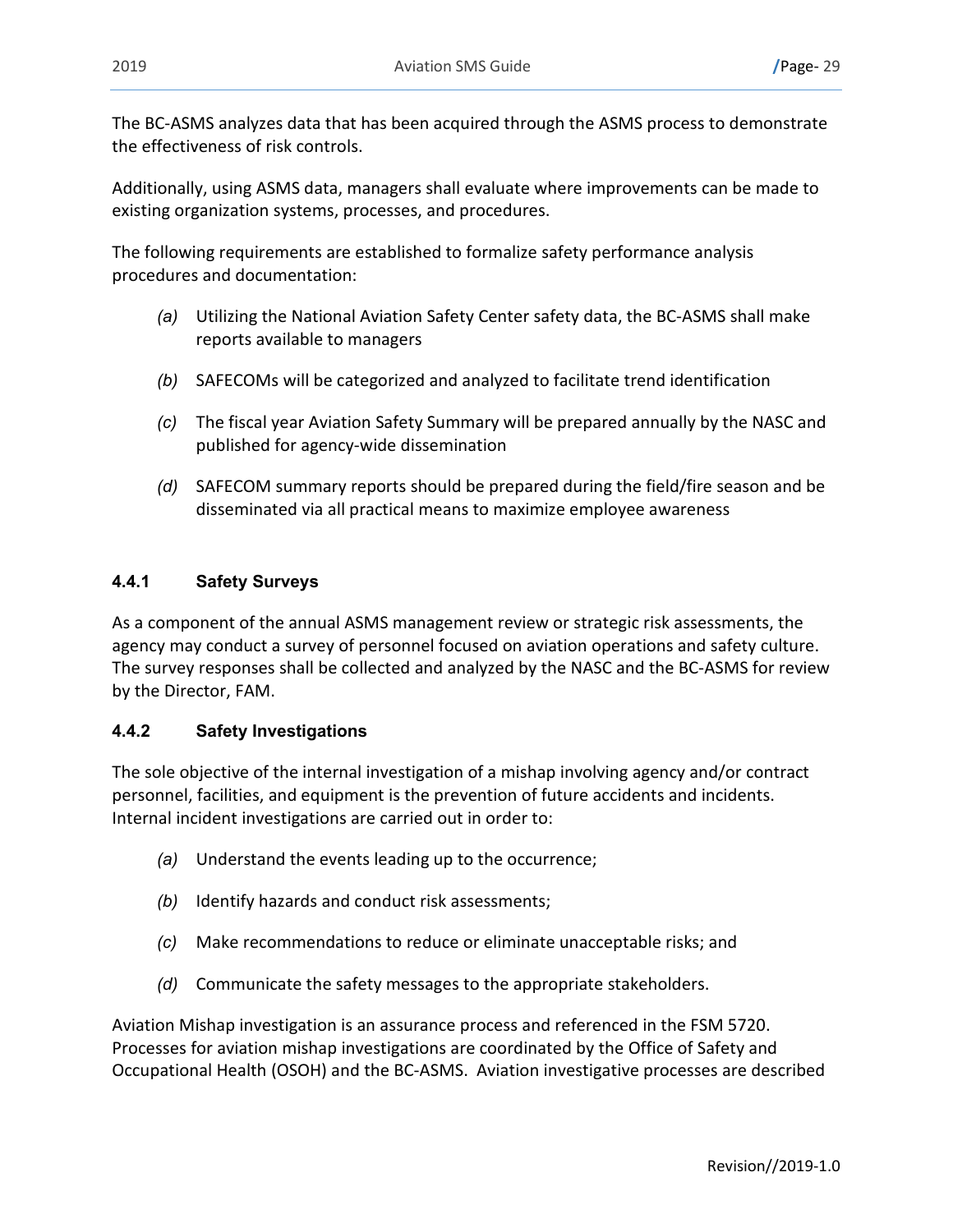in the Coordinated Response Protocol (CRP) Guide, Aviation Mishap Investigation supplement when a CRP is activated.

The Aircraft Mishap Investigation Guide (AMIG) (Appendix 1) will be used for all aviation mishaps. The AMIG details the processes required for aviation mishap investigations from notifications to the mishap review.

The information disclosed by aviation mishap investigation report, boards, and other mishap investigation processes as utilized for the purpose of improving and validating ASMS processes. Mishap data is one method for measuring the success rate of risk controls. One example of an industry metric to be considered is the aircraft accident rate which is determined by accidents per 100,000 flight hours.

Under party status rules all investigation processes and information are maintained by the NTSB investigator in charge (IIC). All documentation of evidence and release of information must be coordinated and routed through the NTSB IIC.

The Forest Service may also conduct a separate investigation in accordance with FSH 6709.11 through formal agreement, notification, and request to the NTSB. Only the NTSB determines probably cause of an aviation accident. Separate investigations must not interfere or jeopardize the NTSB investigation.

The DASHO will determine the investigation needs associated with and relevant to the reported mishap. In the event of incidents and accidents, the line officer of the unit experiencing the aviation mishap will be apprised of the determination for the type of investigation to be conducted. In the case of mishaps generating high public interest or those that have multiple serious injuries or fatalities, a Serious Accident Investigation Team may be established by the DASHO through OSOH. The BC-ASMS is authorized to determine the need for an aviation mishap investigation for the purpose of identifying systemic defects, developing recommendations and safety action items and producing lessons learned. Coordination with the Regional Aviation Safety Manager must occur throughout an investigative process.

Accidents, and incidents are defined by classification and by category. Accidents should be reported according to the local unit's emergency response plan.

#### <span id="page-35-0"></span>**4.5 Classification for Notification and Reporting**

• **Serious Accident**: An accident that results in substantial property damage, serious injury or illness that requires immediate emergency medical care, or death. For aircraft accidents, the term "substantial damage" is per the definition in the NTSB Part 830 rules.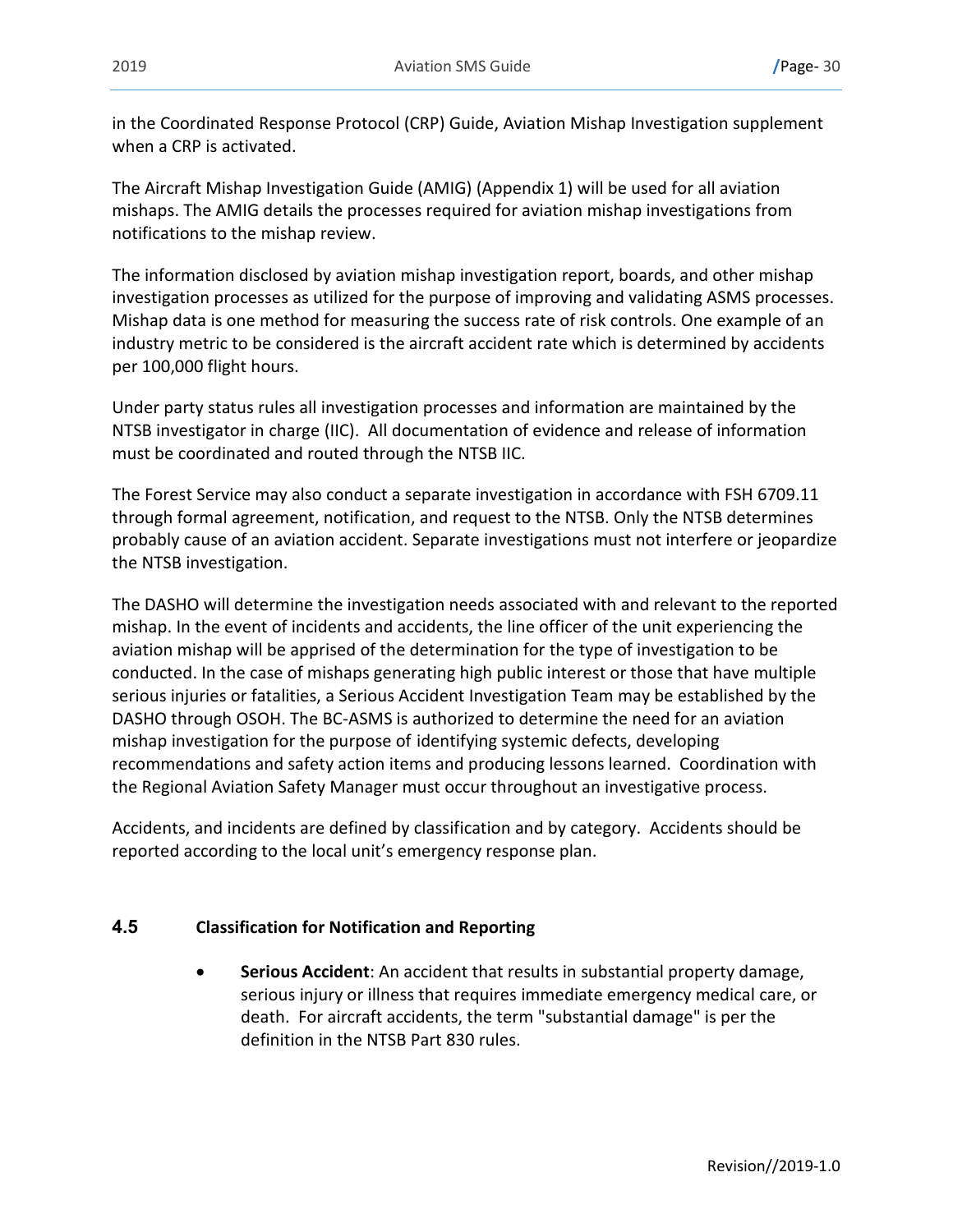- **Accident**: An accident that results in minor property damage, or which results in minor injury or illness requiring medical care of a doctor, and meets the NTSB definition for a reportable event.
- **Incident**: Any other occurrence which may or may not result in injury or illness requiring first-aid care, or which may or may not result in property damage. In some cases, these Mishaps may have a high potential for causing death, serious injury, illness or damage to property if they recur; or that could have the potential for greater loss. The BC-ASMS, in conjunction with the RASM, determines when a mishap is to be classified as an Incident and if it is reportable to NTSB. A high reliability organization requires close attention to Incidents to formalize procedures.

#### <span id="page-36-0"></span>**4.6 Categories for Notification and Reporting**

- **Aircraft**: Occurrences involving aircraft, whether in-flight or on the ground. This includes aircraft parked at the gate. In addition to reporting/notification guidelines in this manual, procedures in the local emergency response plan should be followed.
- **Employee**: Occurrences involving injury or illness to an employee. If the employee injury or illness is sustained in operations involving aircraft, ground support equipment, or facilities, report under those categories as well.
- **Facilities**: Occurrence involving this agency's facilities example, fire or other catastrophe in a building owned or leased by USFS.
- **Ground Support Equipment (GSE)**: Property damage to GSE or caused by GSE. Also personnel injury or illness caused by GSE. If GSE is involved in an aircraft accident or incident, report under that category as well.
- **Non-Employee**: Occurrences involving injury or illness to either a contractor or volunteer, or other government representative. If injury or illness is sustained in operations involving aircraft, GSE, or facilities, report under that category as well.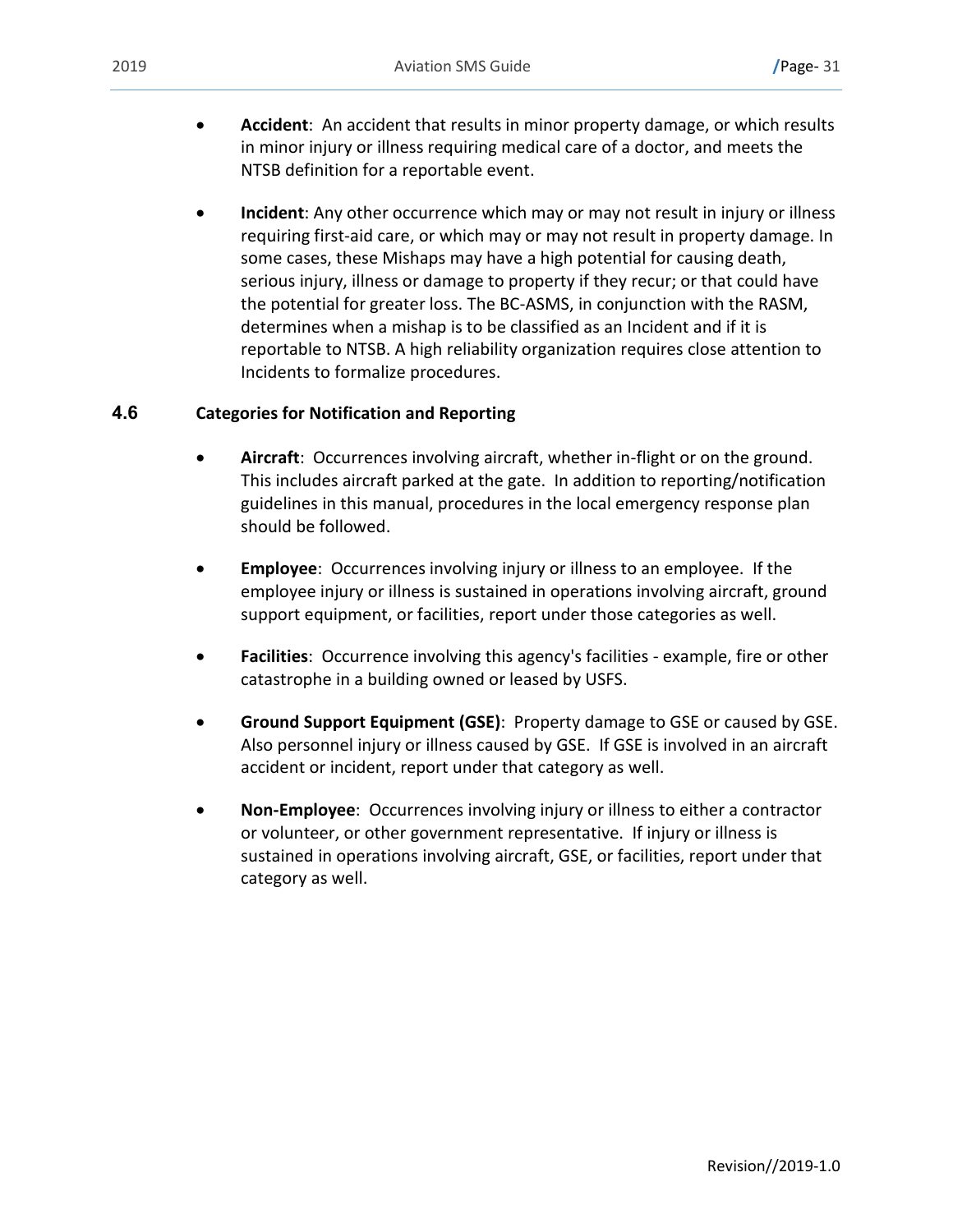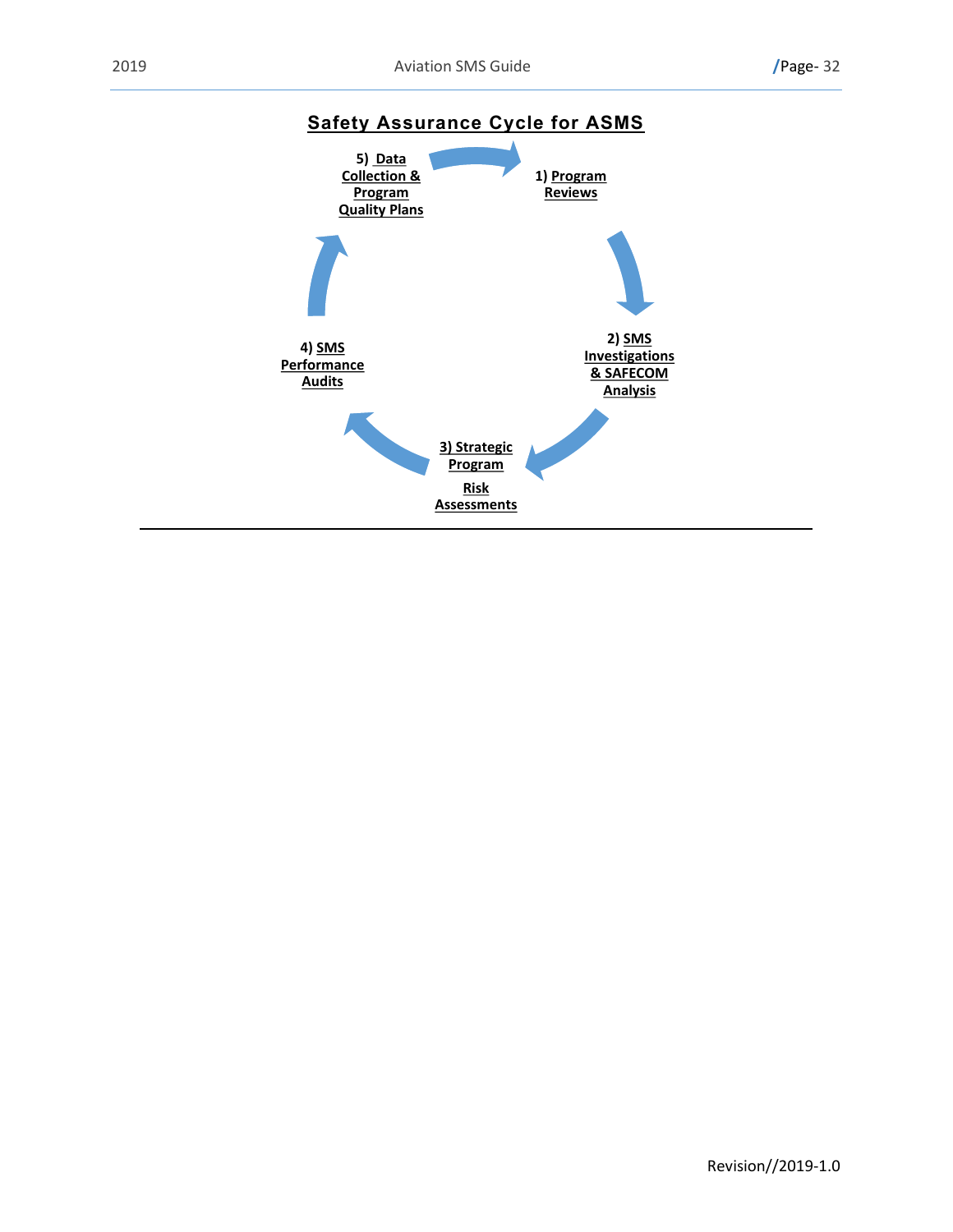# **5 - Safety Promotion**

<span id="page-38-0"></span>The safety efforts cannot succeed by mandate or strictly though implementation of policies. Safety promotion sets the tone and enhances the organization's policies, procedures and processes, providing a sense of purpose and direction.

Aviation Managers must make every effort to communicate objectives, as well as the current status of ASMS activities and significant events. Likewise, we must strive to create and maintain a channel of upward communication in an environment of openness.

Safety promotion includes:

- (a) Training and Education
- (b) Awards
- (c) Safety Communication

## <span id="page-38-1"></span>**5.1 Training and Education**

The aviation safety training program ensures that personnel are trained and competent to perform their ASMS duties. The scope of the safety training shall be appropriate to the individual employee's involvement in the ASMS as well as overall goals of the agency.

The specific requirements are outlined in the sections below.

## <span id="page-38-2"></span>**5.1.1 Safety Training for Employees**

All Forest Service employees (FSM 5720.46) share responsibility for aviation safety. Training is crucial for a strong safety culture. Employees are expected to meet training standards:

- (a) Fire Related Aviation Position. All employees who work with or around aircraft in fire related activities shall be qualified in accordance with the Fire and Aviation Management Qualifications Handbook FSH 5109.17 and National Wildfire Coordinating Group (NWCG) Qualifications and Certification Standards PMS 310-1
- (b) Non-Fire Related Aviation Position. All employees who work with or around aircraft tin non-fire related activities shall be qualified in accordance with the Interagency Aviation Training Guide. Personnel attempting to qualify for non-fire aviation positions may be credited for training that is equivalent to or exceeds the stated minimum requirements through the IAT system.

Aviation safety training follows a building-block approach. Employees will receive training commensurate with their position level within the organization and impact on the safety of the organization's operations. Personnel with aviation responsibilities must comply with policy and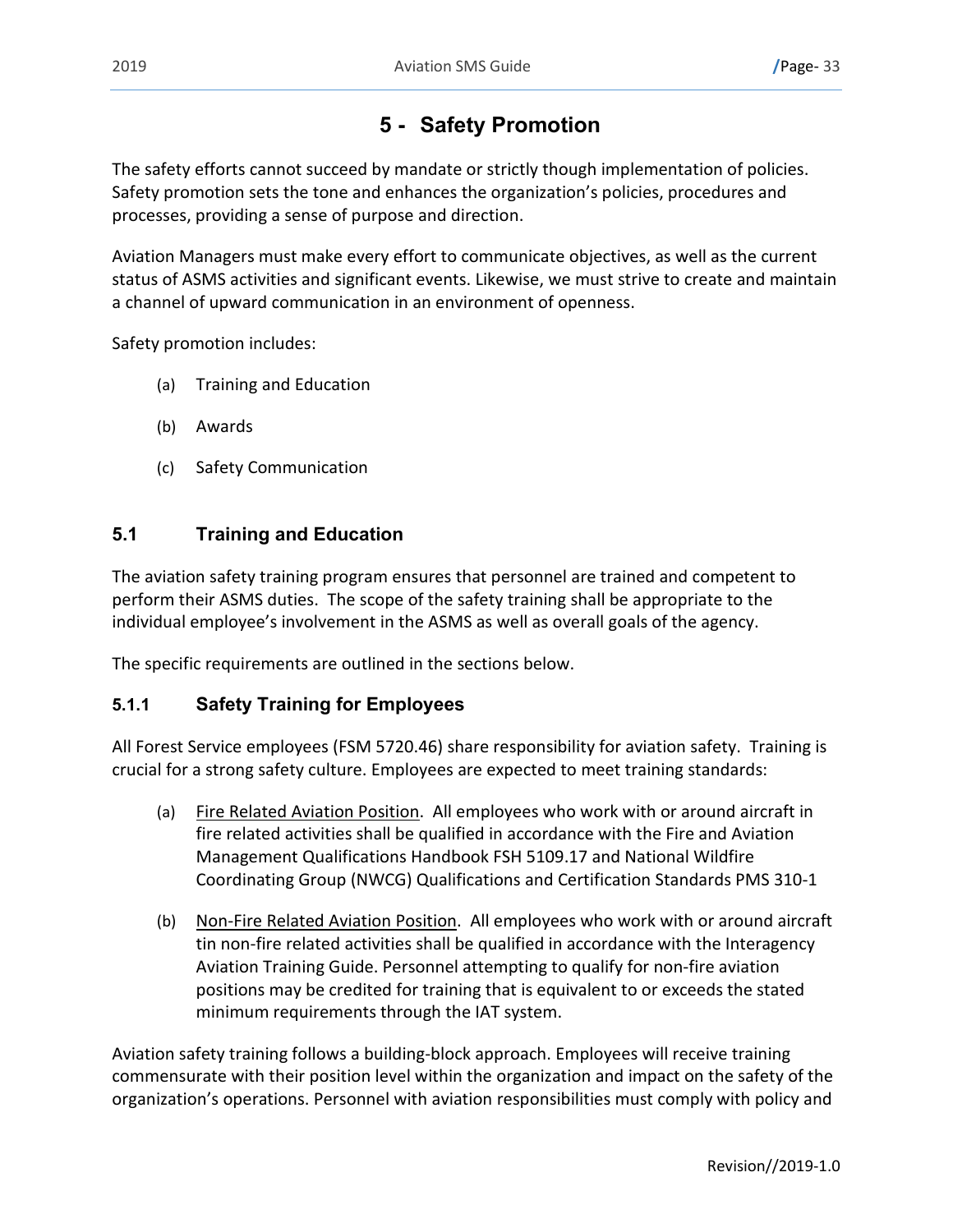program guidance (FSM 5723) to ensure their training is kept current. All aviation training is documented in each employee's training record.

Personnel should be assigned only to activities in which they have been purposefully and successfully trained. In addition to the training objectives established for employees and managers, training objectives will address:

- (a) ASMS roles and responsibilities
- (b) Agency doctrine, policy and objectives
- (c) Safety risk management
- (d) Safety assurance

#### **Instructional System**

The agency instructional system is an arrangement of resources and procedures to promote learning. Instructional design is the systematic process of developing instructional systems and instructional development is the process of implementing the system or plan.

The following instructional systems support the training and educational needs of Forest Service missions which rely upon aviation resources for transportation and operational support. Task books are to be utilized where available and developed as appropriate.

## <span id="page-39-0"></span>**5.1.2 Interagency Aviation Training (IAT)**

Refer to https://www.iat.gov and the IAT Guide for information on specific requirements. An interagency-wide goal is to accomplish safe, efficient, and effective utilization of aviation resources. Increasing employee awareness of policy, procedures, and safe practices must receive high priority. Aviation training, whether safety, specialized, or management, is a method to increase this awareness and a key to meeting this goal. IAT is conducted through Local/Regional/National sessions, and web-based training.

#### <span id="page-39-1"></span>**5.1.3 Continual Learning**

Agency provided scholarships and other training opportunities provide an opportunity for experienced aviation personnel and managers to expand their skills and knowledge in aviation safety. The intent of agency supported continued education is to meet the requirements established in FMR 102-33 for Federal Aviation Safety Officers.

Curriculum may include instruction in the following areas:

- *(a)* Accident Investigation
- *(b)* Human Factors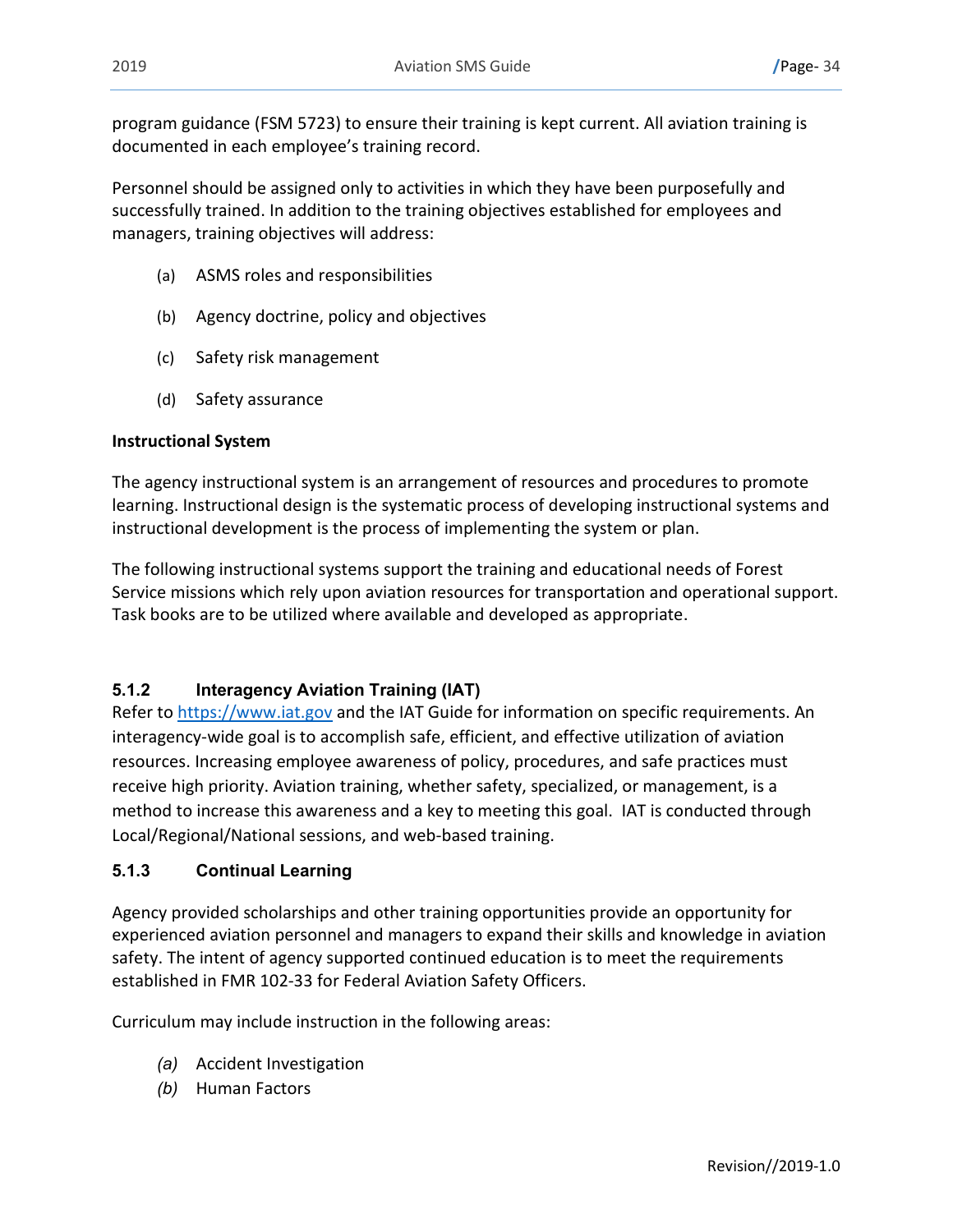- *(c)* Leadership
- *(d)* Aviation Safety Management Systems
	- Safety Policy
	- Safety Promotion
	- Risk Management
	- Safety Quality Assurance

## <span id="page-40-0"></span>**5.1.4 Operational Training Systems**

ASMS and risk management training components that are critical to the mishap prevention effort may include the following:

- Pilot Training
- Initial Mission certification
- Aircraft type transition, IFR refresher
- Regional Workshops
- Crew Resource Management Workshops
- (Pilot, crewmember, mechanic, aviation managers)
- National Aerial Firefighting Academy (NAFA)
- Fire Aviation Simulation Training

## <span id="page-40-1"></span>**5.1.5 Professional Training for RASMs and FHP NASM**

The following are the preferred training and experience levels for personnel who are newly appointed to a Regional and FHP Aviation Safety Manager position. This is also highly recommended for employees working in aviation maintenance, piloting, or aviation operations who wish to follow this process as an Individual Development Plan to further enhance their aviation career. The ASMS tasks within each level do not have to be performed sequentially. The purpose of the task list is to assist in mentoring the trainee toward achievement of the desired full performance level.

## **Level 1 ASMS**: **New Aviation ASMS Personnel or Trainee IDP**

Successfully complete the following training requirements:

- Complete a 32-hour (min) ASMS course from an approved education institution or agency
- Complete IAT training courses to qualify as Aviation Manager
- Perform daily duties in accordance with FSM5700 in an aviation position or in a trainee detail for minimum 30 days
- Participate as a member of a FS Aviation Safety Assistance Team (ASAT) for a minimum of 5 working days

**-AND-**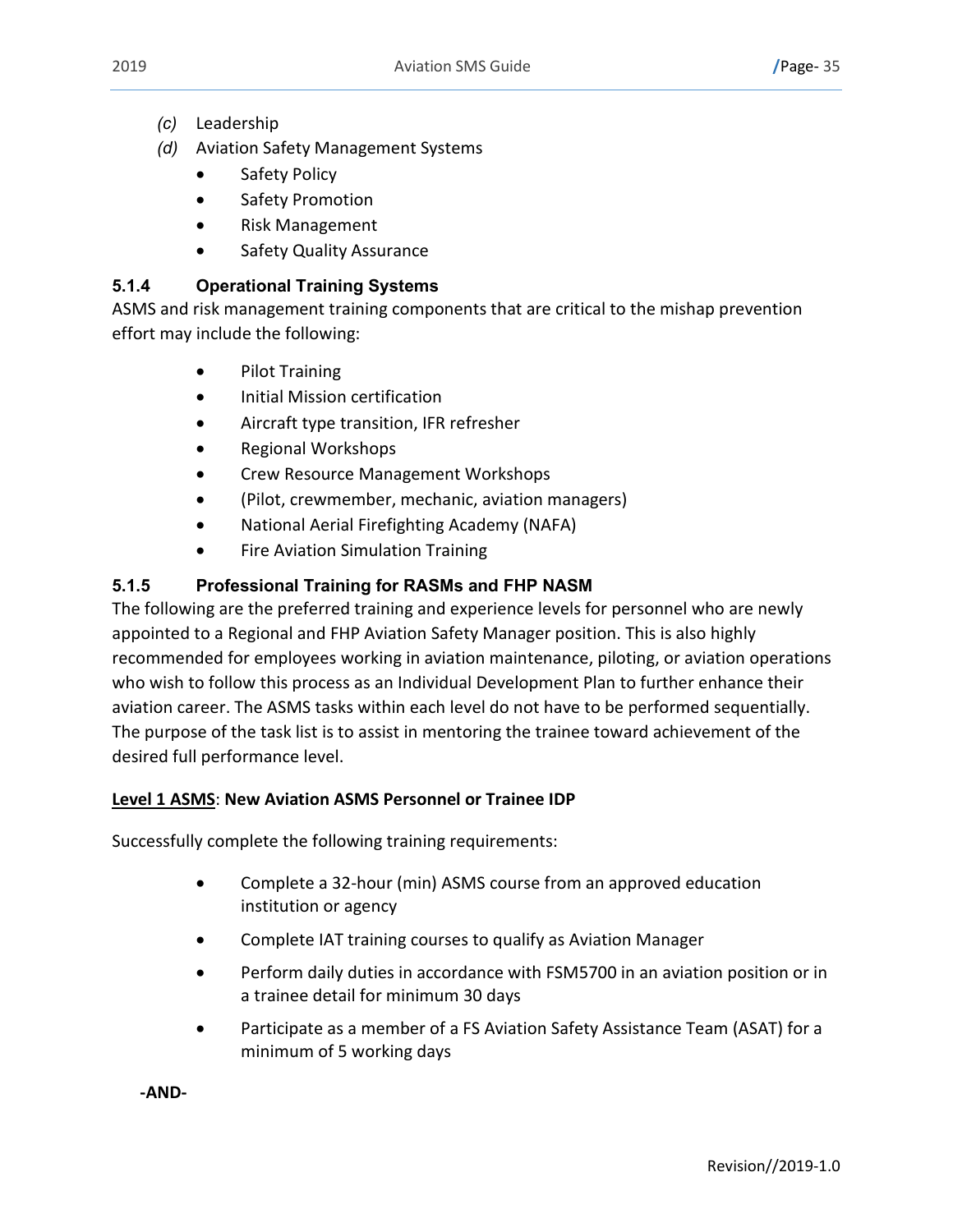- Perform daily duties and function as a QTI Trainee on a Region level aviation accident/incident
- QTI SME assignment on an aircraft accident/Incident investigation

#### **Level 2 ASMS**: **Qualified Technical Investigator; FS Interagency Aviation Training (IAT) Trainer**

Successfully complete the following training requirements and meet the minimum qualification as a Qualified Technical Investigator (QTI).

- Attend the agency accident investigator (QTI) workshop
- Successfully complete a Washington Office approved aviation accident investigation course from the NTSB, FAA, or University
- Participate as an on-scene investigation team member under party status to an NTSB investigation

**-AND-**

- Perform daily duties in accordance with FSM5700 in an aviation position
- Complete an IAT –Trainer (A 220) course or equivalent
- Perform successfully as an IAT instructor

#### <span id="page-41-0"></span>**5.2 Aviation Safety Awards Program**

The Forest Service sponsors a series of awards to recognize exemplary dedication to the safety of agency aviation operations. Actions that could be rewarded should reflect wide safety impacts, exceptional decision making, extra effort to enhance our safety culture and/or innovative thinking. Examples include:

- *(a)* Identification of hazard(s) (An act or suggestion which prevents damage or injury) affecting the wider agency aviation operation
- *(b)* Assisting in conducting an investigation or evaluation
- *(c)* Performing research on a topic of safety interest, and writing a report or article for employees' use

The goal is not only to reward the employee for safety vigilance and for potentially or actually preserving agency resources, but also to show by example that an investment in safety consciousness pays off in conserved resources that might otherwise be lost to accidents. The preservation of the story behind each awarded act also helps to spread the exemplary behavior pattern and enhances safety promotion.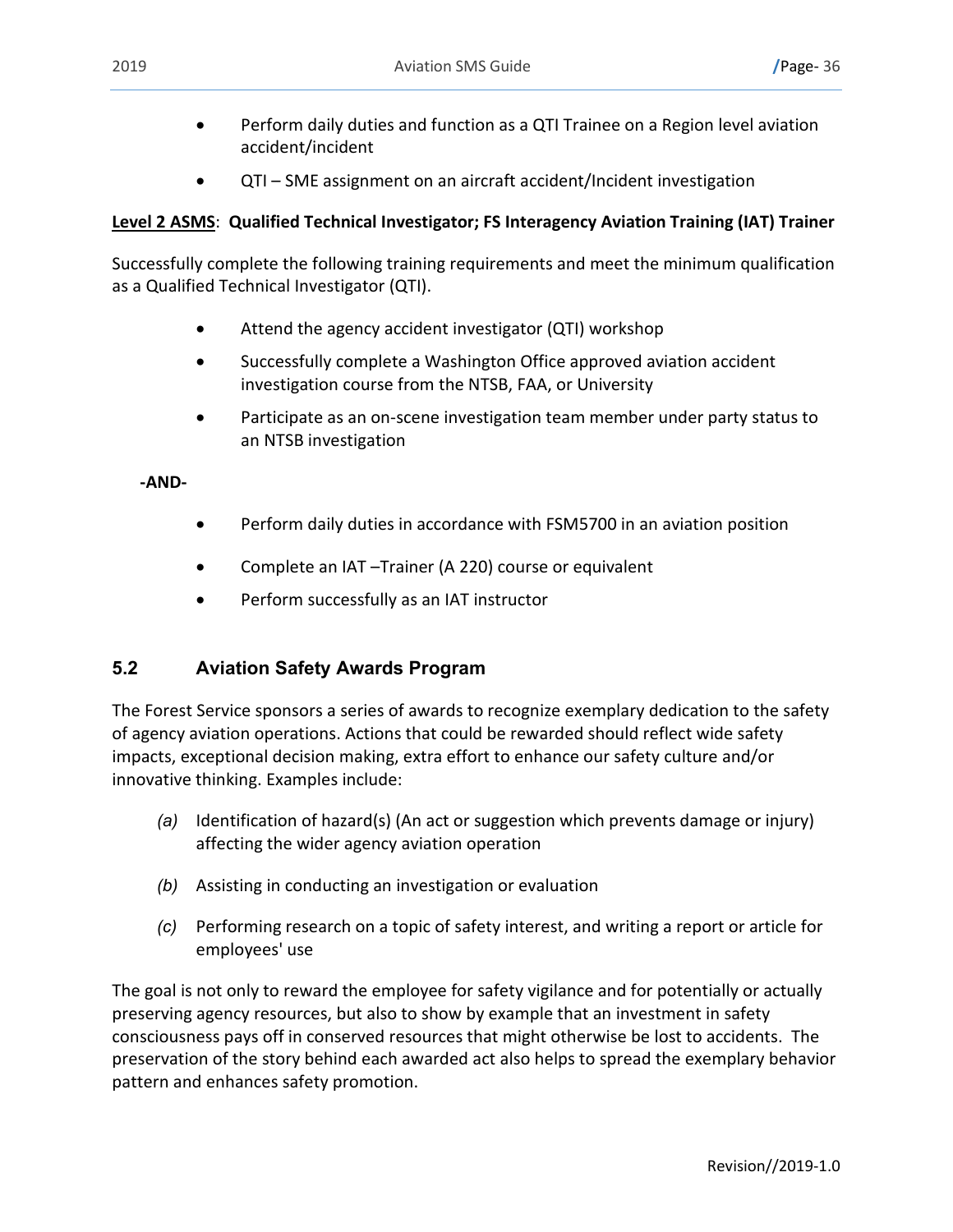Individuals and organizations may be recognized with awards for exceptional acts or service in support of Forest Service aviation safety and aircraft mishap prevention. Rewarding innovation allows us to utilize technological advancements to create a more effective and efficient aviation management program.

#### <span id="page-42-0"></span>**5.2.1 Airwards and Safe Flying Award for Pilots**

National Airwards are intended for Forest Service employees and units, other local government employees and organizations, and non-government individuals (except contractors) and organizations who perform exceptional acts or service in support of aviation safety and accident prevention. Documentation of exceptional service must be in writing. There are two categories of aviation safety awards: individual and unit. Airwards are given at the discretion of the National Aviation Safety Council. Airwards may also be given regionally at the discretion of the RASM.

The Safe Flying award recognizes Forest Service employee pilots who have distinguished themselves through a history of safe flight operations.

- (a) Eligibility. Forest Service pilots who have accumulated the specified flight time in hours or longevity in calendar years in the following categories are eligible for nomination and award:
- 1. Award of Merit. 1,000 hours or five years of accident-free flight time
- 2. Award of Distinction. 2,000 hours or 10 years of accident free flight time
- 3. Award of Excellence. 3,000 hours or 15 years of accident free flight time
- 4. Award of Honor. 4,000 hours or 20 years of accident free flight time
- (b) Standards. Only pilot-in-command flight hours qualify for this award
- 1. All flight time submitted must have been accumulated on official government business
- 2. Dates for consideration need not be consecutive and
- 3. Computation dates begin on the day the nominee was placed on flight status as a Forest Service employee pilot. If the pilot has been involved in an accident attributed to that pilot's error, a new computation date begins on the day following the aircraft accident.
- (c) Procedures for Nomination. Submit nominations for aviation safety awards to the RASM. The Regional Aviation Officer or a pilot's first-line supervisor may make the nomination and must include the following information: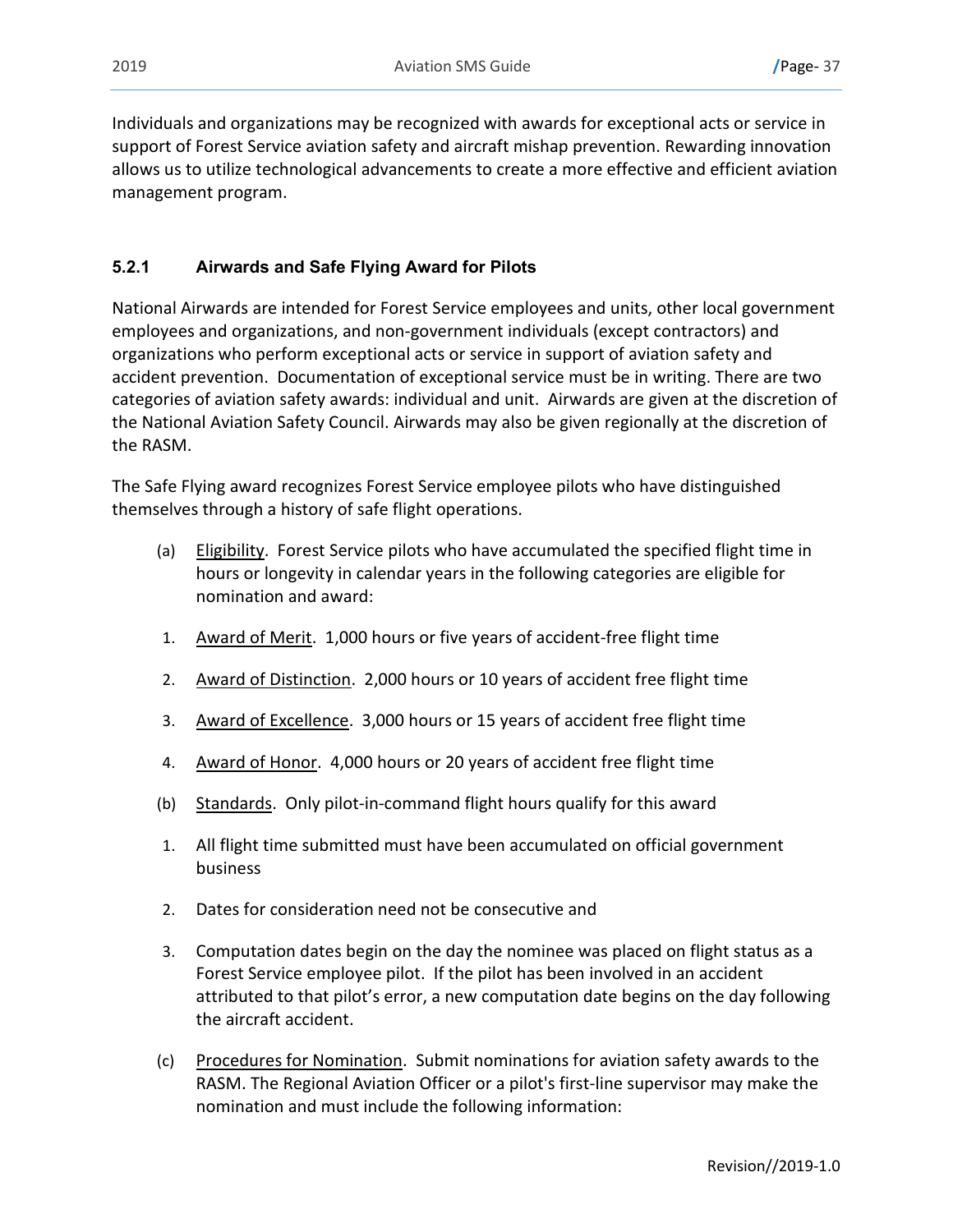- 1. Full name and assigned Region/Unit/Forest
- 2. Pilot's position and job series, GS-2181 or -2101
- 3. Verification of flight time and years of service as a Forest Service employee pilot

#### Exceptions.

- 1. Any incident where pilot error or negligence resulted in damage to an aircraft or injury to personnel, or an aviation hazard where any careless or reckless operation by the pilot has been verified, shall be cause for non-selection of a pilot nominated for this award, except when an accident was caused by material failure or other such circumstances, and the aviation accident report and review established that the pilot's actions were not a contributing factor.
- 2. Nominations which include an exception must be fully documented in an enclosure to the nomination. Decisions by the BC-ASMS or the RASM relative to the exception(s) are final.

#### <span id="page-43-0"></span>**5.2.2 Aviation Management Award**

The Aviation Management Award recognizes individuals and groups at the District, Forest or Regional level for their contribution towards aviation safety awareness and objective accomplishment. Aviation Management Awards are presented at the discretion of the AD-A through coordination with subordinate Branch Chiefs for aviation and the BC-ASMS. Further guidance, including the nomination process, can be found in FSM 5710.6.

## <span id="page-43-1"></span>**5.3 Safety Communication and Awareness**

Effective communication makes the difference between an accident occurring or being prevented. Leadership/supervisors will develop positive communications with the field. Leadership and aviation users are responsible to each other to promote open lines of communication, both up and down the chain of command. Much of the information that is used to develop our publications comes from the field.

The SAFECOM system, as a reporting system, fulfills both assurance and promotion roles in accident prevention, lessons learned and safety communication. (Reference section 4.3.2 for further guidance) RASM's, RAO's, and the FHP NASM are the conduit and focal point for this communication to occur frequently and routinely.

Safety communication:

- *(a)* Ensures staff members are aware of the ASMS
- *(b)* Conveys safety-critical information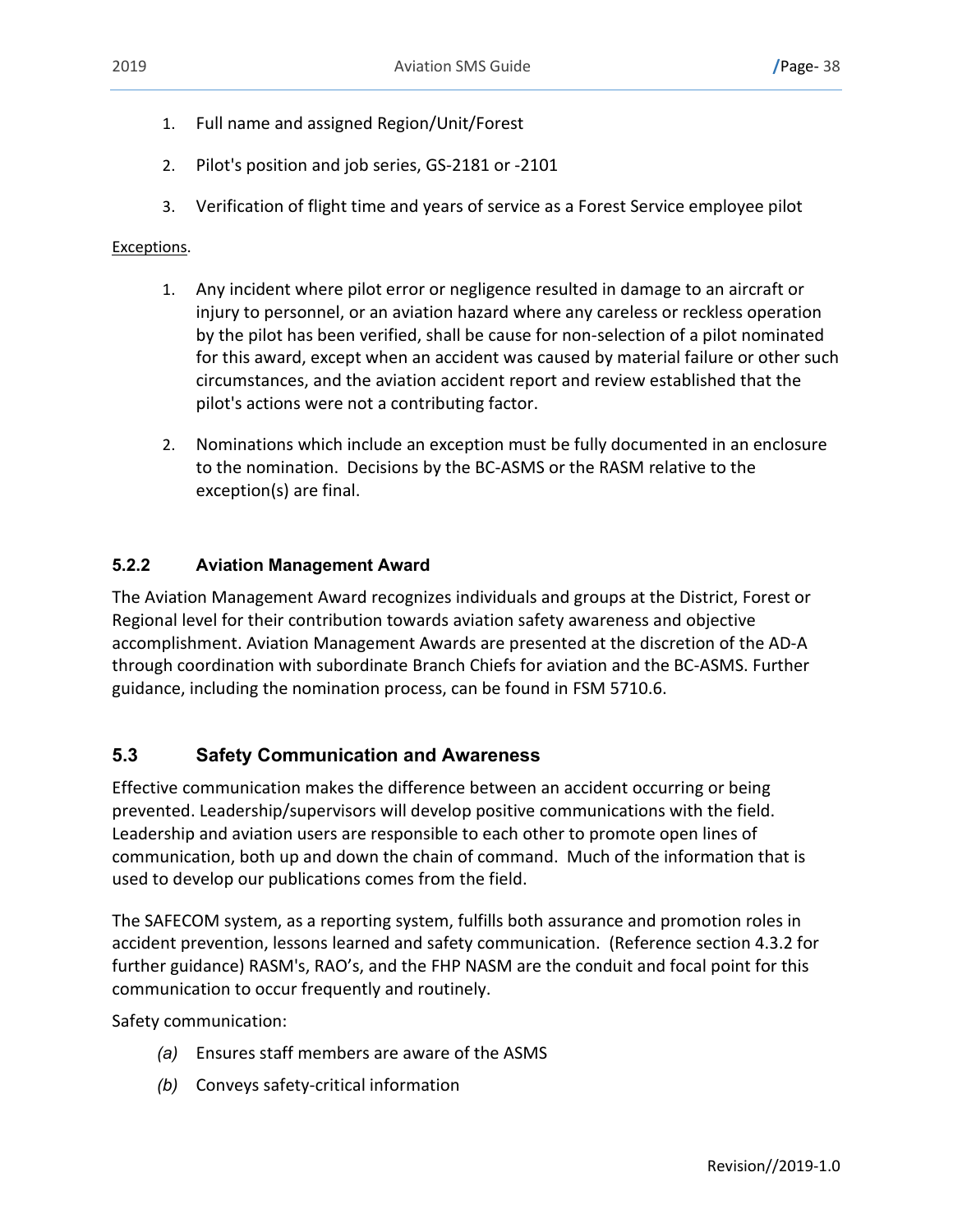- *(c)* Explains why particular actions are taken
- *(d)* Explains why safety procedures are introduced or changed

#### <span id="page-44-0"></span>**5.3.1 Publications**

In order to facilitate communication, the WO function of Doctrine, Communications, and Risk Management publishes the following:

- (a) Safety Alert. The "Safety Alert" is red-bordered and will be utilized to disseminate information of a significant nature regarding aviation safety within the Agency. The three areas typically addressed are operations, maintenance, or publications. These "Safety Alerts" will be published on an unscheduled basis
- (b) Aviation Accident Prevention Bulletin. The Bulletin is green-bordered and will be utilized to disseminate information of a general nature regarding aircraft mishap prevention concepts, methods, procedures and efforts. Bulletins will be published on an unscheduled basis as pertinent information/subject materials become available
- (c) Technical Bulletin. The "Tech Bulletin" is Blue-bordered and will be utilized to disseminate information of a general nature regarding aircraft mishap prevention concepts, methods, procedures and efforts of a technical/mechanical nature. Bulletins will be published on an unscheduled basis as pertinent information/subject materials become available
- (d) Aviation Lessons Learned. The "Lesson Learned Bulletin" is Purple-bordered and will be utilized to disseminate information of a general nature regarding lessons taken from actual events, near misses, mishaps or positive events that demonstrate the effects of best practices. Lessons Learned Bulletins will be published on an unscheduled basis as pertinent information/subject materials become available
- (e) Information Bulletin. The orange-bordered document is used to communicate general safety information that does not fall into the four above categories
- (f) Aviation Safety Summary. An annual review of aircraft mishaps, associated statistical data, and trend analysis will be published and distributed following the mishap reporting year
- (g) SAFECOM Summaries. These are issued as Information Memoranda that maintain awareness of safety trends and lessons learned distributed during peak seasonal activity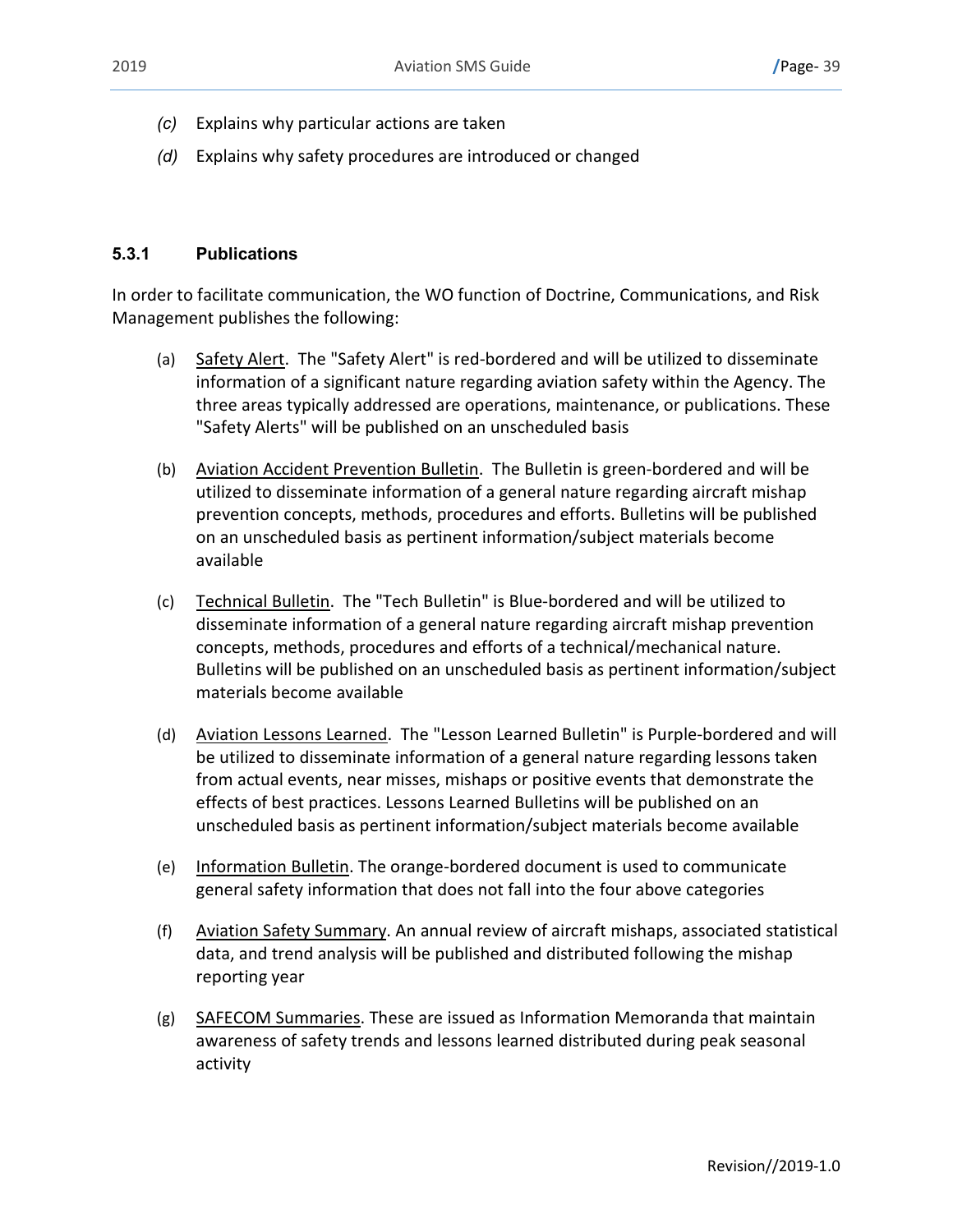These publications will remain valid until rescinded by the Washington Office. Safety documents as described above might be developed and distributed with our interagency partners as appropriate. Individual regions may develop and distribute any of the safety documents listed above as needed.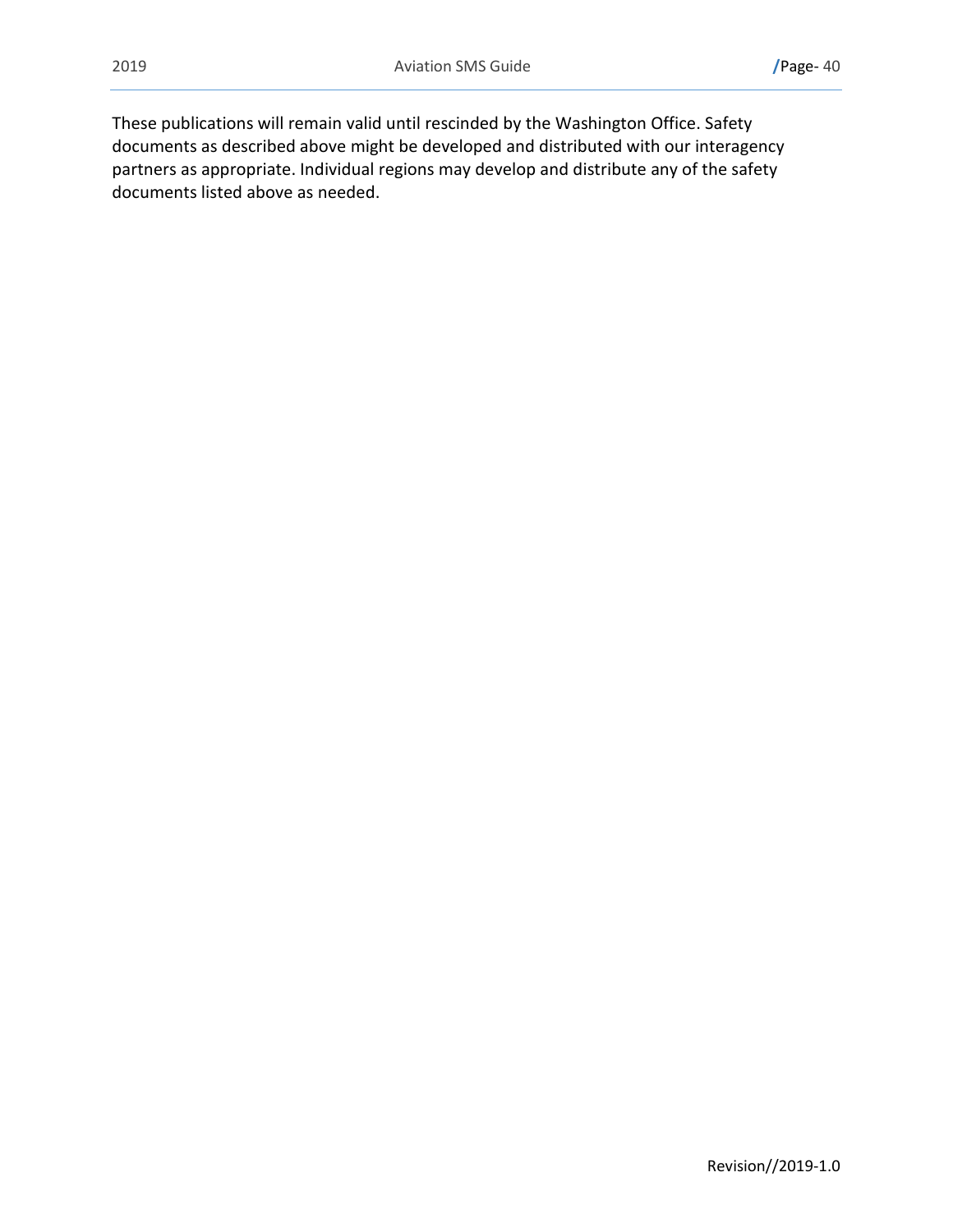# **6 - Forms**

# <span id="page-46-1"></span><span id="page-46-0"></span>**6.1 SAFECOM (AMD-34 / FS 5700-14)**

<https://www.safecom.gov/entry.asp>

# <span id="page-46-2"></span>**6.2 Mission Aviation Safety Plan (MASP)**

(See 7.1 Appendix 1 for link to blank template)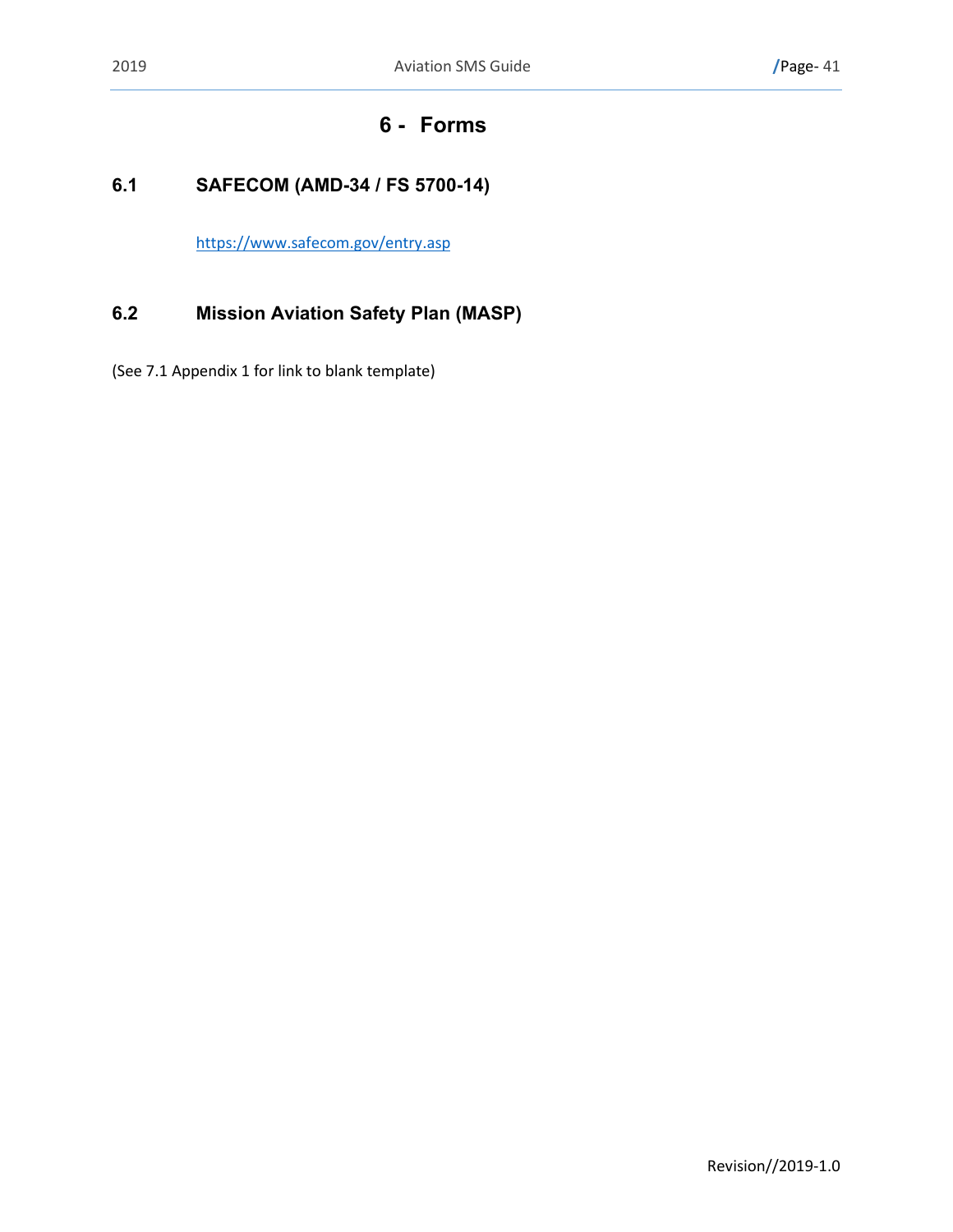# **7 - Appendices**

# <span id="page-47-1"></span><span id="page-47-0"></span>**7.1 Appendix 1 – Important Documents (links)**

• Aviation Mishap Investigation Guide (AMIG) <https://usfs.app.box.com/folder/53925181077>

• Mission Aviation Safety Plan

<https://usfs.app.box.com/folder/49487043401>

• SAFECOM

<https://www.safecom.gov/>

• National Aviation Safety Council (NASC) Charter

<https://usfs.app.box.com/folder/81586391784>

• Interagency Mishap Response Guide and Checklist <https://www.nwcg.gov/sites/default/files/publications/pms503.pdf>

• Interagency Standards for Transportation of Hazardous Materials <https://www.nwcg.gov/sites/default/files/publications/pms513.pdf>

- Interagency Standards for Fire and Fire Aviation Management <https://www.nifc.gov/PUBLICATIONS/redbook/2019/RedBookAll.pdf>
	- Interagency Aerial Supervision Guide

<https://www.nwcg.gov/sites/default/files/publications/pms505.pdf>

• NWCG Standards for Aerial Ignition

<https://www.nwcg.gov/sites/default/files/publications/pms501.pdf>

• NWCG Standards for Helicopter Operations

<https://www.nwcg.gov/sites/default/files/publications/pms510.pdf>

• NWCG Standards for Single Engine Airtanker Operations

<https://www.nwcg.gov/sites/default/files/publications/pms506.pdf>

• NWCG Standards for Airtanker Base Operations

<https://www.nwcg.gov/sites/default/files/publications/pms508.pdf>

• NWCG Standards for Airspace Coordination

<https://www.nwcg.gov/sites/default/files/publications/pms520.pdf>

• NWCG Technical Assistance Directory

<https://www.nwcg.gov/publications/pms504>

• FAA FOQA Guidance

https://www.faa.gov/regulations\_policies/advisory\_circulars/index.cfm/go/document.informati on/documentID/23227

# <span id="page-47-2"></span>**7.2 Appendix 2 - Definitions**

Definitions in this guide are specific to the ASMS process and may not read exactly the same as definitions in sections of the FSM 5100, 5700 or 6100/Personnel Management.

**Accident** - An unplanned event or series of events that results in death, injury, occupational illness, damage to or loss of equipment or property, or damage to the environment.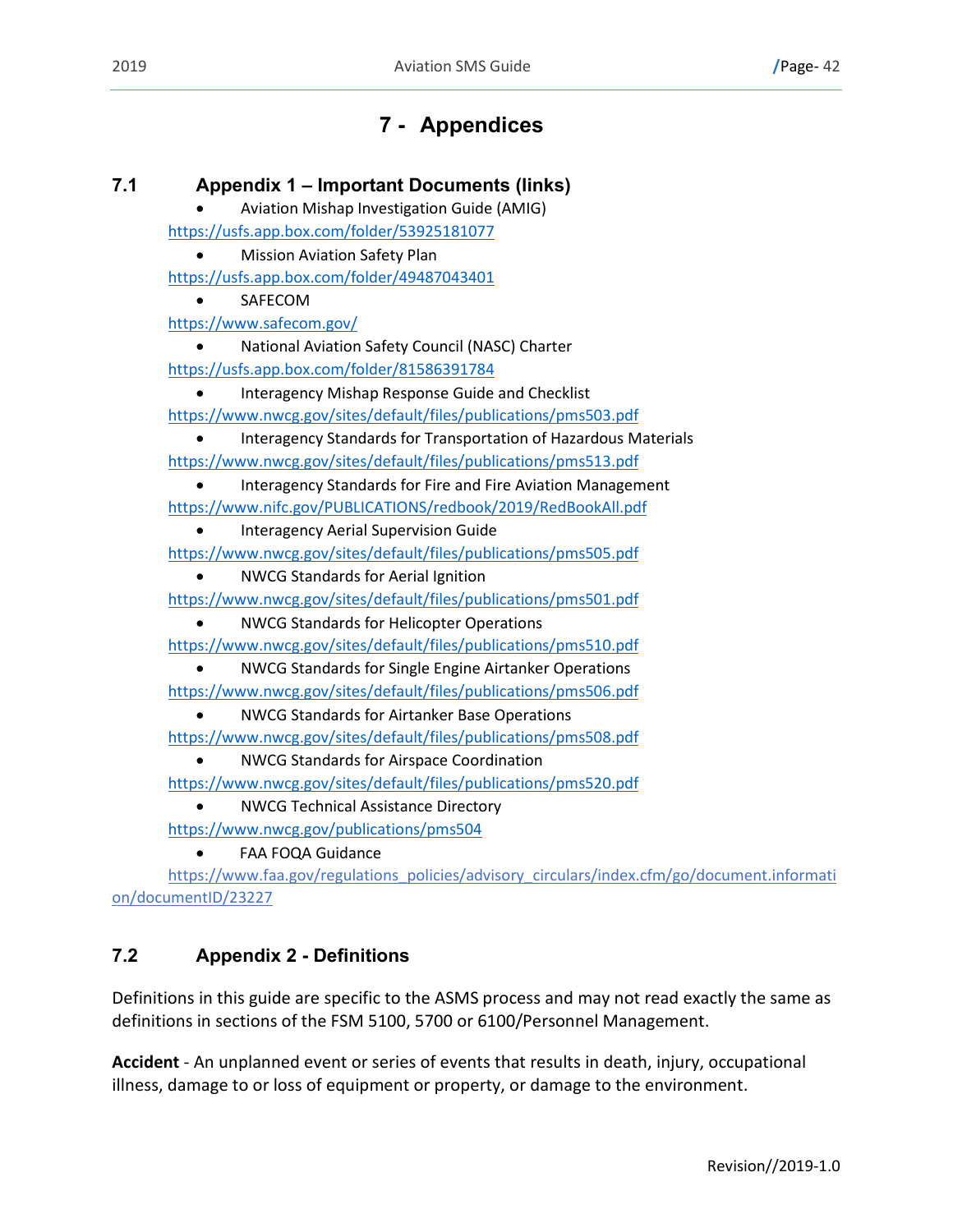Aircraft Accident - An occurrence associated with the operation of an aircraft which takes place between the time any person boards the aircraft with the intention of flight and the time all such persons have disembarked, and in which any person suffers death or serious injury or in which the aircraft receives substantial damage.

Aircraft Incident - An occurrence, other than an accident, associated with the operation of an aircraft that affects, or could affect, the safety of operations.

**Aircraft** - A device that is used or intended to be used for flight in the air.

**ALARP** - As Low As Reasonably Practicable. The principle that residual risk shall be reduced as far as reasonably practicable to assess if risk is acceptable when evaluated against benefit.

**Aviation Coordinated Response Protocol (ACRP)** – The aviation portion of the overall Coordinated Response Protocol (CRP) concept. The Aviation CRP is designed to coordinate information with FS groups working together, including Learning Review Team, Peer Support/Critical Incident Stress Management, Law Enforcement and Investigations, Union, and Human Resources.

**Air Safety Investigator (ASI)** – A position under the BC-ASMS. A Federal employee with extensive education and experience in aviation mishap investigation; has knowledge of environmental, human, and material factors and analysis. Hired and tasked to investigate aviation mishaps and generate the Aviation Mishap Investigation Report (AMIR). Serves as a chief investigator (CI).

**Analysis** - The process of identifying a question or issue to be addressed, modeling the issue, investigating model results, interpreting the results, and possibly making a recommendation. Analysis typically involves using scientific or mathematical methods for evaluation.

**Assessment** – The process of measuring or judging the value or level of something.

**Attributes** – System Attributes, or the inherent characteristics of a system, are present in any well-defined organization and apply to an effective ASMS.

- Responsibility: Who is accountable for management and overall quality of the process (planning, organizing, directing, controlling) and its ultimate accomplishment.
- Authority: Who can direct, control, or change the process, as well as who can make key decisions such as risk acceptance. This attribute also includes the concept of empowerment.
- Procedures: A specified way to carry out an activity or a process procedures translates the "what" in goals and objectives into "how" in practical activities (things people do). Procedures are simply documented activities to accomplish processes, e.g., a way to perform a process. The design expectations that are noted as procedures derive directly from the FSM 5709.16 and operational guides.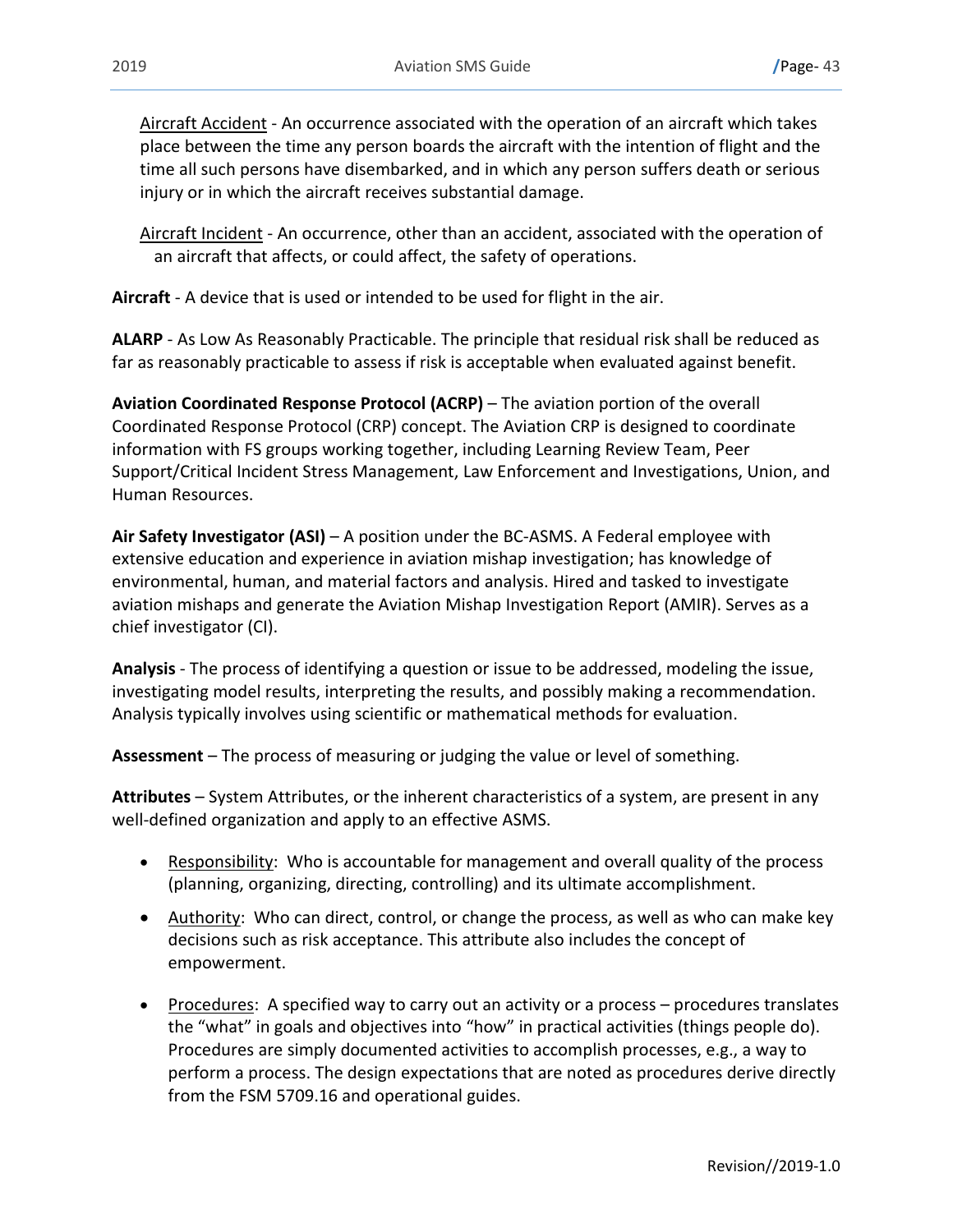- Controls: Controls are elements of the system, including hardware, software, special procedures or procedural steps, and supervisory practices designed to keep processes on track to achieve their intended results. Organizational process controls are typically defined in terms of special procedures, supervisory and management practices, and processes.
- Process Measures: Ways to provide feedback to responsible parties that required actions are taking place, required outputs are being produced, and expected outcomes are being achieved. A basic principle of safety assurance is that fundamental processes be measured so that management decisions can be data-driven.
- Interfaces: This aspect includes examining such things as lines of authority between departments, lines of communication between employees, consistency of procedures, and clearly delineating lines of responsibility between organizations, work units, and employees. Interfaces are the "Inputs" and "Outputs" of a process.
- Interfaces in Safety Risk Management and Safety Assurance: Safety Risk Management (SRM) and Safety Assurance (SA) are the key processes of the ASMS. They are highly interactive, especially in the input-output relationships between the activities in the processes.
- Audit: Scheduled, formal reviews and verifications that evaluate whether an organization has complied with policy, standards, and/or contract requirements. An audit starts with the management and operations of the organization and then moves to the organization's activities and products/services.
- Internal audit: An audit conducted by, or on behalf of, the organization being audited.
- External audit: An audit conducted by an entity outside of the organization being audited.

**Aviation System** - The functional operation or production system used by an organization to produce an aviation product or service (see *System* and *Functional* below).

**Aviation Safety Officer** - A person who actively holds a position in a federal agency's aviation safety program applicable to the scope of operations and meets ICAP requirements for position, experience, education and training.

**Best practices** - Common industry policies and procedures that result in a high quality of safety and performance.

**Compliance** – This includes but is not limited to compliance with Federal regulations. It also includes agency contract requirements, requirements of operator developed risk controls or operator specified policies and procedures.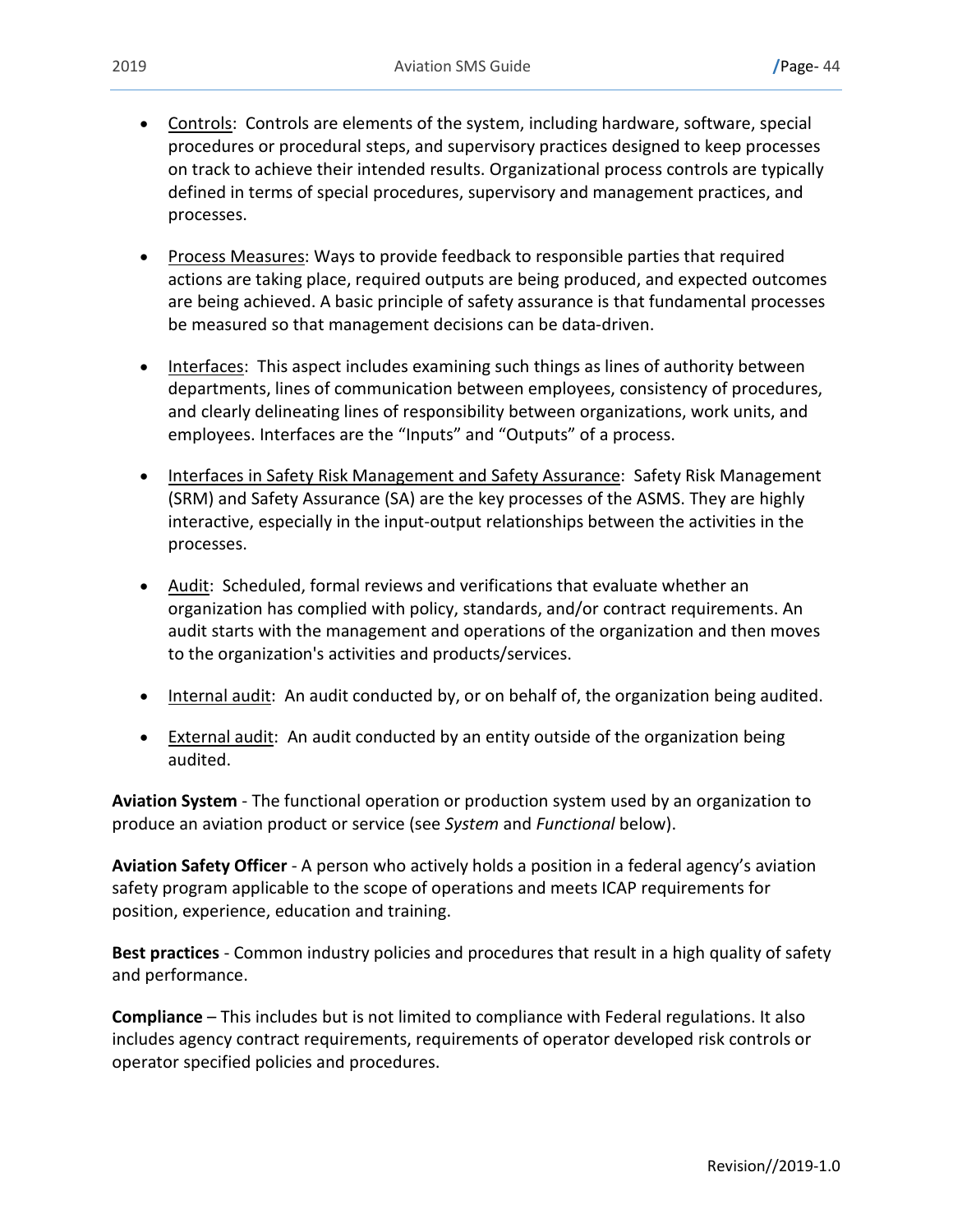**Conformity** – Fulfilling or complying with a requirement [ref. ISO 9001-2000]; this includes but is not limited to complying with Federal regulations. It also includes complying with agency requirements, requirements of operator developed risk controls, or operator policies and procedures.

**Continuous monitoring** – Uninterrupted (constant) watchfulness (checks, audits, etc.), over a system.

**Contractor** – A person or agency that is financially procured by the Government to provide goods or services. Also referred to as a **Service Provider**.

**Corrective action** – Action to eliminate (remove) or mitigate (lessen) the cause or reduce the effects of a detected nonconformity or other undesirable (unwanted) situation.

**Correct** – Accurate, without ambiguity or error in its attributes.

**Documentation** – Information or meaningful data and its supporting medium (e.g., paper, electronic, etc.). In this context, *documentation* is different from *records* because *documentation* is the written description of policies, processes, procedures, objectives, requirements, authorities, responsibilities, or work instructions; whereas *Records* are the evidence of results achieved or activities performed.

**Evaluation** – An independent review of agency policies, procedures, and systems [ref. AC 120- 59A]. If accomplished by the agency itself, the evaluation should be done by a person or organization in the agency other than the one performing the function being evaluated. An evaluation is an anticipatory process designed to identify and correct potential problems before they happen. An evaluation is synonymous with the term "systems audit."

**Fatal injury** – Any injury that results in death within 30 days of the accident.

**Functional** – The term "function" refers to "what" is expected to be incorporated into each process (e.g., human tasks, software, hardware, procedures, etc.) rather than "how" the function is accomplished by the system. This makes for a more performance-based system and allows for a broad range of techniques to be used to accomplish the performance objectives.

**Hazard** – Any existing or potential condition that can lead to injury, illness, or death; damage to or loss of a system, equipment, or property; or damage to the environment. A hazard is a condition that might cause (is a prerequisite to) an accident or incident.

**Investigation** – Gathering and interpreting information to help managers understand how and why an accident occurred.

**Lessons learned** – Knowledge or understanding gained by experience, which may be positive, such as a successful test or mission, or negative, such as a mishap or failure. Lessons learned should be developed from information obtained from inside and outside of the organization and/or industry.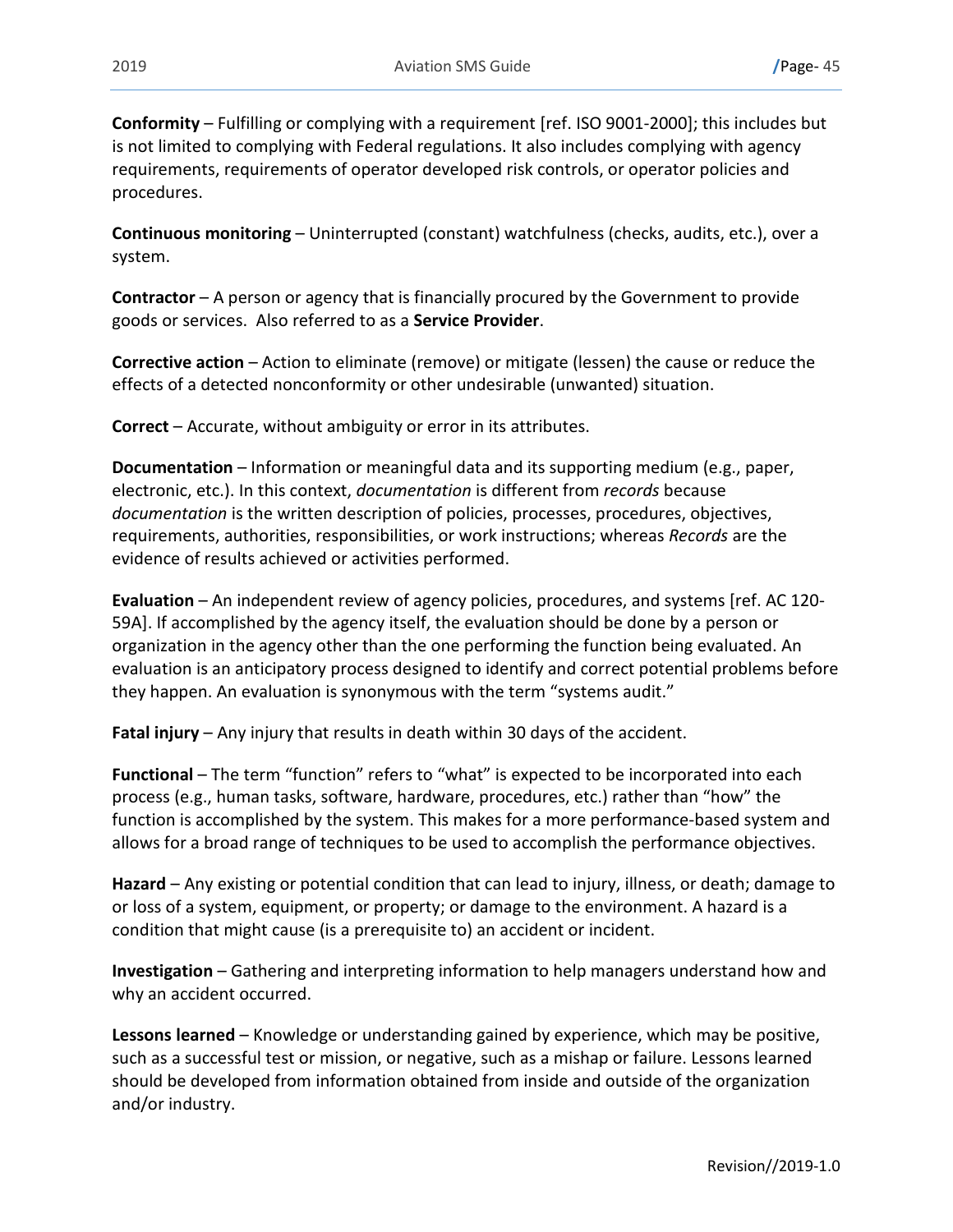**Likelihood** – The estimated probability or frequency, in quantitative or qualitative terms, of an occurrence related to the hazard.

**Line management** – The management structure that operates (controls, supervises, etc.) the operational activities and processes of the aviation system.

**Mishap** – A broad term that includes accidents and incidents but does not include hazards.

**National Aviation Safety Council (NASC)** – Council Comprised of RASM's, FHP Aviation Officer, the Branch Chief, Aviation Safety Management System (BC-ASMS) National Aviation Risk Management Specialists and other non-voting members as outlined in the NASC charter.

**Near Midair Collision (NMAC)** – An incident associated with the operation of an aircraft in which the possibility of collision occurs as a result of proximity of less than 500 feet to another aircraft, or a report is received from a pilot or flight crewmember stating that a collision hazard existed between two or more aircraft. (ref. FAA Order 7210.56 paragraph 4-1-1).

**Nonconformity** – Non-fulfillment of a requirement. This could include but is not limited to, noncompliance with Federal regulations, agency requirements, requirements of operatordeveloped risk controls or operator-specified policies and procedures (Ref. ISO 9001-2000).

**Objective** – The desired state or performance target of a process. Usually it is the final state of a process and contains the results and outputs used to obtain the desired state or performance target.

**Operational Control** – The exercise of authority over initiating, conducting, or terminating a flight (14 CFR Part 1.1). This includes direct management oversight, supervision and accountability for a specific task, mission or assignment.

**Operational life cycle** – Period of time from implementation of a product/service until it is no longer in use.

**Organization** – Indicates both certificated and non-certificated aviation organizations, aviation service providers, air carriers, airlines, maintenance repair organizations, air taxi operators, corporate flight departments, repair stations, and pilot schools.

**Outputs** – The product or end result of an ASMS process, which is able to be recorded, monitored, measured, and analyzed. Outputs are the minimum expectation for the product of each process area and the input for the next process area in succession.

**Oversight** – A function that ensures that an aviation organization (internal and external) complies with and uses safety-related standards, requirements, regulations, and associated procedures. Safety oversight also ensures that the acceptable level of safety risk is not exceeded in the air operations system.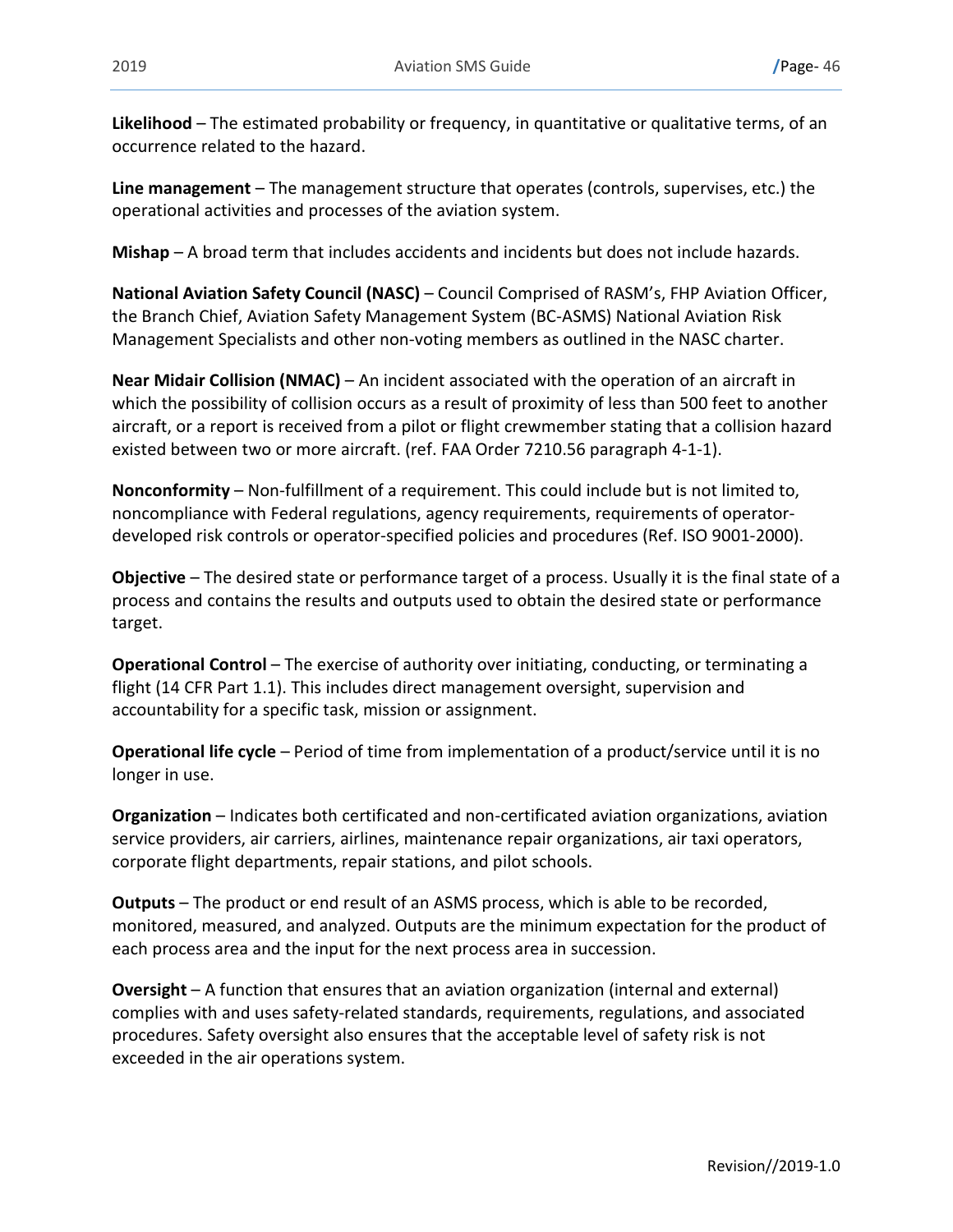**Pilot Currency** – Meeting the legal requirements to act as a pilot in command of an aircraft within a certain time period as established and enforced by the FAA in the Federal Aviation Regulations (FARs). Not to be confused with proficiency, which means being prepared to handle any situation with which a pilot might reasonably be presented and varies from pilot to pilot. A proficient pilot is likely to meet currency requirements, but a current pilot is not necessarily proficient.

**Pilot Proficiency** –Fully competent in the art, science, skill, and subjects associated with piloting an aircraft. This typically means a pilot is prepared to handle any situation with which they might reasonably be presented. Not to be confused with Pilot Currency which is a requirement established through the FARs. A proficient pilot is likely to meet currency requirements, but a current pilot is not necessarily proficient.

**Preventive action** – Preemptive action to eliminate or mitigate the potential cause or reduce the future effects of an identified or anticipated nonconformity or other undesirable situation.

**Procedure** – A specified way to carry out an activity or a process.

**Process** – A set of interrelated or interacting activities that transform inputs into outputs.

**Process Measures** – See "Process Measures" under the *Attributes* definition, above.

**Product/service** – Anything that is offered or can be purchased that might satisfy a want or need in the air transportation system.

**Qualified Technical Investigator** – A Washington Office approved individual having experience in aviation program or safety management, fixed-wing or rotor craft operations, or aircraft maintenance who may assist with an aircraft mishap investigation or lead an incident investigation.

**Quality Assurance** – The process of verifying or determining whether products or services meet or exceed customer expectations. Quality management includes planning and checking standards while quality controls are specific standards that mitigate risk.

**Quality Control** - Part of quality assurance focused on the inspection aspect, including a review of the operational techniques, contractual obligations and activities used to meet requirements for a quality service or product.

**Records** – Evidence of results achieved or activities performed.

**Residual safety risk** – The safety risk that exists after all controls have been implemented or exhausted and verified. Only verified controls can be used for assessing residual safety risk.

**Risk** – The composite of predicted severity (how bad) and likelihood (how probable) of the potential effect of a hazard in its worst credible (reasonable or believable) system state. The terms *risk* and *safety risk* are interchangeable.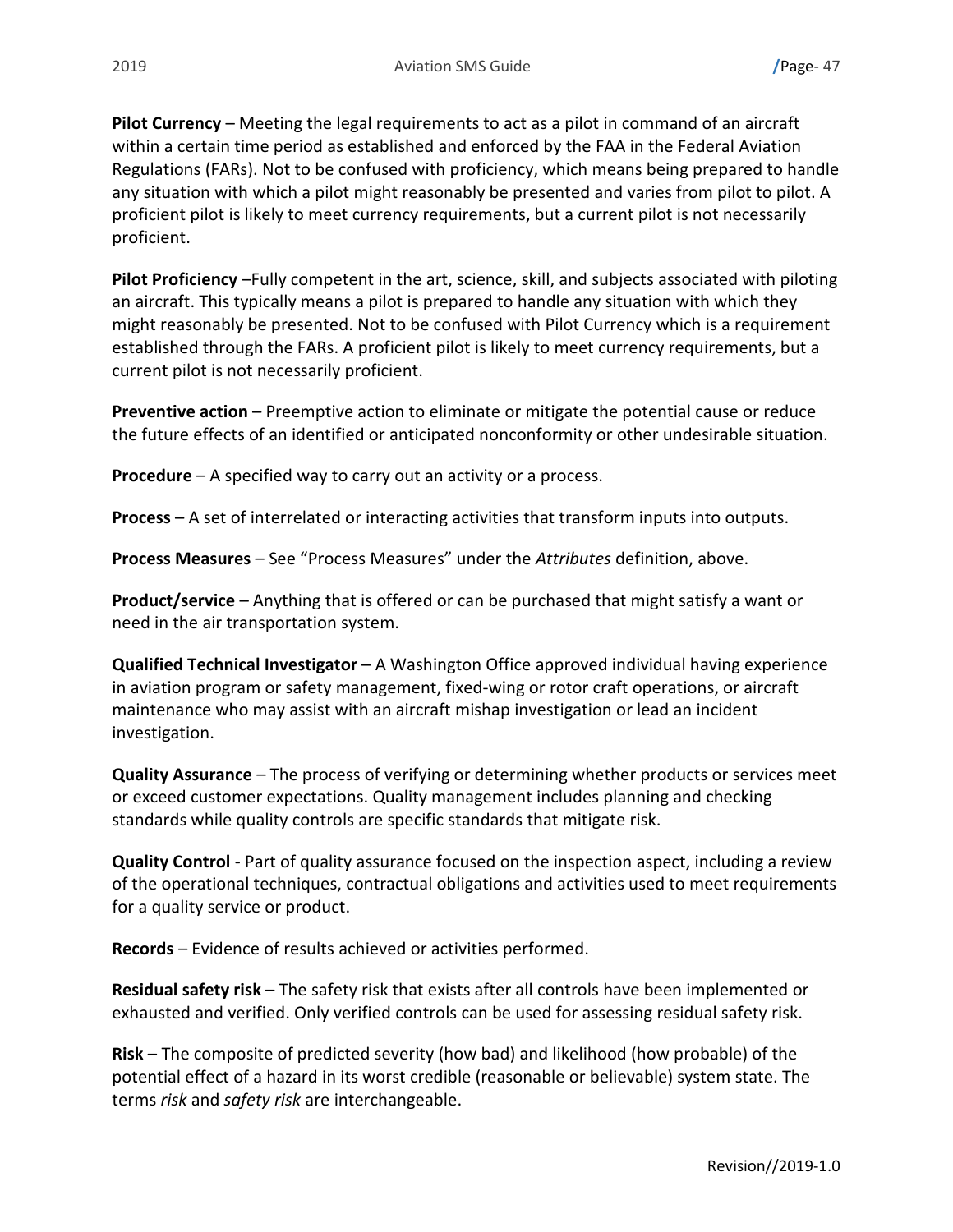**Risk Control** – Steps taken to eliminate (remove) hazards or to mitigate (lessen) their effects by reducing the severity and/or likelihood of risk associated with those hazards.

**SAFECOM** – The agency Form FS 5700-14, SAFECOM: Aviation Safety Communiqué. Used to report any condition, observation, act, maintenance problem or circumstance with personnel or aircraft that has the potential to cause an aviation-related mishap. The form can be accessed at [www.safecom.gov.](http://www.safecom.gov/)

**Safety Assurance** – A formal management process within the ASMS that systematically provides confidence that an organization's products/services meet or exceed safety requirements.

**Safety culture** – The product of individual and group values, attitudes, competencies, and patterns of behavior that determine the commitment to, and the style and proficiency of, the organization's management of safety. Organizations with a positive safety culture are characterized by communications founded on mutual trust, by shared perceptions of the importance of safety and by confidence in the efficacy of preventive measures.

**Safety Management System (SMS)** – The formal, top-down business-like approach to managing safety risk. It includes systematic procedures, practices, and policies for the management of safety. Organized around the pillars of safety risk management, safety policy, safety assurance, and safety promotion.

**Safety objective** – A goal or desirable outcome related to safety. Generally based on the organization's safety policy, and specified for relevant functions and levels in the organization. Safety objectives are typically measurable.

**Safety planning** – Part of safety management focused on setting safety objectives and specifying needed operational processes and related resources to fulfill these objectives.

**Safety risk** – The composite of predicted severity (how bad) and likelihood (how probable) of the potential effect of a hazard in its worst credible (reasonable or believable) system state. The terms *safety risk* and *risk* are interchangeable.

**Safety risk control** – A characteristic of a system that reduces or mitigates (lessens) the potential undesirable effects of a hazard. Controls may include process design, equipment modification, work procedures, training or protective devices. Safety risk controls must be written in requirements language, measurable, and monitored to ensure effectiveness.

**Safety Risk Management (SRM)** – A formal process within the ASMS that describes the system, identifies the hazards, assesses the risk, analyzes the risk, and controls the risk. The SRM process is embedded in the processes used to provide the product/service; it is not a separate/distinct process.

**Safety promotion** – A combination of safety culture, training, and data sharing activities that support the implementation and operation of an ASMS in an organization.